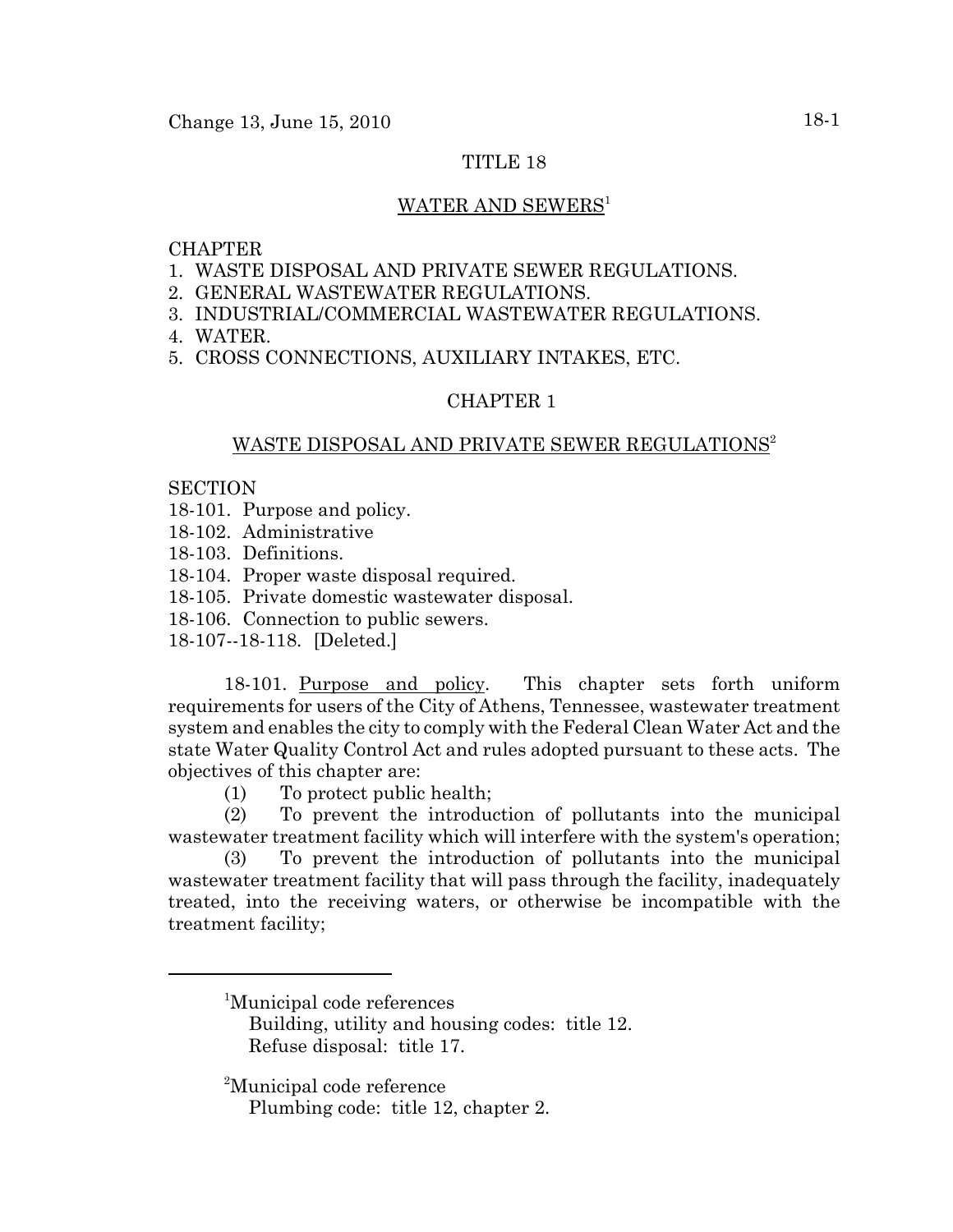(4) To protect facility personnel who may be affected by wastewater and sludge in the course of their employment and the general public;

(5) To promote reuse and recycling of industrial wastewater and sludge from the facility;

(6) To provide for fees for the equitable distribution of the cost of operation, maintenance, and improvement of the facility; and

(7) To enable the city and municipal wastewater treatment facility to comply with National Pollution Discharge Elimination System (NPDES) Permit conditions, sludge and biosolids use and disposal requirements, and any other federal or state industrial pretreatment rules to which the city and facility is subject.

In meeting these objectives, this chapter provides that all persons in the City of Athens must have adequate wastewater treatment either in the form of a connection to the municipal wastewater treatment system or, where the system is not available, an appropriate private disposal system.

This chapter shall apply to all users inside or outside the city who are, by implied contract or written agreement with the city, through the Athens Utilities Board, dischargers of applicable wastewater to the wastewater treatment facility. Chapter 2 provides for the regulation of the wastewater system by the Athens Utilities Board. Chapter 3 provides for the issuance of permits to system users, for monitoring, compliance, and enforcement activities; and establishes administrative review procedures for industrial users or other users whose discharge can interfere with or cause violations to occur at the wastewater treatment facility. (1972 Code, § 13-101, modified, as replaced by Ord. #972, Nov. 2008)

18-102. Administrative. Except as otherwise provided herein, the City of Athens shall administer, implement, and enforce the provisions of this chapter.  $(1972 \text{ Code}, \S 13-102, \text{modified}, \text{as replaced by Ord}, \#972, \text{Nov}, 2008)$ 

18-103. Definitions. Unless the context specifically indicates otherwise, the following terms and phrases, as used in this chapter, shall have the meanings hereinafter designated:

(1) "Act or the Act." The Federal Water Pollution Control Act, also known as the Clean Water Act, as amended and found in 33 U.S.C. § 1251, et seq.

(2) "Administrator." The Administrator of the United States Environmental Protection Agency.

(3) "Approval authority." The Tennessee Department of Environment and Conservation, Division of Water Pollution Control.

(4) "Authorized or duly authorized representative of industrial user":

(a) If the user is a corporation:

(i) The president, secretary, treasurer, or vice-president of the corporation in charge of a principal business function, or any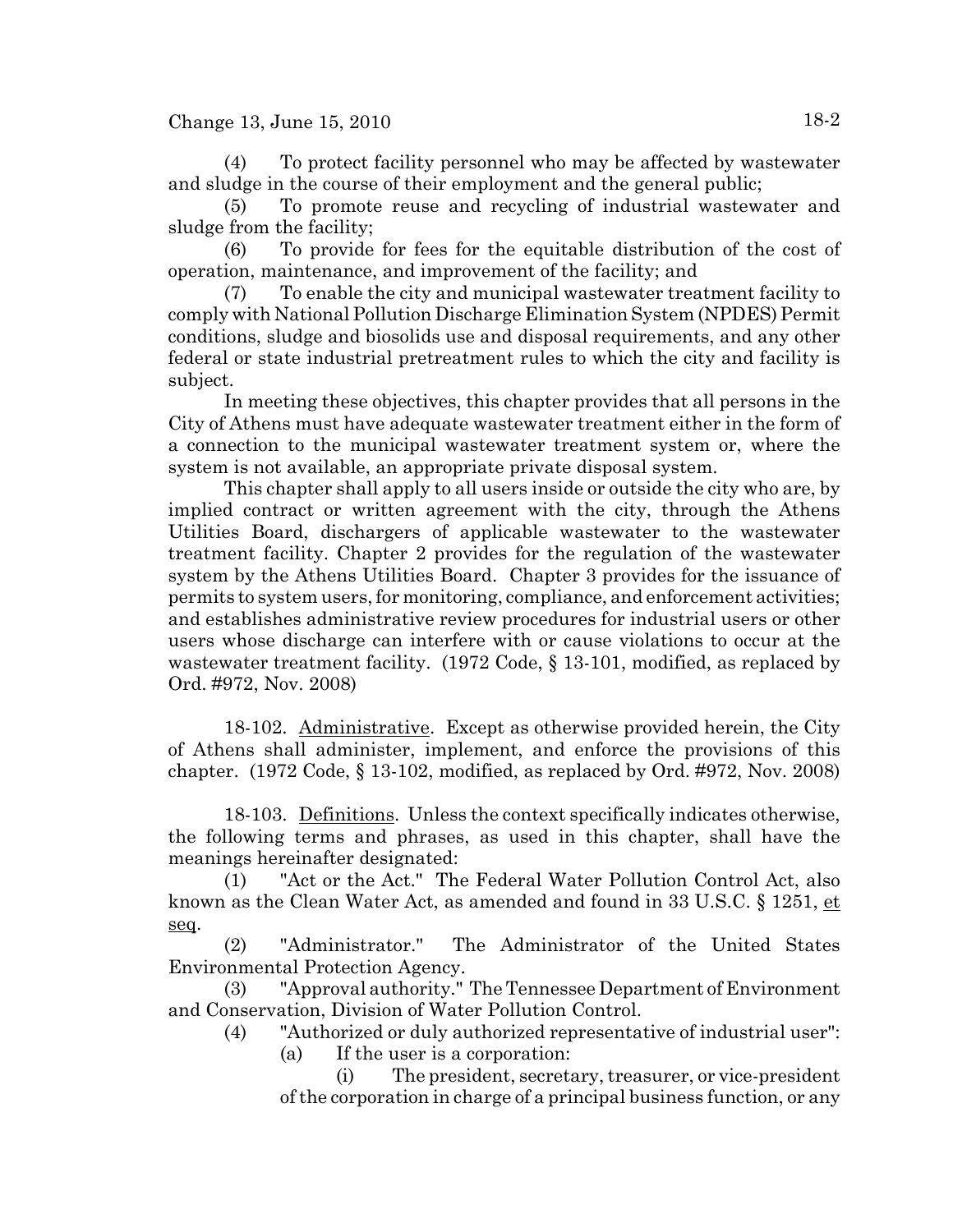person who performs similar policy or decision-making functions for the corporation; or

(ii) The manager of one (1) or more manufacturing, production, or operating facilities, provided the manager is authorized to make management decisions that govern the operation of the regulated facility including having the explicit or implicit duty of making major capital investment recommendations, and initiate and direct other comprehensive measures to assure long-term environmental compliance with environmental laws and regulations; can insure that the necessary systems are established or actions taken to gather complete and accurate information for individual wastewater discharge permit requirements; and where authority to sign documents has been assigned or delegated to the manager in accordance with corporate procedures.

(b) If the user is a partnership or sole proprietorship: a general partner or proprietor, respectively.

(c) If the user is a federal, state, or local governmental agency: a director or highest official appointed or designated to oversee the operation and performance of the activities of the governmental facility, or their designee.

(d) The individual described in paragraphs  $(a) - (c)$ , above, may designate a duly authorized representative if the authorization is in writing, the authorization specifies the individual or position responsible for the overall operation of the facility from which the discharge originates or having overall responsibility for environmental matters for the company, and the written authorization is submitted to the city.

(5) "Best Management Practices" or "BMPs" means schedules of activities, prohibitions of practices, maintenance procedures, and other management practices to implement the prohibitions listed in § 18-109 of this chapter. BMPs also include treatment requirement, operating procedures, and practices to control plant site runoff, spillage or leaks, sludge or waste disposal, or drainage from raw materials storage.

(6) "Biochemical Oxygen Demand (BOD)." The quantity of oxygen utilized in the biochemical oxidation of organic matter under standard laboratory procedure for five (5) days at twenty degrees (20°) centigrade expressed in terms of weight and concentration (milligrams per liter (mg/l)).

(7) "Building sewer." A sewer conveying wastewater from the premises of a user to the publicly owned sewer collection system.

(8) "Categorical standards." The national categorical pretreatment standards or pretreatment standard as found in 40 CFR chapter I, subchapter N, parts 405-471.

(9) "City." The City Council, City of Athens, Tennessee.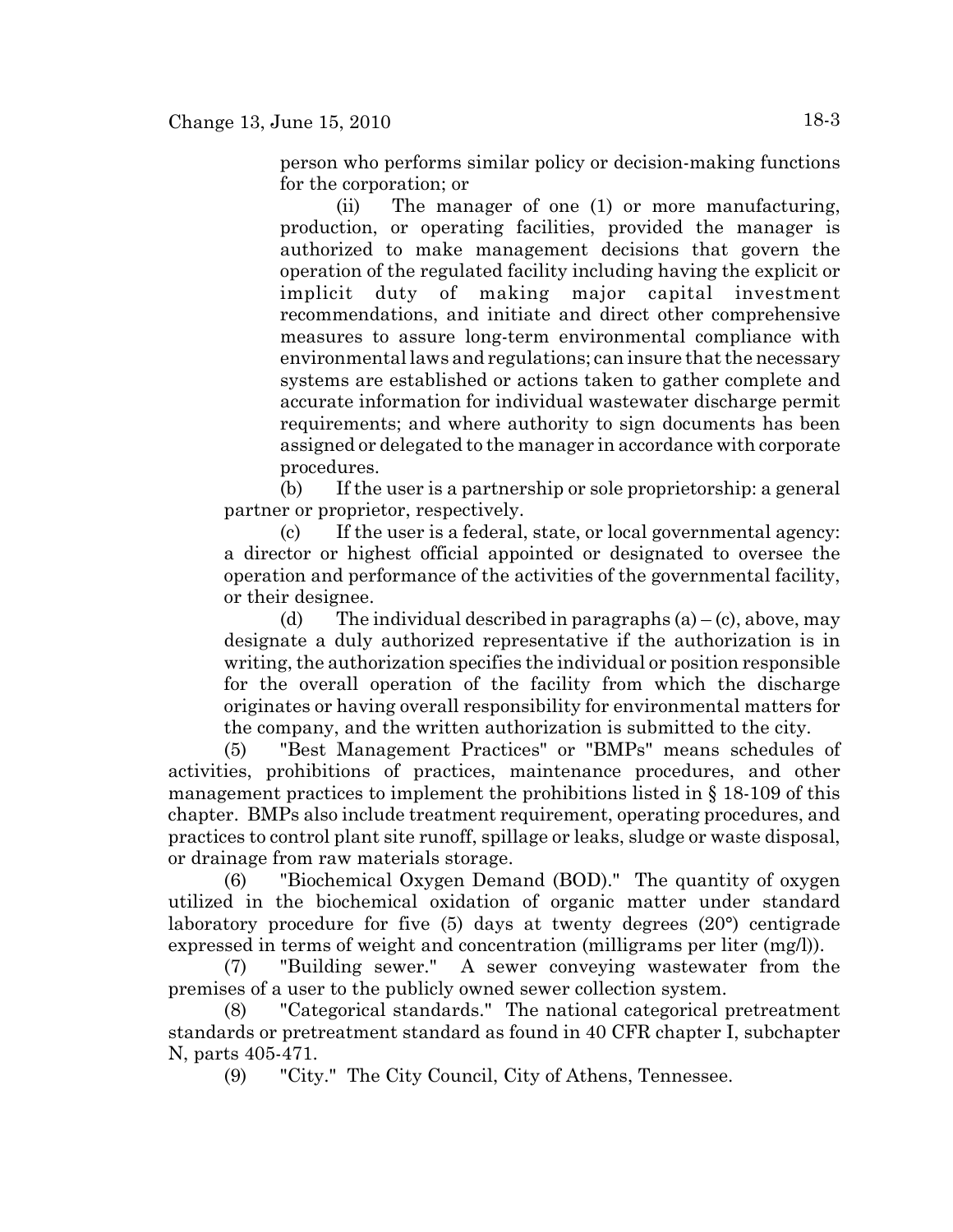(10) "Commissioner." The commissioner of environment and conservation or the commissioner's duly authorized representative and, in the event of the commissioner's absence or a vacancy in the office of commissioner, the deputy commissioner.

(11) "Compatible pollutant." Shall mean BOD, suspended solids, pH, fecal coliform bacteria, and such additional pollutants as are now or may in the future be specified and controlled in the city's NPDES permit for its wastewater treatment works where sewer works have been designed and used to reduce or remove such pollutants.

(12) "Composite sample." A sample composed of two (2) or more discrete samples. The aggregate sample will reflect the average water quality covering the compositing or sample period.

(13) "Control authority." The term "control authority" shall refer to the "approval authority," defined herein above; or the local hearing authority if the city has an approved pretreatment program under the provisions of 40 CFR 403.11.

(14) "Cooling water." The water discharge from any use such as air conditioning, cooling, or refrigeration, or to which the only pollutant added is heat.

(15) "Customer." Any individual, partnership, corporation, association, or group who receives sewer service from the city, through the Athens Utilities Board, under either an express or implied contract requiring payment to the Athens Utilities Board for such service.

(16) "Daily maximum." The arithmetic average of all effluent samples for a pollutant (except pH) collected during a calendar day. The daily maximum for pH is the highest value tested during a twenty-four (24) hour calendar day.

(17) "Daily maximum limit." The maximum allowable discharge limit of a pollutant during a calendar day. Where the limit is expressed in units of mass, the limit is the maximum amount of total mass of the pollutant that can be discharged during the calendar day. Where the limit is expressed in concentration, it is the arithmetic average of all concentration measurements taken during the calendar day.

(18) "Direct discharge." The discharge of treated or untreated wastewater directly to the waters of the State of Tennessee.

(19) "Domestic wastewater." Wastewater that is generated by a single family, apartment or other dwelling unit or dwelling unit equivalent or commercial establishment containing sanitary facilities for the disposal of wastewater and used for residential or commercial purposes only.

(20) "Environmental Protection Agency, or EPA." The U. S. Environmental Protection Agency, or where appropriate, the term may also be used as a designation for the administrator or other duly authorized official of the said agency.

(21) "Garbage." Solid wastes generated from any domestic, commercial or industrial source.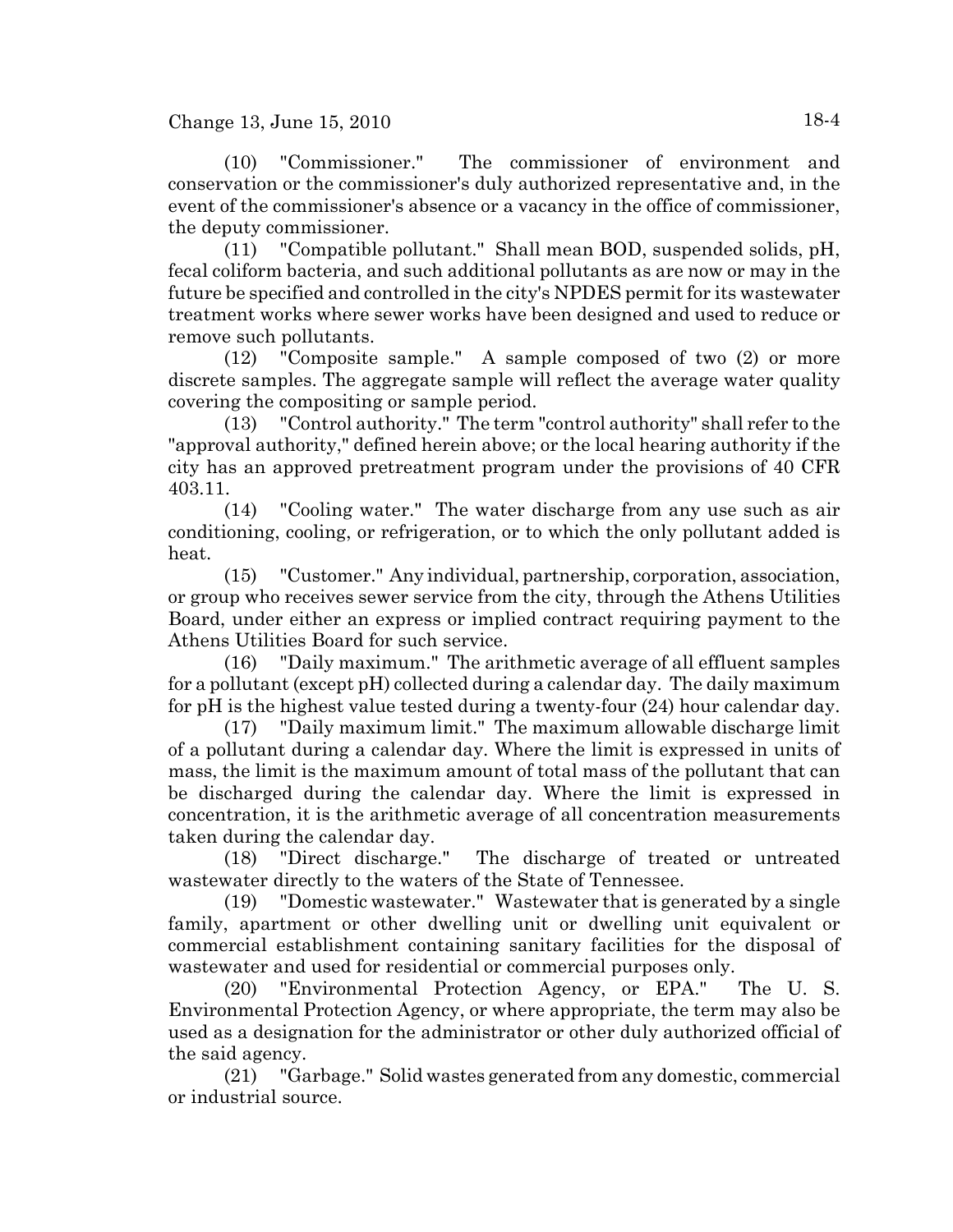(22) "Grab sample." A sample which is taken from a waste stream on a one time basis with no regard to the flow in the waste stream and is collected over a period of time not to exceed fifteen (15) minutes. Grab sampling procedure: Where composite sampling is not an appropriate sampling technique, a grab sample(s) shall be taken to obtain influent and effluent operational data. Collection of influent grab samples should precede collection of effluent samples by approximately one (1) detention period. The detention period is to be based on a twenty-four (24) hour average daily flow value. The average daily flow used will be based upon the average of the daily flows during the same month of the previous year. Grab samples will be required, for example, where the parameters being evaluated are those, such as cyanide and phenol, which may not be held for any extended period because of biological, chemical or physical interactions which take place after sample collection and affect the results.

(23) "Grease interceptor." An interceptor whose rated flow is fifty (50) g.p.m. (gallons per minute) or less and is generally located inside the building.

(24) "Grease trap." An interceptor whose rated flow is fifty (50) g.p.m. or more and is located outside the building.

(25) "Holding tank waste." Any waste from holding tanks such as vessels, chemical toilets, campers, trailers, septic tanks, and vacuum pump tank trucks.

(26) "Incompatible pollutant." Any pollutant which is not a "compatible pollutant" as defined in this section.

(27) "Indirect discharge." The introduction of pollutants into the WWF from any non-domestic source.

(28) "Industrial user." A source of indirect discharge which does not constitute a "discharge of pollutants" under regulations issued pursuant to section 402, of the Act (33 U.S.C. § 1342).

(29) "Industrial wastes." Any liquid, solid, or gaseous substance, or combination thereof, or form of energy including heat, resulting from any process of industry, manufacture, trade, food processing or preparation, or business or from the development of any natural resource.

(30) "Instantaneous limit." The maximum concentration of a pollutant allowed to be discharged at any time, determined from the analysis of any discrete or composited sample collected, independent of the industrial flow rate and the duration of the sampling event.

(31) "Interceptor." A device designed and installed to separate and retain for removal, by automatic or manual means, deleterious, hazardous or undesirable matter from normal wastes, while permitting normal sewage or waste to discharge into the drainage system by gravity.

(32) "Interference." A discharge that, alone or in conjunction with a discharge or discharges from other sources, inhibits or disrupts the WWF, its treatment processes or operations, or its sludge processes, use or disposal, or exceeds the design capacity of the treatment works or collection system.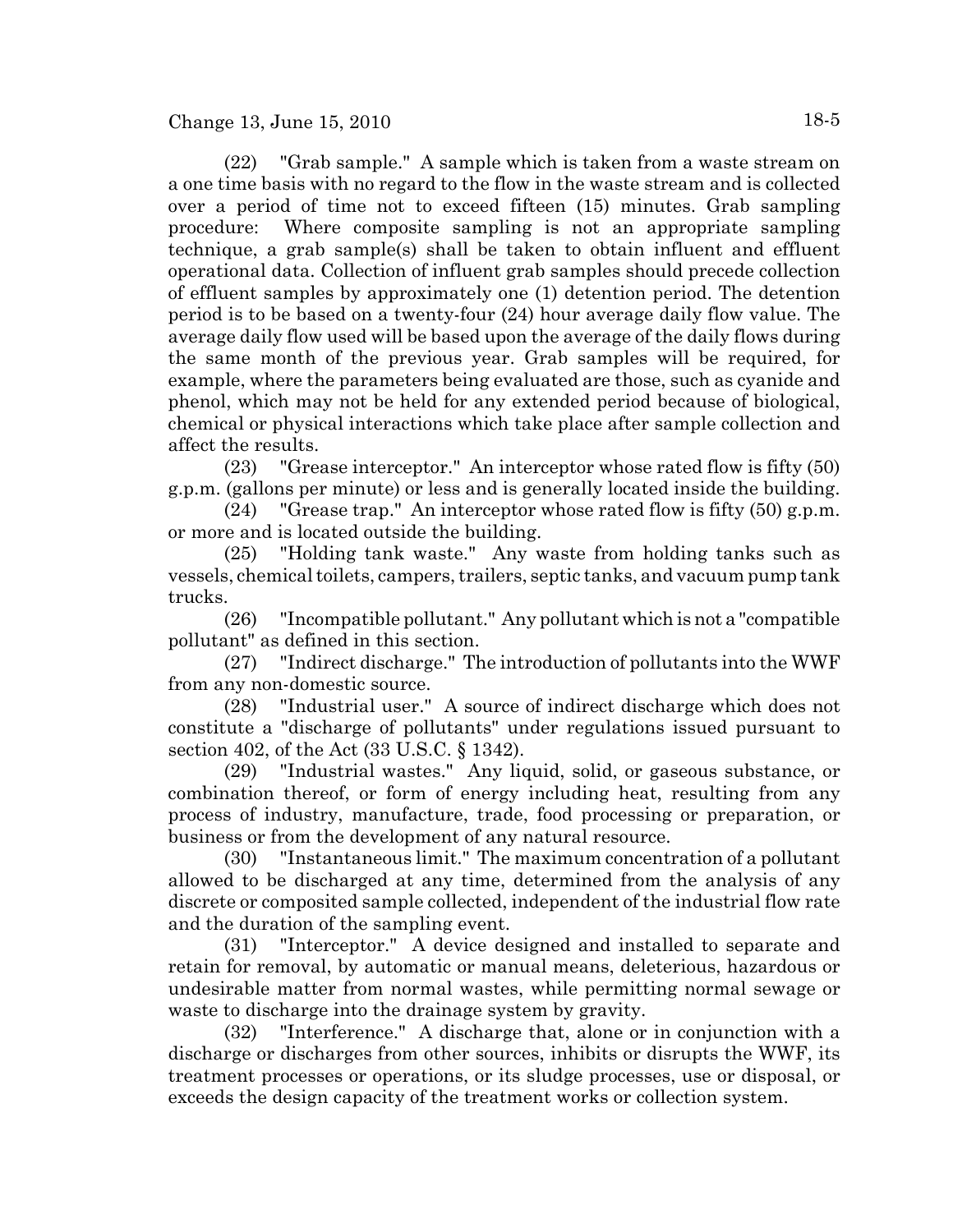(33) "Local administrative officer." The general manager of the Athens Utilities Board (AUB) or his duly authorized representative.

(34) "Local hearing authority." The Athens Utilities five (5) member governing board or such person or persons appointed by the board to administer and enforce the provisions of this chapter and conduct hearings pursuant to § 18-205.

(35) "National categorical pretreatment standard or pretreatment standard." Any regulation containing pollutant discharge limits promulgated by the EPA in accordance with section 307(b) and (c) of the Act (33 U.S.C. § 1347) which applies to a specific category of industrial users.

(36) "NAICS, North American Industrial Classification System." A system of industrial classification jointly agreed upon by Canada, Mexico and the United States. It replaces the Standard Industrial Classification (SIC) System.

(37) "New source." (a) Any building, structure, facility or installation from which there is or may be a discharge of pollutants, the construction of which commenced after the publication of proposed pretreatment standards under section 307(c) of the Clean Water Act which will be applicable to such source if such standards are thereafter promulgated in accordance with that section, provided that:

(i) The building structure, facility or installation is constructed at a site at which no other source is located; or

(ii) The building, structure, facility or installation totally replaces the process or production equipment that causes the discharge of pollutants at an existing source; or

(iii) The production or wastewater generating processes of the building, structure, facility or installation are substantially independent of an existing source at the same site. In determining whether these are substantially independent, factors such as the extent to which the new facility is engaged in the same general type of activity as the existing source should be considered.

(b) Construction on a site at which an existing source is located results in a modification rather than a new source if the construction does not create a new building, structure, facility, or installation meeting the criteria of parts (a)(ii) or (a)(iii) of this definition but otherwise alters, replaces, or adds to existing process or production equipment.

(c) Construction of a new source as defined under this paragraph has commenced if the owner or operator has:

(i) Begun, or caused to begin as part of a continuous onsite construction program:

(A) Any placement, assembly, or installation of facilities or equipment; or

(B) Significant site preparation work including cleaning, excavation or removal of existing buildings,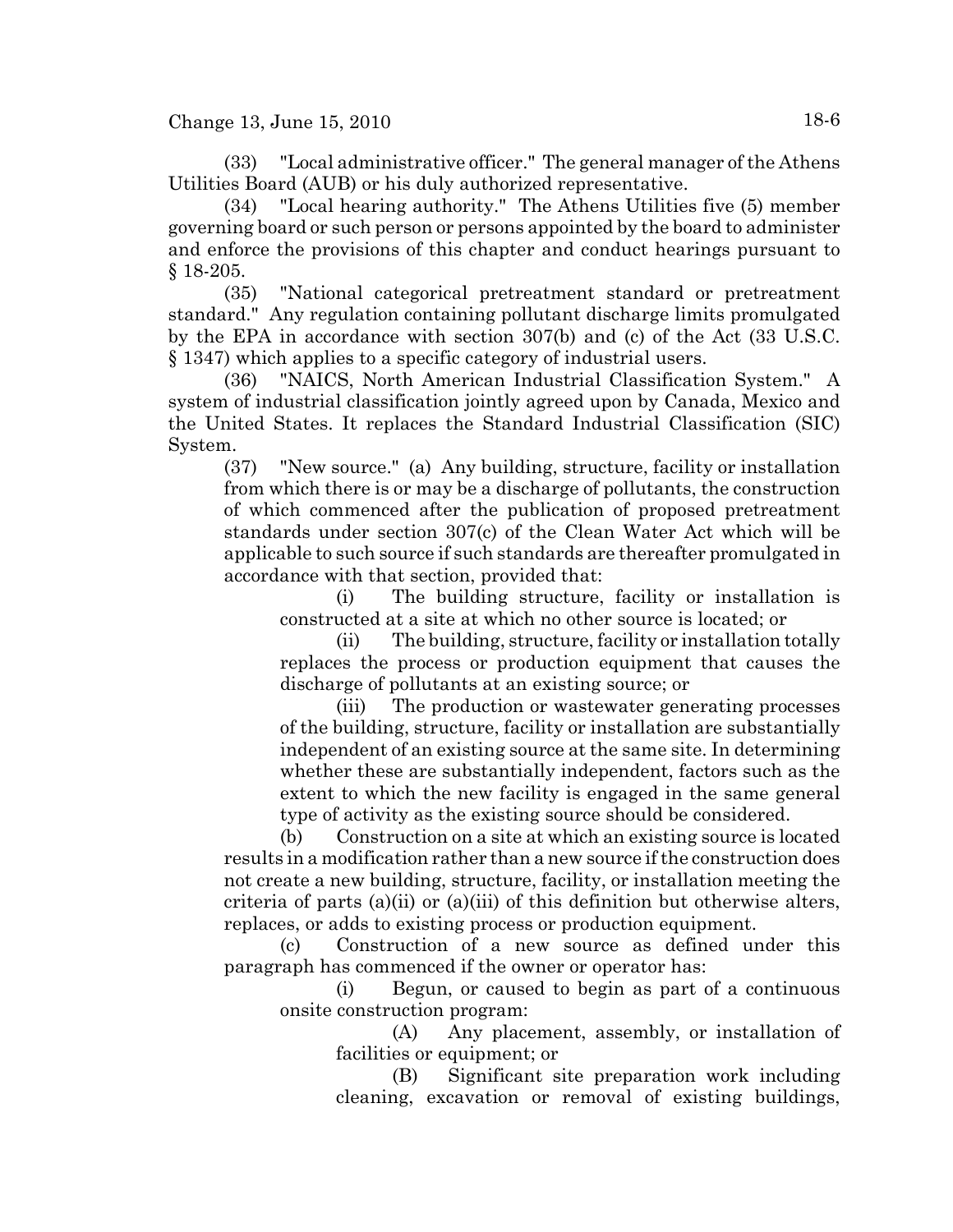structures, or facilities which is necessary for the placement, assembly, or installation of new source facilities or equipment; or

(ii) Entered into a binding contractual obligation for the purchase of facilities or equipment which are intended to be used in its operation within a reasonable time. Options to purchase or contracts which can be terminated or modified without substantial loss, and contracts for feasibility, engineering, and design studies do not constitute a contractual obligation under this paragraph.

(38) "NPDES (National Pollution Discharge Elimination System)." The program for issuing, conditioning, and denying permits for the discharge of pollutants from point sources into navigable waters, the contiguous zone, and the oceans pursuant to section 402 of the Clean Water Act as amended.

(39) "Pass-through." A discharge which exits the Wastewater Facility (WWF) into waters of the state in quantities or concentrations which, alone or in conjunction with a discharge or discharges from other sources, is a cause of a violation of any requirement of the WWF's NPDES permit including an increase in the magnitude or duration of a violation.

(40) "Person." Any individual, partnership, co-partnership, firm, company, corporation, association, joint stock company, trust, estate, governmental entity or any other legal entity, or their legal representatives, agents, or assigns. The masculine gender shall include the feminine and the singular shall include the plural where indicated by the context.

(41) "pH." The logarithm (base 10) of the reciprocal of the concentration of hydrogen ions expressed in grams per liter of solution.

(42) "Pollution." The man-made or man-induced alteration of the chemical, physical, biological, and radiological integrity of water.

(43) "Pollutant." Any dredged spoil, solid waste, incinerator residue, filter backwash, sewage, garbage, sewage sludge, munitions, medical waste, chemical wastes, biological materials, radioactive materials, heat, wrecked or discharged equipment, rock, sand, cellar dirt, and industrial, municipal, and agricultural waste and certain characteristics of wastewater (e.g., pH, temperature, turbidity, color, BOD, COD, toxicity, or odor discharge into water).

(44) "Pretreatment or treatment." The reduction of the amount of pollutants, the elimination of pollutants, or the alteration of the nature of pollutant properties in wastewater to a less harmful state prior to or in lieu of discharging or otherwise introducing such pollutants into a POTW. The reduction or alteration can be obtained by physical, chemical, biological processes, or process changes or other means, except through dilution as prohibited by 40 CFR section 403.6(d).

(45) "Pretreatment coordinator." The person designated by the local administrative officer or his authorized representative to supervise the operation of the pretreatment program.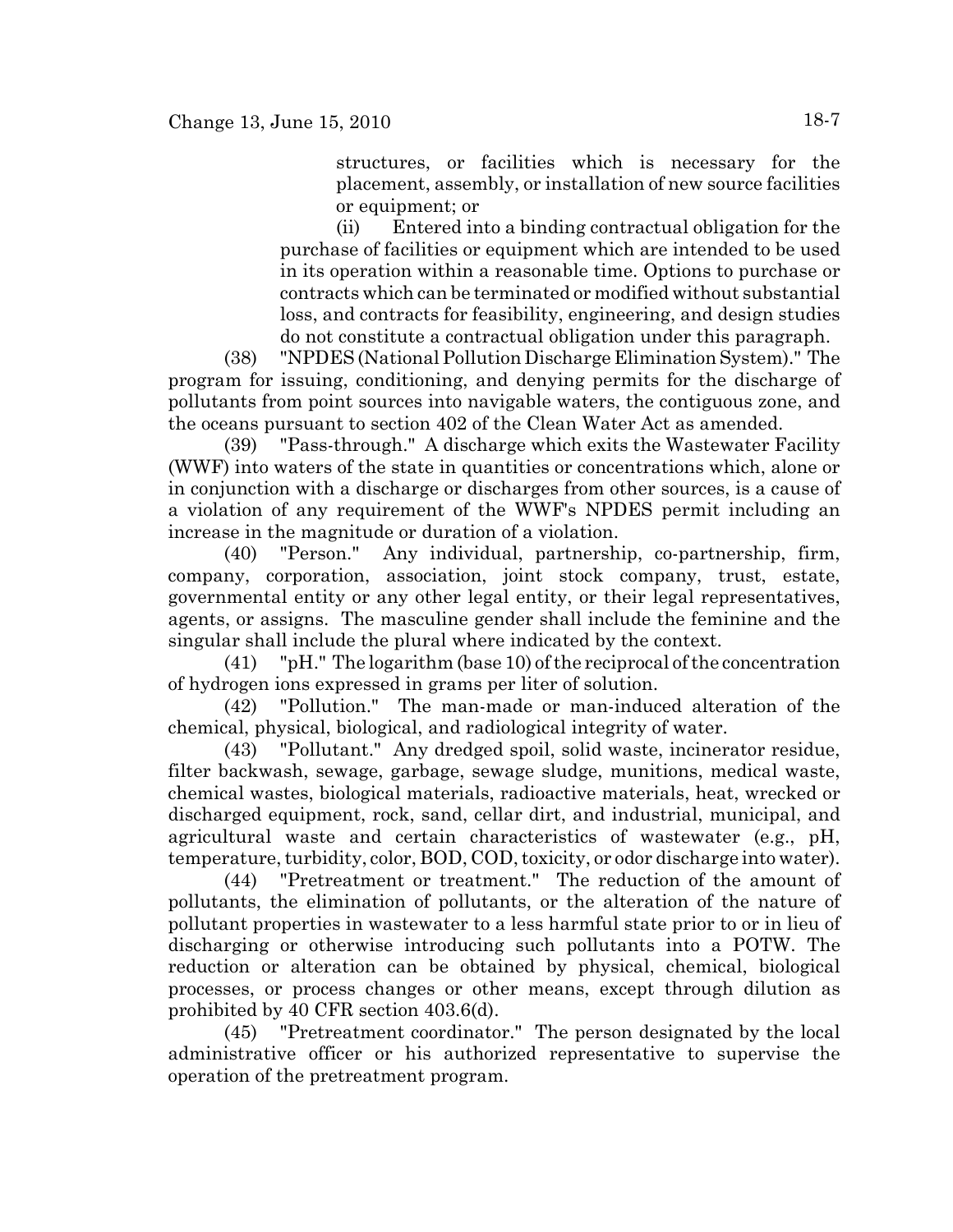(46) "Pretreatment requirements." Any substantive or procedural requirement related to pretreatment other than a national pretreatment standard imposed on an industrial user.

(47) "Pretreatment standards or standards." A prohibited discharge standard, categorical pretreatment standard and local limit.

(48) "Publicly Owned Treatment Works (POTW)." A treatment works as defined by section 212 of the Act, (33 U.S.C. § 1292) which is owned in this instance by the municipality (as defined by section 502(4) of the Act). This definition includes any devices and systems used in the storage, treatment, recycling and reclamation of municipal sewage or industrial wastes of a liquid nature. It also includes sewers, pipes and other conveyances only if they convey wastewater to a POTW treatment plant. The term also means the municipality as defined in section 502(4) of the Act, which has jurisdiction over the indirect discharges to and the discharges from such a treatment works. See WWF, Wastewater Facility, found in definition number (63), below.

(49) "Shall" is mandatory; "May" is permissive.

(50) "Significant industrial user." The term significant industrial user means:

(a) All industrial users subject to categorical pretreatment standards under 40 CFR 403.6 and 40 CFR chapter I, subchapter N; and

(b) Any other industrial user that: discharges an average of twenty-five thousand (25,000) gallons per day or more of process wastewater to the WWF (excluding sanitary, non-contact cooling and boiler blowdown wastewater); contributes a process wastestream which makes up five percent (5%) or more of the average dry weather hydraulic or organic capacity of the POTW treatment plant; or is designated as such by the control authority as defined in 40 CFR 403.12(a) on the basis that the industrial user has a reasonable potential for adversely affecting the WWF's operation or for violating any pretreatment standard or requirement (in accordance with 40 CFR 403.8(f)(6)).

(51) "Significant noncompliance." Per 1200-4-14-.08(6)(b)8. (a) Chronic violations of wastewater discharge limits, defined here as those in which sixty-six percent (66%) or more of all of the measurements taken for each parameter taken during a six (6) month period exceed (by any magnitude) a numeric pretreatment standard or requirement, including instantaneous limit.

(b) Technical Review Criteria (TRC) violations, defined here as those in which thirty-three percent (33%) or more of all of the measurements for each pollutant parameter taken during a six (6) month period equal or exceed the product of the numeric pretreatment standard or requirement, including instantaneous limits multiplied by the applicable TRC (TRC=1.4 for BOD, TSS, fats, oils and grease, and 1.2 for all other pollutants except pH). TRC calculations for pH are not required.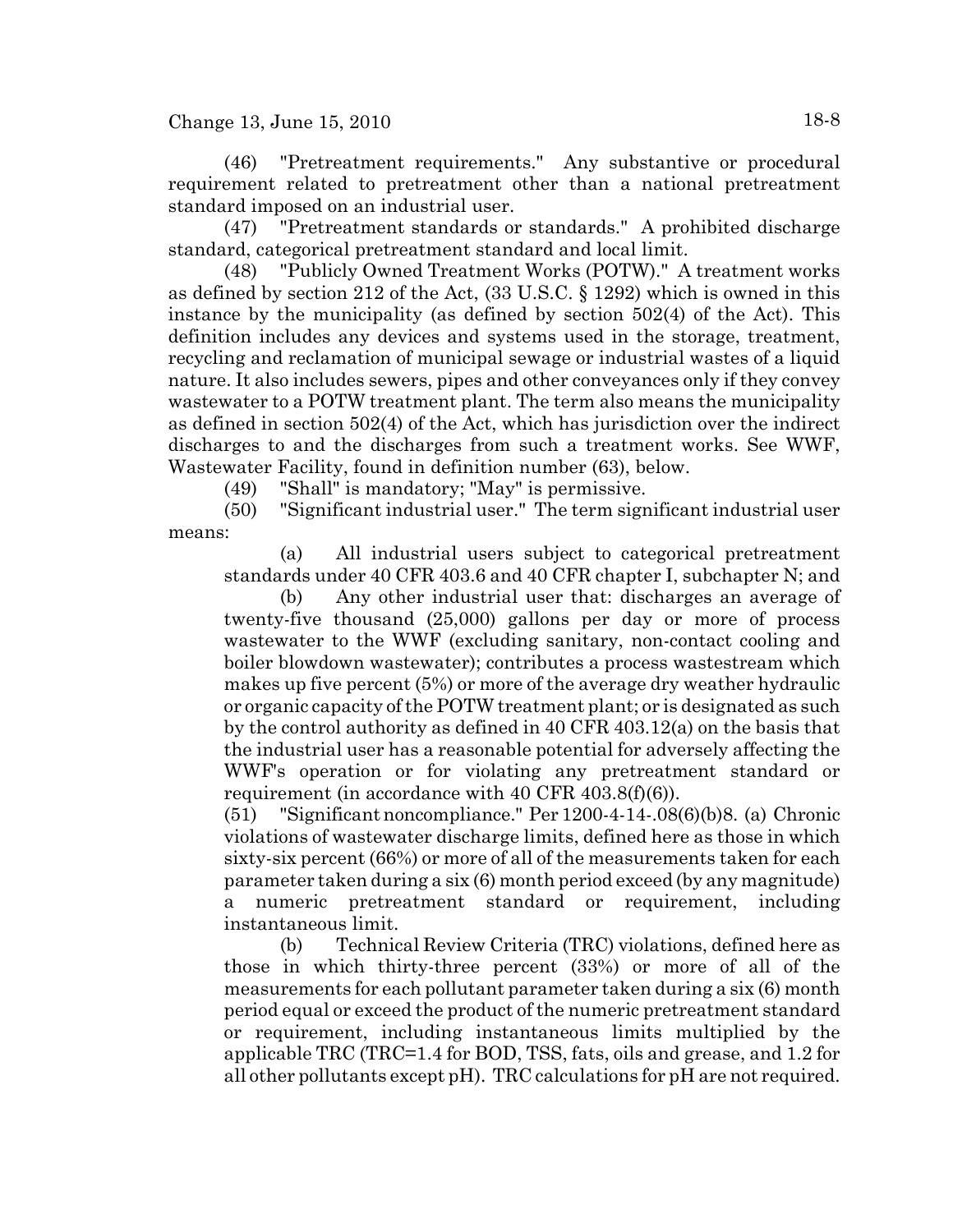(c) Any other violation of a pretreatment standard or requirement (daily maximum or longer-term average, instantaneous limit, or narrative standard) that the WWF determines has caused, alone or in combination with other discharges, interference or pass through (including endangering the health of WWF personnel or the general public).

(d) Any discharge of a pollutant that has caused imminent endangerment to human health, welfare or to the environment or has resulted in the WWF's exercise of its emergency authority under section  $305(1)(b)(i)(D)$ , Emergency Order, to halt or prevent such a discharge.

(e) Failure to meet, within ninety (90) days after the schedule date, a compliance schedule milestone contained in a local control mechanism or enforcement order for starting construction, completing construction, or attaining final compliance.

(f) Failure to provide, within forty-five (45) days after their due date, required reports such as baseline monitoring reports, ninety (90) day compliance reports, periodic self-monitoring reports, and reports on compliance with compliance schedules.

(g) Failure to accurately report noncompliance.

(h) Any other violation or group of violations, which may include a violation of best management practices, which the WWF determines will adversely affect the operation or implementation of the local pretreatment program.

(52) "Slug." Any discharge of a non-routine, episodic nature, including but not limited to an accidental spill or a non-customary batch discharge, which has a reasonable potential to cause interference or pass-through, or in any other way violate the WWF's regulations, local limits, or permit conditions.

(53) "Standard industrial classification (SIC)." A classification pursuant to the Standard Industrial Classification Manual issued by the Executive Office of the President, Office of Management and Budget, 1972.

(54) "State." The State of Tennessee.

(55) "Storm sewer or storm drain." A pipe or conduit which carries storm and surface waters and drainage, but excludes sewage and industrial wastes.

(56) "Storm water." Any flow occurring during or following any form of natural precipitation and resulting therefrom.

(57) "Superintendent." The local administrative officer or person designated by him to supervise the operation of the publicly owned treatment works and who is charged with certain duties and responsibilities by this chapter, or his duly authorized representative.

(58) "Suspended solids." The total suspended matter that floats on the surface of, or is suspended in, water, wastewater, or other liquids and that is removable by laboratory filtering.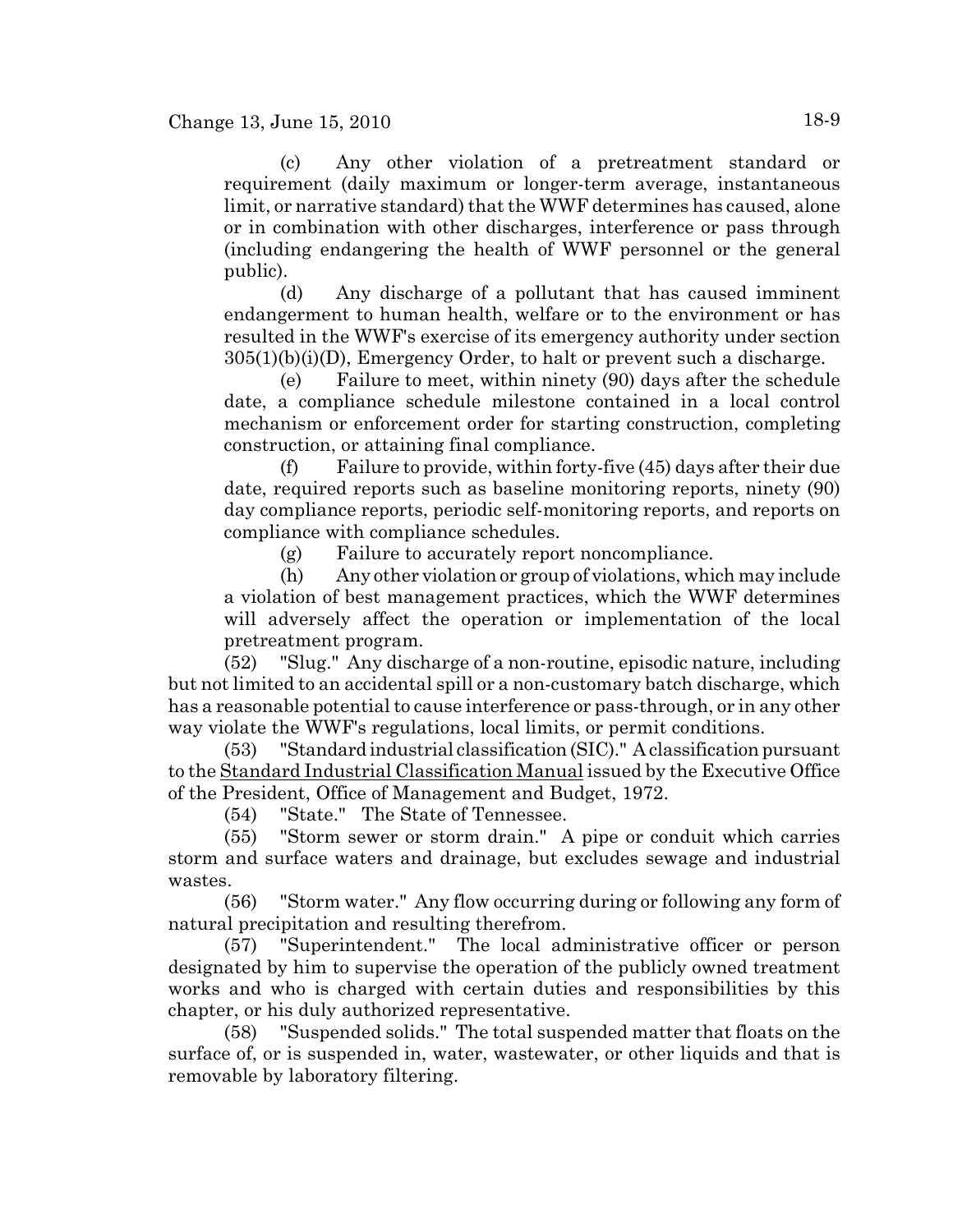(59) "Toxic pollutant." Any pollutant or combination of pollutants listed as toxic in regulations published by the Administrator of the Environmental Protection Agency under the provision of CWA 307(a) or other acts.

(60) "Twenty four (24) hour flow proportional composite sample." A sample consisting of several sample portions collected during a twenty-four (24) hour period in which the portions of a sample are proportioned to the flow and combined to form a representative sample.

(61) "User." The owner, tenant or occupant of any lot or parcel of land connected to a sanitary sewer, or for which a sanitary sewer line is available if a municipality levies a sewer charge on the basis of such availability, Tennessee Code Annotated, § 68-221-201.

(62) "Wastewater." The liquid and water carried industrial or domestic wastes from dwellings, commercial buildings, industrial facilities, and institutions, whether treated or untreated, which is contributed into or permitted to enter the WWF.

(63) "Wastewater facility." Any or all of the following: the collection/transmission system, treatment plant, and the reuse or disposal system, which is owned by any person. This definition includes any devices and systems used in the storage, treatment, recycling and reclamation of municipal sewage or industrial waste of a liquid nature. It also includes sewers, pipes and other conveyances only if they convey wastewater to a WWF treatment plant. The term also means the municipality as defined in section 502(4) of the Federal Clean Water Act, which has jurisdiction over the indirect discharges to and the discharges from such a treatment works. WWF was formally known as a POTW, or Publicly Owned Treatment Works.

(64) "Waters of the state." All streams, lakes, ponds, marshes, watercourses, waterways, wells, springs, reservoirs, aquifers, irrigation systems, drainage systems, and other bodies of accumulation of water, surface or underground, natural or artificial, public or private, that are contained within, flow through, or border upon the state or any portion thereof.

(65) "1200-4-14." Chapter 1200-4-14 of the Rules and Regulations of the State of Tennessee, Pretreatment Requirements. (1972 Code, § 13-103, modified, as replaced by Ord. #972, Nov. 2008)

18-104. Proper waste disposal required. (1) It shall be unlawful for any person to place, deposit, or permit to be deposited in any unsanitary manner on public or private property within the service area of the city, any human or animal excrement, garbage, or other objectionable waste.

(2) It shall be unlawful to discharge to any waters of the state within the service area of the city any sewage or other polluted waters, except where suitable treatment has been provided in accordance with provisions of this ordinance or city or state regulations.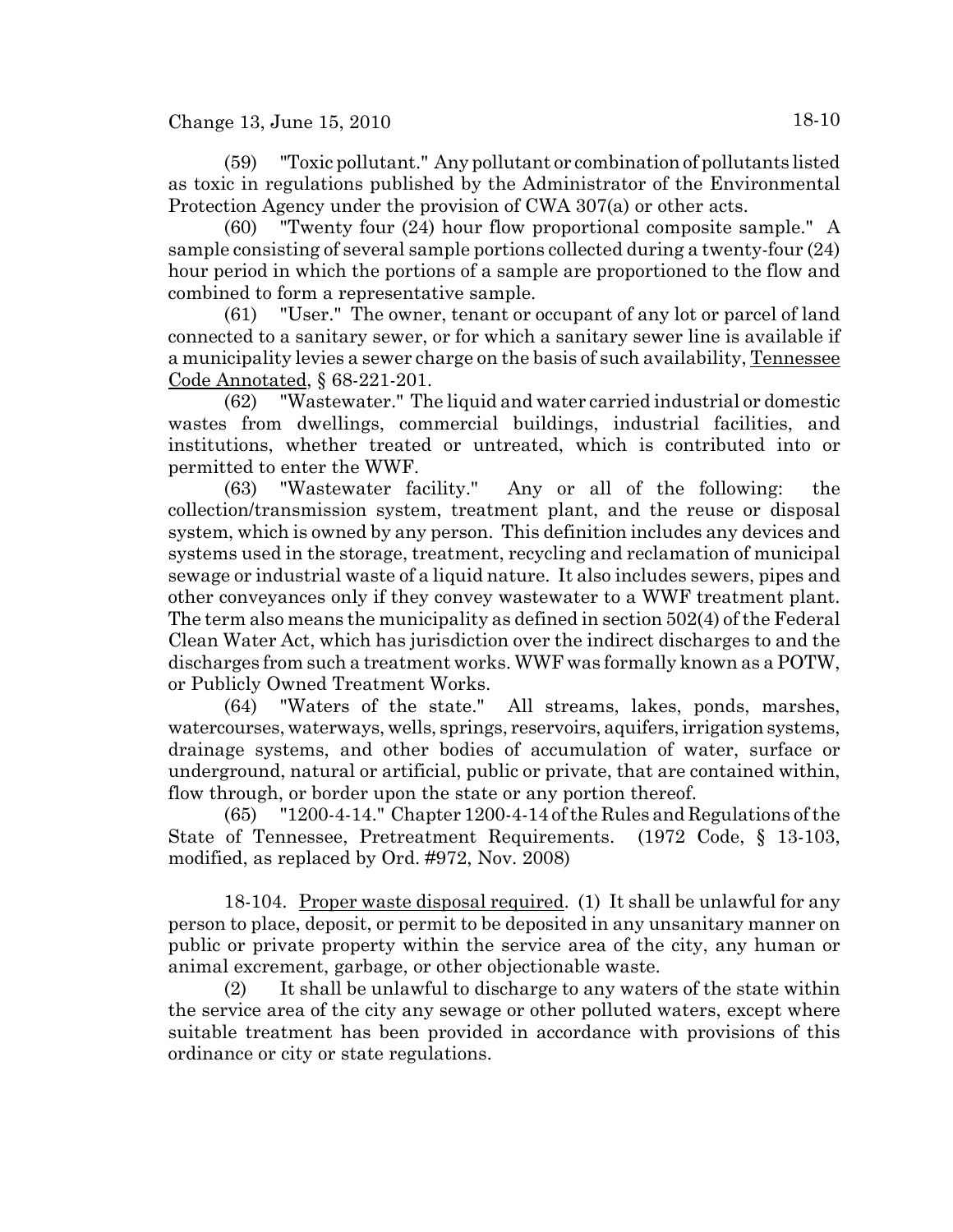(3) Except as herein provided, it shall be unlawful to construct or maintain any privy, privy vault, cesspool, or other facility intended or used for the disposal of sewage.

(4) Except as provided in (6) below, the owner of all houses, buildings, or properties used for human occupancy, employment, recreation, or other purposes situated within the service area in which there is now located or may in the future be located a public sanitary sewer, is hereby required at his expense to install suitable toilet facilities therein, and to connect such facilities directly with the proper private or public sewer in accordance with the provisions of this chapter. Where public sewer is available property owners shall within sixty (60) days after date of official notice to do so, connect to the public sewer. Service is considered "available" when the Athens Utilities Board (AUB) can reasonably provide such. If line extensions are required, they will conform to AUB's current policies and procedures.

(5) Where a public sanitary sewer is not available under the provisions of (4) above, the building sewer shall be connected to a private sewage disposal system complying with the provisions of § 18-105 of this chapter.

(6) The owner of a manufacturing facility may discharge wastewater to the waters of the state provided that he obtains an NPDES permit and meets all requirements of the Federal Clean Water Act, the NPDES permit, and any other applicable local, state, or federal statutes and regulations. (1972 Code, § 13-104, modified, as replaced by Ord. #972, Nov. 2008)

18-105. Private domestic wastewater disposal. (1) Availability.

(a) Where a public sanitary sewer is not available under the provisions of  $\S 18-104(4)$ , the building sewer shall be connected, until the public sewer is available, to a private wastewater disposal system complying with the provisions of the applicable local and state regulations.

(b) The owner shall operate and maintain the private sewage disposal facilities in a sanitary manner at all times, at no expense to the city. When it becomes necessary to clean septic tanks, the sludge may be disposed of only according to applicable federal and state regulations.

(c) Where a public sewer becomes available, sewer use charges may be billed by the Athens Utilities Board and the building sewer shall be connected to said sewer within sixty (60) days after date of official notice from the city to do so.

(2) Requirements. (a) The type, capacity, location and layout of a private sewerage disposal system shall comply with all local or state regulations. Before commencement of construction of a private sewerage disposal system, the owner shall first obtain a written approval from the McMinn County Health Department. The application for such approval shall be made on a form furnished by the McMinn County Health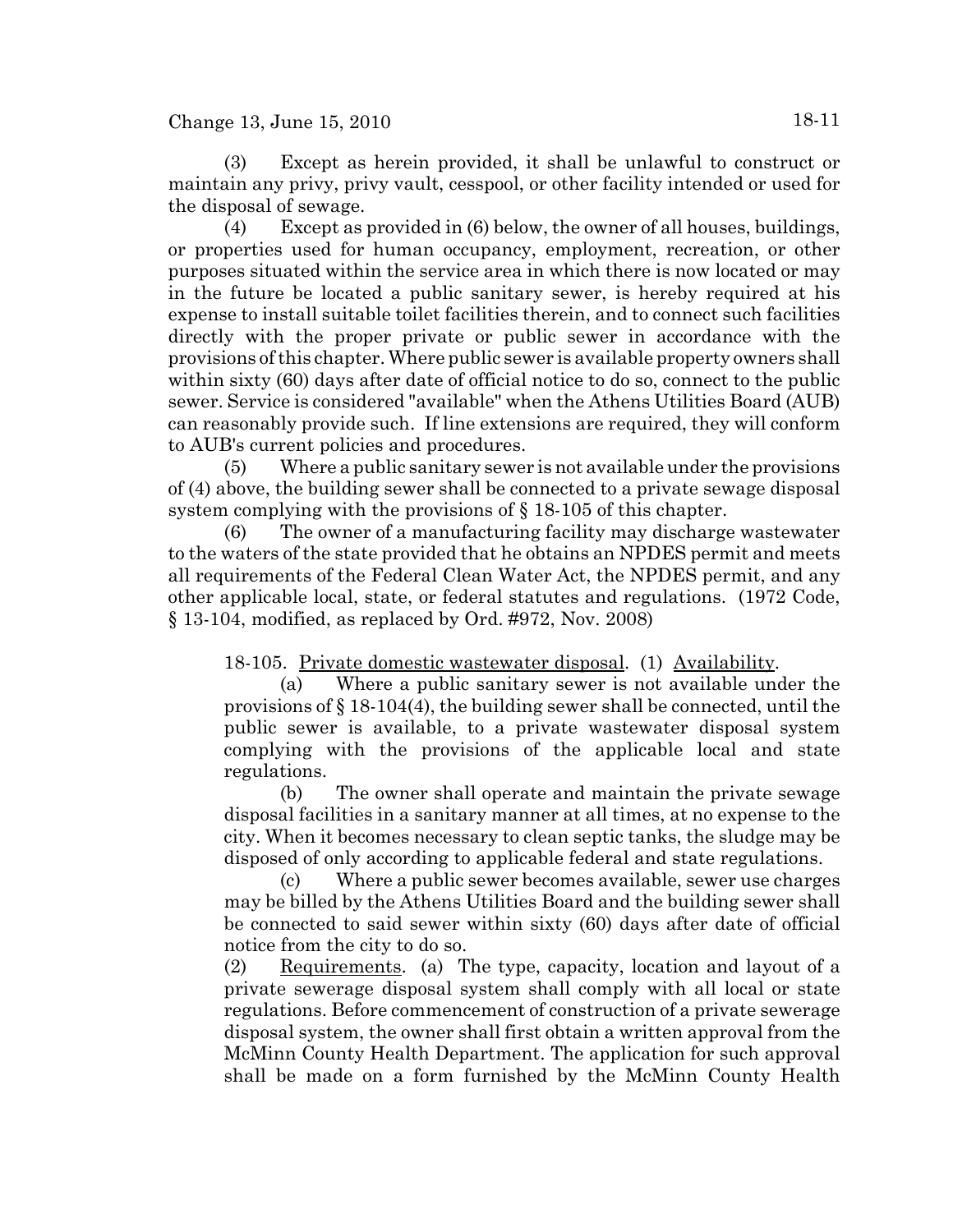Department which the applicant shall supplement with any plans or specifications that the department has requested.

(b) Approval for a private sewerage disposal system shall not become effective until the installation is completed to the satisfaction of the local and state authorities, who shall be allowed to inspect the work at any stage of construction.

(c) The type, capacity, location, and layout of a private sewage disposal system shall comply with all recommendations of the Tennessee Department of Environment and Conservation, and the McMinn County Health Department. No septic tank or cesspool shall be permitted to discharge to waters of Tennessee.

(d) No statement contained in this chapter shall be construed to interfere with any additional or future requirements that may be imposed by the city and the McMinn County Health Department. (1972 Code, § 13-105, modified, as replaced by Ord. #972, Nov. 2008)

18-106. Connection to public sewers. (1) (a) All costs and expenses incident to the installation, connection, and inspection of the building sewer shall be borne by the owner including all service and connection fees. The owner shall indemnify the city from any loss or damage that may directly or indirectly be occasioned by the installation of the building sewer.

(b) A separate and independent building sewer shall be provided for every building; except where one building stands at the rear of another on an interior lot and no private sewer is available or can be constructed to the rear building through an adjoining alley, courtyard, or driveway, the building sewer from the front building may be extended to the rear building and the whole considered as one building sewer. Where property is subdivided and buildings use a common building sewer are now located on separate properties, the building sewers must be separated within sixty (60) days.

(c) Old building sewers may be used in connection with new buildings only when they are found, on examination and tested to meet all requirements of this chapter. All others may be sealed to the specifications of the city.

(d) Building sewers shall conform to the following requirements:

(i) the minimum size of a building sewer shall be as follows: conventional sewer system – four inches (4").

(ii) The minimum depth of a building sewer shall be eighteen inches (18").

(iii) Building sewers shall be laid on the following grades: four inch  $(4")$  sewers – one-eighth inch  $(1/8")$  per foot.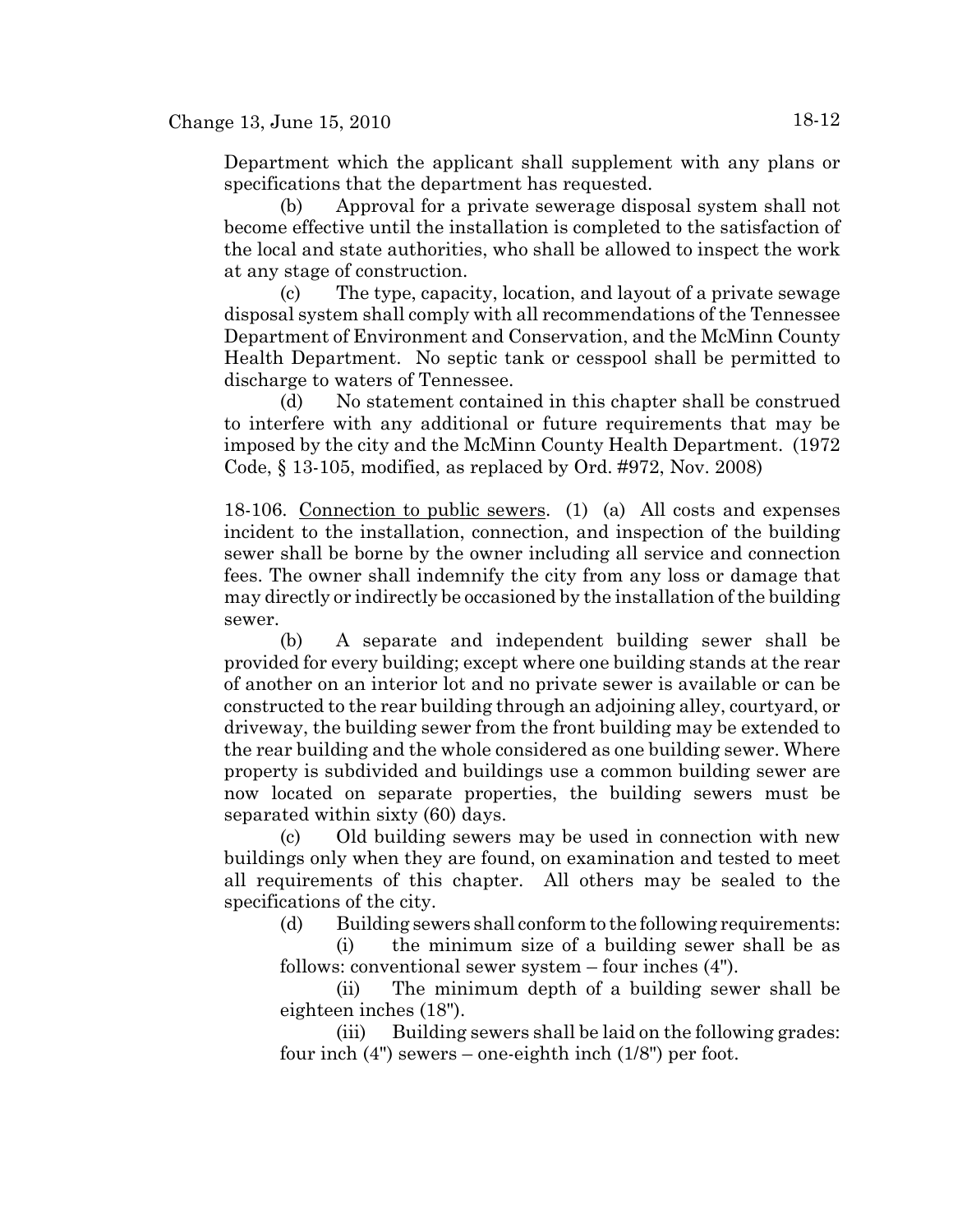Larger building sewers shall be laid on a grade that will produce a velocity when flowing full of at least two feet (2.0') per second.

(iv) Building sewers shall be installed in uniform alignment at uniform slopes.

(v) Building sewers shall be constructed only of polyvinyl chloride pipe schedule 40 or better. Joints shall be solvent welded or compression gaskets designed for the type of pipe used. No other joints shall be acceptable.

(vi) Cleanouts shall be provided to allow cleaning in the direction of flow. A cleanout shall be located five feet (5') outside of the building, as it crosses the property line and one at each change of direction of the building sewer which is greater than forty-five degrees (45°). Additional cleanouts shall be placed not more than seventy-five feet (75') apart in horizontal building sewers of six inch (6") nominal diameter and not more than one hundred feet (100') apart for larger pipes. Cleanouts shall be extended to or above the finished grade level directly above the place where the cleanout is installed and protected from damage. A "Y" (wye) and one-eighth (1/8) bend shall be used for the cleanout base. Cleanouts shall not be smaller than four inches (4"). Blockages on the property owner's side of the property line cleanout are the responsibility of the property owner.

(vii) Connections of building sewers to the public sewer system shall be made only by Athens Utilities Board in accordance with established policies and procedures.

(viii) In all buildings in which any building drain is too low to permit gravity flow to the public sewer, sanitary sewage carried by such building drain shall be lifted by an approved pump system according to § 18-204 and discharged to the building sewer at the expense of the owner.

(ix) The methods to be used in excavating, placing of pipe, jointing, testing, backfilling the trench, or other activities in the construction of a building sewer which have not been described above shall conform to the requirements of the building and plumbing code or other applicable rules and regulations of the city or to the procedures set forth in appropriate specifications by the ASTM. Any deviation from the prescribed procedures and materials must be approved by the city before installation.

(x) An installed building sewer shall be gastight and watertight.

(e) All excavations for building sewer installation shall be adequately guarded with barricades and lights so as to protect the public from hazard. Streets, sidewalks, parkways, and other public property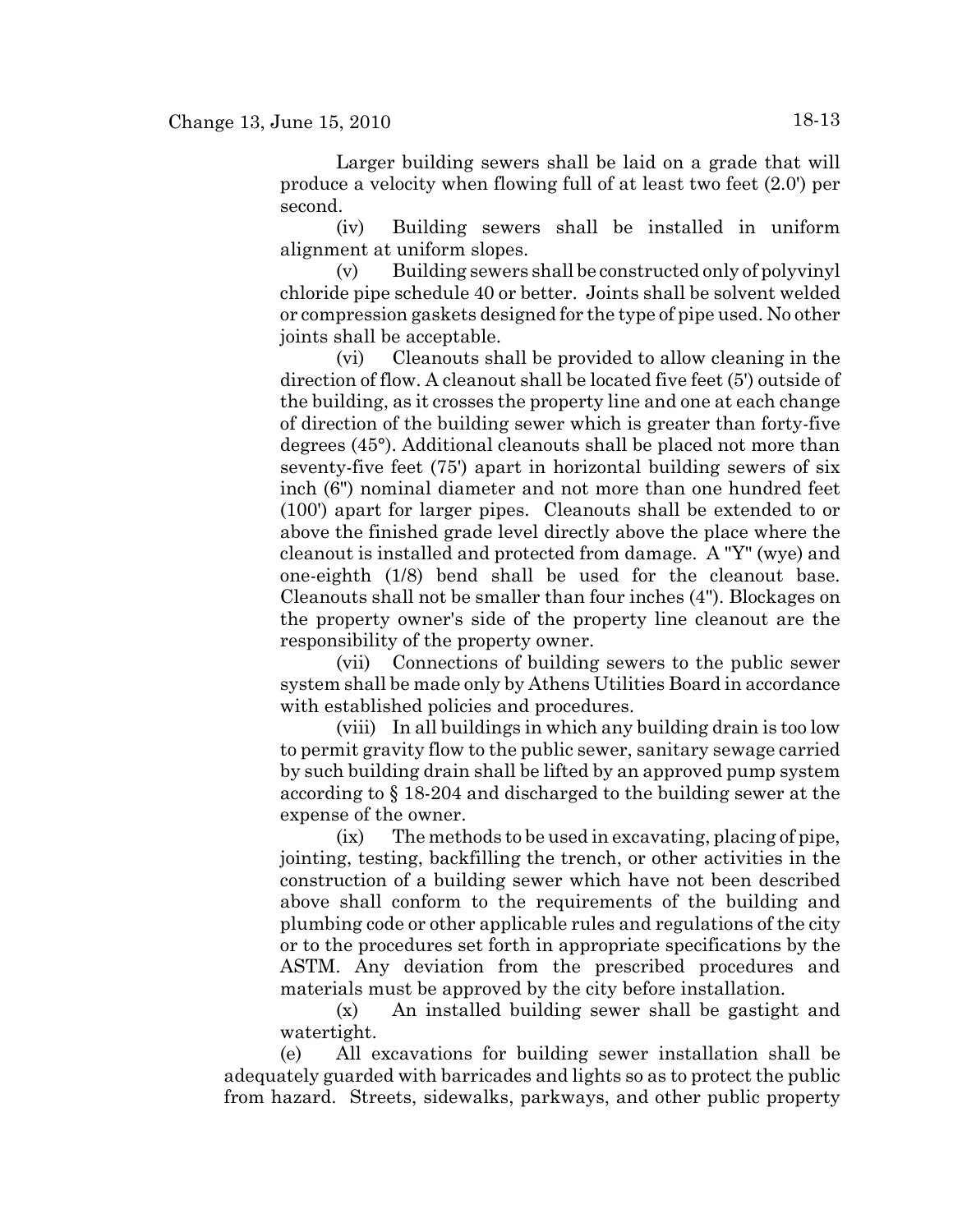shall not be disturbed without prior approval of the city and all public property disturbed in the course of work shall be restored in a manner satisfactory to the city.

(f) No person shall make connection of roof downspouts, exterior foundation drains, areaway drains, basement drains, sump pumps, or other sources of surface runoff or groundwater to a building directly or indirectly to a public sanitary sewer.

(g) Inspection of connections.

(i) All building sewers from the building to the public sewer main line shall be inspected by the city before the underground portion is covered by the contractor or owner.

(ii) The applicant for discharge shall notify the city when the building sewer is ready for inspection.

(2) Maintenance of building sewers. Each individual property owner shall be entirely responsible for the construction, maintenance, repair or replacement of the building sewer as deemed necessary to meet specifications of the city. Owners failing to maintain or repair building sewers or who allow storm water or ground water to enter the sanitary sewer may face enforcement action by the Athens Utilities Board up to and including discontinuation of water and sewer service.

(3) Sewer extensions. All expansion or extension of the public sewer constructed by property owners or developers must follow the established policies and procedures developed by the Athens Utilities Board. (1972 Code, § 13-106, as replaced by Ord. #972, Nov. 2008)

18-107. [Deleted.] (as deleted by Ord. #972, Nov. 2008)

18-108. [Deleted.] (as deleted by Ord. #972, Nov. 2008)

18-109. [Deleted.] (1972 Code, § 13-109, modified, as deleted by Ord. #972, Nov. 2008)

18-110. [Deleted.] (1972 Code, § 13-110, modified, as deleted by Ord. #972, Nov. 2008)

18-111. [Deleted.] (1972 Code, § 13-111, modified, as deleted by Ord. #972, Nov. 2008)

18-112. [Deleted.] (1972 Code, § 13-112, modified, as deleted by Ord. #972, Nov. 2008)

18-113. [Deleted.] (as deleted by Ord. #972, Nov. 2008)

18-114. [Deleted.] (as deleted by Ord. #972, Nov. 2008)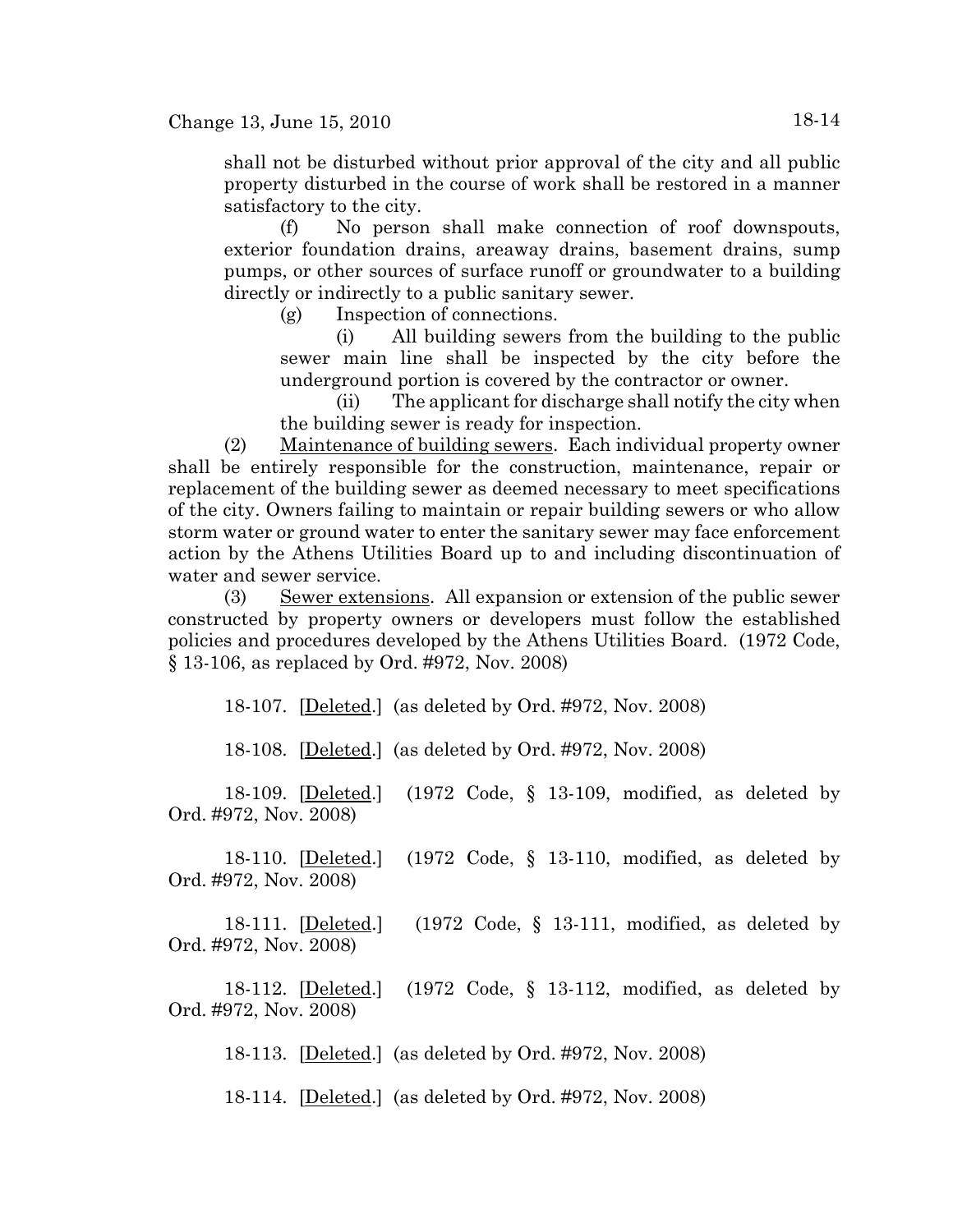18-115. [Deleted.] (1972 Code, § 13-115, as deleted by Ord. #972, Nov. 2008)

18-116. [Deleted.] (1972 Code, § 13-116, as deleted by Ord. #972, Nov. 2008)

18-117. [Deleted.] (as deleted by Ord. #972, Nov. 2008)

18-118. [Deleted.] (1972 Code, § 13-120, modified, as deleted by Ord. #972, Nov. 2008)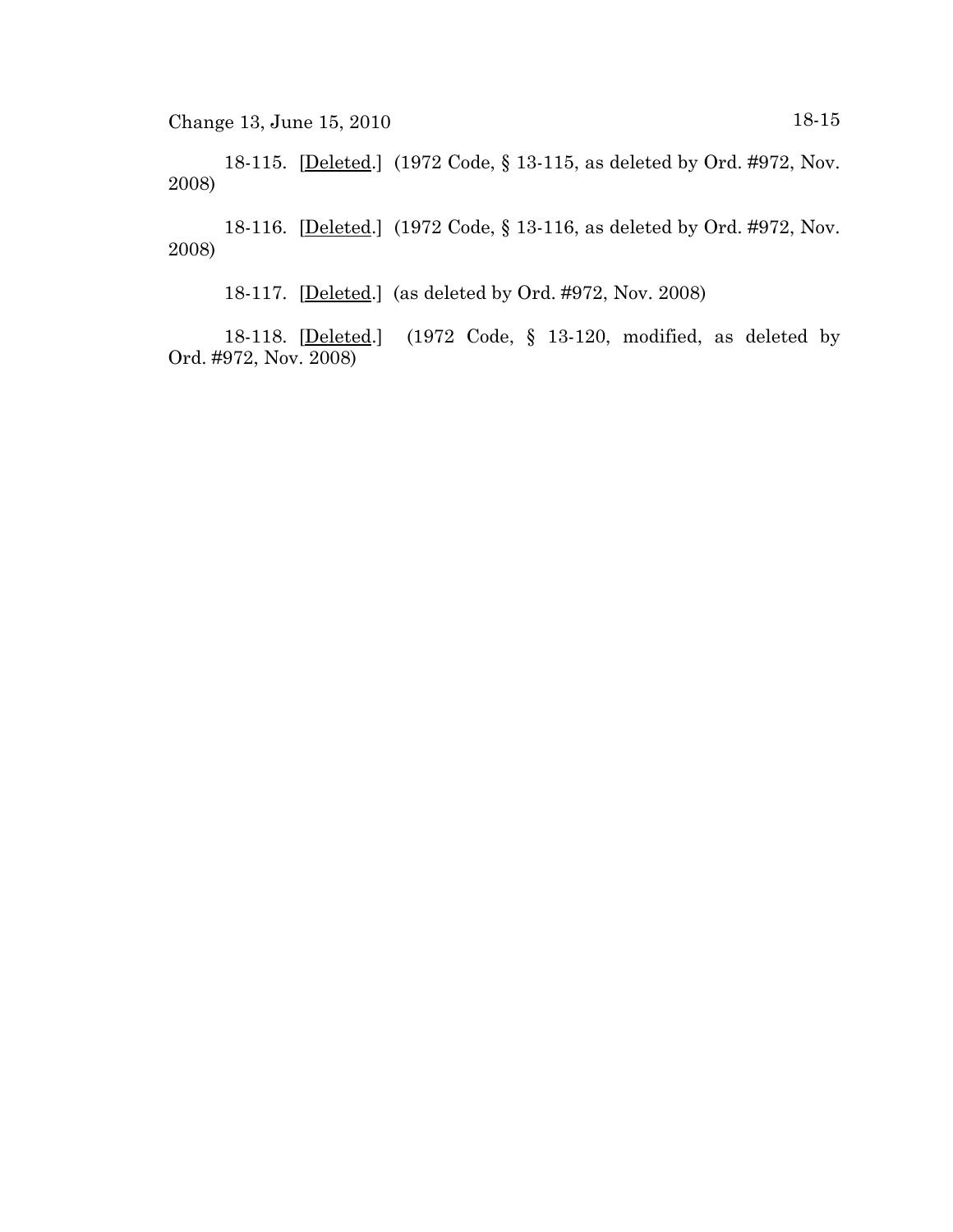# CHAPTER 2

## GENERAL WASTEWATER REGULATIONS

#### **SECTION**

18-201. Purpose and policy.

18-202. Administrative

18-203. Connection to public sewers.

- 18-204. Septic tank effluent pump or grinder pump wastewater systems.
- 18-205. Regulation of holding tank waste disposal or trucked in waste.
- 18-206. Discharge regulations.

18-207. Enforcement and abatement.

18-201. Purpose and policy. This chapter sets forth uniform requirements for users of the Athens Utilities Board (AUB) wastewater treatment system and enables AUB to comply with the Federal Clean Water Act and the state Water Quality Control Act and rules adopted pursuant to these acts. The objectives of this chapter are:

(1) To protect public health;

(2) To prevent the introduction of pollutants into AUB's wastewater treatment facility which will interfere with the system's operation;

(3) To prevent the introduction of pollutants into AUB's wastewater treatment facility that will pass through the facility, inadequately treated, into the receiving waters, or otherwise be incompatible with the treatment facility;

(4) To protect facility personnel who may be affected by wastewater and sludge in the course of their employment and the general public;

(5) To promote reuse and recycling of industrial wastewater and sludge from the facility;

(6) To provide for fees for the equitable distribution of the cost of operation, maintenance, and improvement of the facility; and

(7) To enable AUB to comply with National Pollution Discharge Elimination System (NPDES) permit conditions, sludge and biosolids use and disposal requirements, and any other federal or state industrial pretreatment rules to which the facility is subject.

This chapter shall apply to all users inside or outside the city who are, by implied contract or written agreement with AUB, dischargers of applicable wastewater to the wastewater treatment facility. Chapter 2 provides for the regulation of the wastewater system by the Athens Utilities Board. Chapter 3 provides for the issuance of permits to system users, for monitoring, compliance, and enforcement activities; and establishes administrative review procedures for industrial users or other users whose discharge can interfere with or cause violations to occur at the wastewater treatment facility. (as added by Ord. #972, Nov. 2008)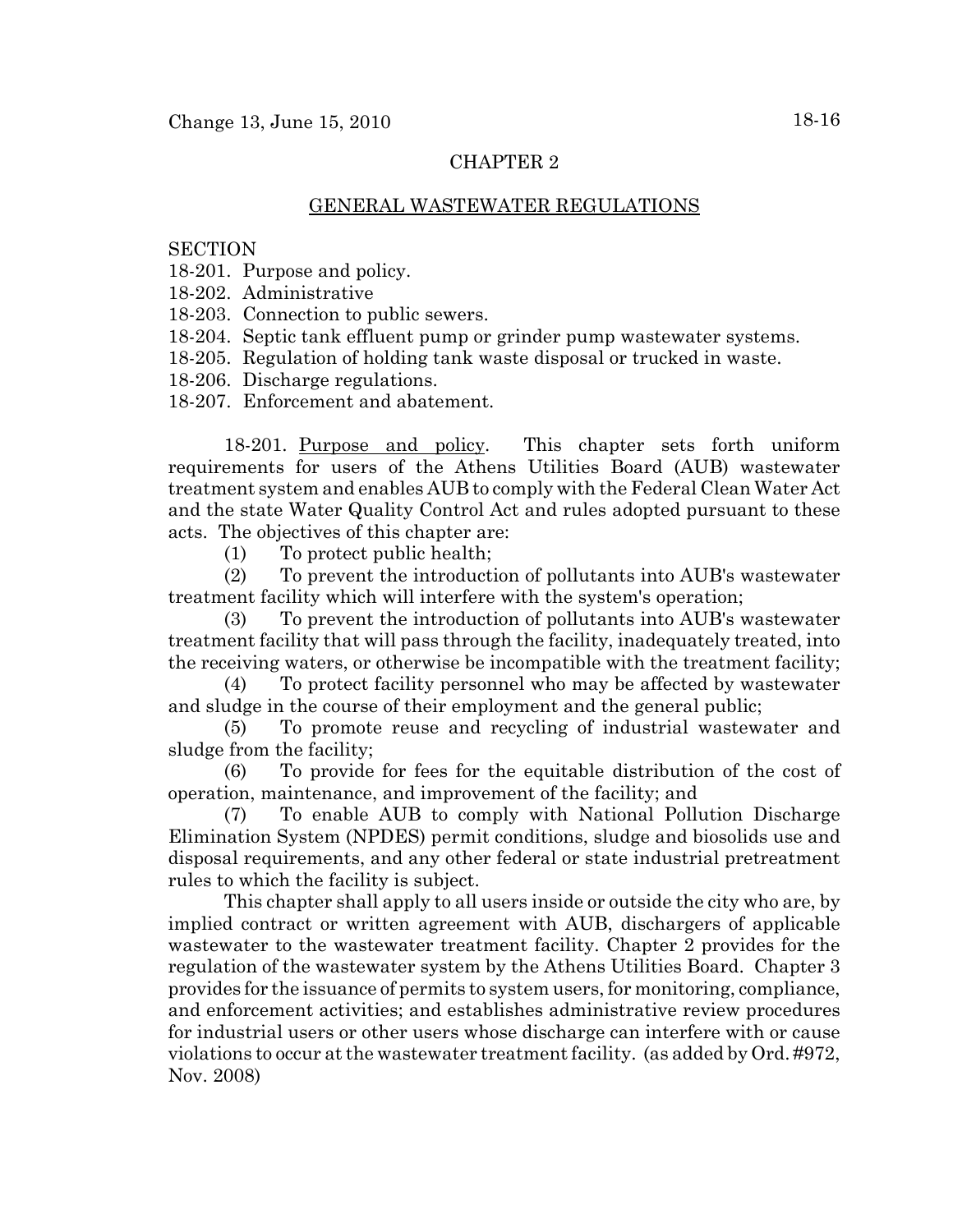18-202. Administrative. Through the ordinance creating this chapter, the City of Athens delegates the implementation and enforcement of chapters 2 and 3 to the Athens Utilities Board. (as added by Ord. #972, Nov. 2008)

18-203. Connection to public sewers. (1) Application for service. The owner or his agent shall make application for connection on a special form furnished by the Athens Utilities Board. Applicants for service to commercial and industrial establishments shall be required to furnish information about all waste producing activities, wastewater characteristics and constituents. The application shall be supplemented by any plans, specifications or other information considered pertinent in the judgment of the superintendent. Details regarding commercial and industrial permits include but are not limited to those required by this ordinance. Service connection fees for establishing new sewer service are paid to the Athens Utilities Board, and service connections shall conform to Athens Utilities Board's established policies and procedures.

Users shall notify the Athens Utilities Board of any proposed new introduction of wastewater constituents or any proposed change in the volume or character of the wastewater being discharged to the system a minimum of sixty (60) days prior to the change. The Athens Utilities Board may deny or limit this new introduction or change based upon the information submitted in the notification.

(2) Prohibited connections. No person shall make connections of roof downspouts, sump pumps, basement wall seepage or floor seepage, exterior foundation drains, area way drains, or other sources of surface runoff or groundwater to a building sewer or building drain which in turn is connected directly or indirectly to a public sanitary sewer. Any such connections which already exist on the effective date of the ordinance creating this chapter shall be completely and permanently disconnected within sixty (60) days of the effective day of the ordinance creating this chapter. The owners of any building sewer having such connections, leaks or defects shall bear all of the costs incidental to removal of such sources. Pipes, sumps and pumps for such sources of ground water shall be separate from the sanitary sewer.

(3) Physical connection to public sewer. No person shall uncover, make any connections with or opening into, use, alter, or disturb any public sewer or appurtenance thereof, without approval from the Athens Utilities Board. Connections will be made in accordance with Athens Utilities Board's established policies and procedures.

(4) Sewer extensions. All expansion or extension of the public sewer constructed by property owners or developers must follow the established policies and procedures developed by the Athens Utilities Board. (as added by Ord. #972, Nov. 2008)

18-204. Septic tank effluent pump or grinder pump wastewater systems. Where necessary, due to elevations, proximity of the existing gravity sewer, etc.,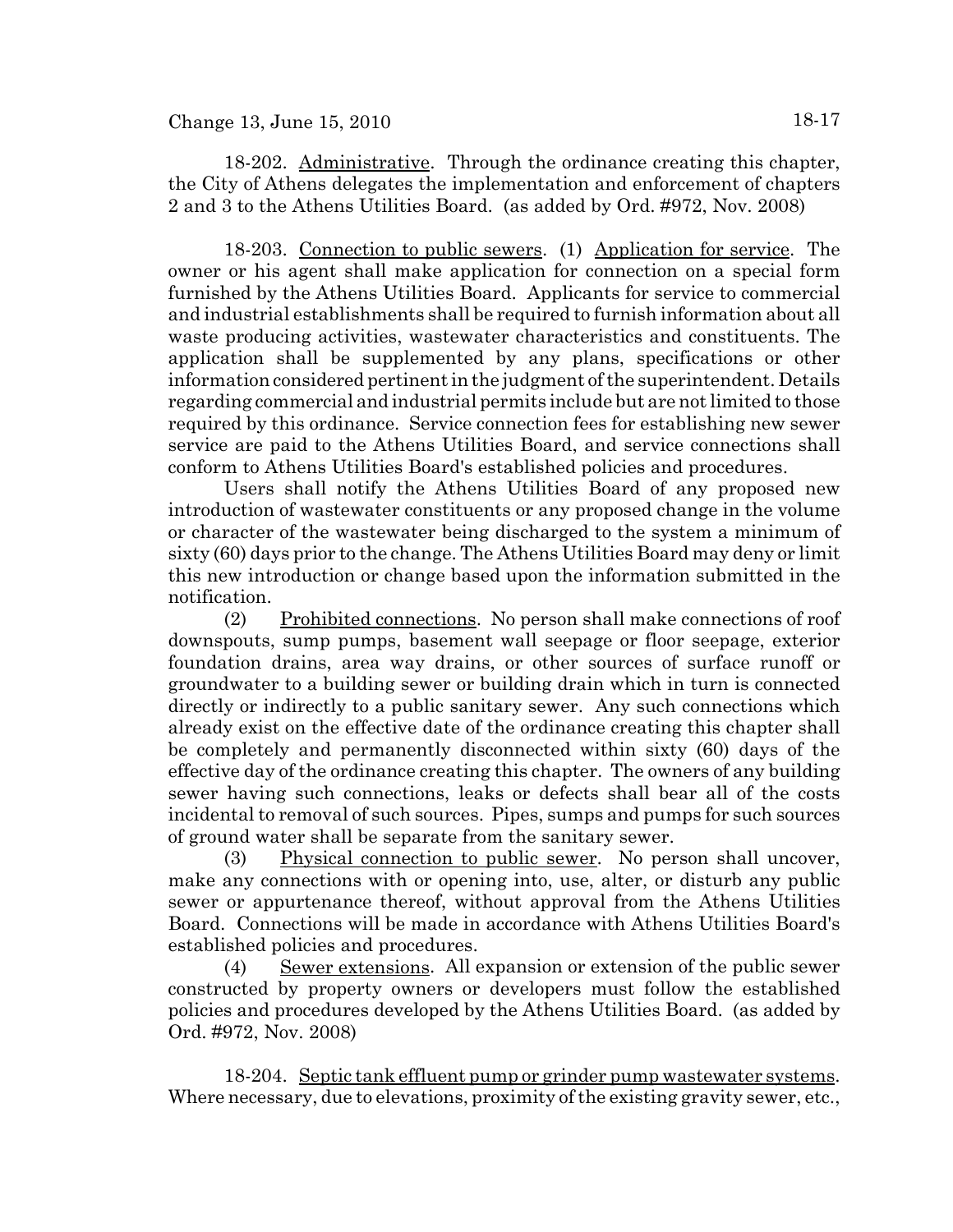18-205. Regulation of holding tank waste disposal or trucked in waste. No person, firm, association or corporation shall haul in or truck in to the WWF any type of domestic, commercial or industrial waste unless such person, firm, association, or corporation obtains written approval from the Athens Utilities Board to perform such acts or services. Approval and acceptance of holding tank or hauled waste will be done in accordance with Athens Utilities Board's established policies and procedures. (as added by Ord. #972, Nov. 2008)

18-206. Discharge regulations. (1) General prohibitions. No person or user shall introduce or cause to be introduced into the WWF any pollutant or wastewater which causes pass through or interference. These general prohibitions apply to all persons and users of the WWF whether or not they are subject to categorical pretreatment standards or any other national, state, or local pretreatment standards or requirements. Violations of these general and specific prohibitions or the provisions of this section may result in the issuance of an industrial pretreatment permit, surcharges, discontinuance of water and/or sewer service and other fines and provisions of § 18-207. No person or user shall introduce or cause to be introduced into the WWF the following pollutants, substances, or wastewater:

(a) Pollutants which create, or could create a fire or explosive hazard in the WWF, including, but not limited to, wastestreams with a closed cup flashpoint of less than one hundred forty degrees (140°) Fahrenheit (sixty degrees (60°) Celsius) using the test methods specified in 40 CFR 261.21;

(b) Wastewater having a pH less than 5.0 or more than 10.5, or otherwise causing corrosive structural damage to the WWF or equipment. Prohibited materials include, but are not limited to, acids, sulfides, concentrated chloride and fluoride compounds and substances which will react to form acidic products;

(c) Solid or viscous substances in amounts which will or may cause obstruction of the flow in the WWF or other interference. Prohibited materials include, but are not limited to, grease, uncomminuted garbage, animal guts or tissues, paunch manure, bones, hair, hides or fleshing, entrails, feathers, ashes, cinders, sand, spent lime, stone or marble dust, metal, glass, straw, shavings, grass clippings, rags, spent grains, spent hops, waste paper, weeds, plastic, tar, asphalt residues, residues from refining or processing fuel or lubricating oil, and similar substances;

(d) Pollutants, including oxygen demanding pollutants (BOD, etc.), released in a discharge at a flow rate and/or pollutant concentration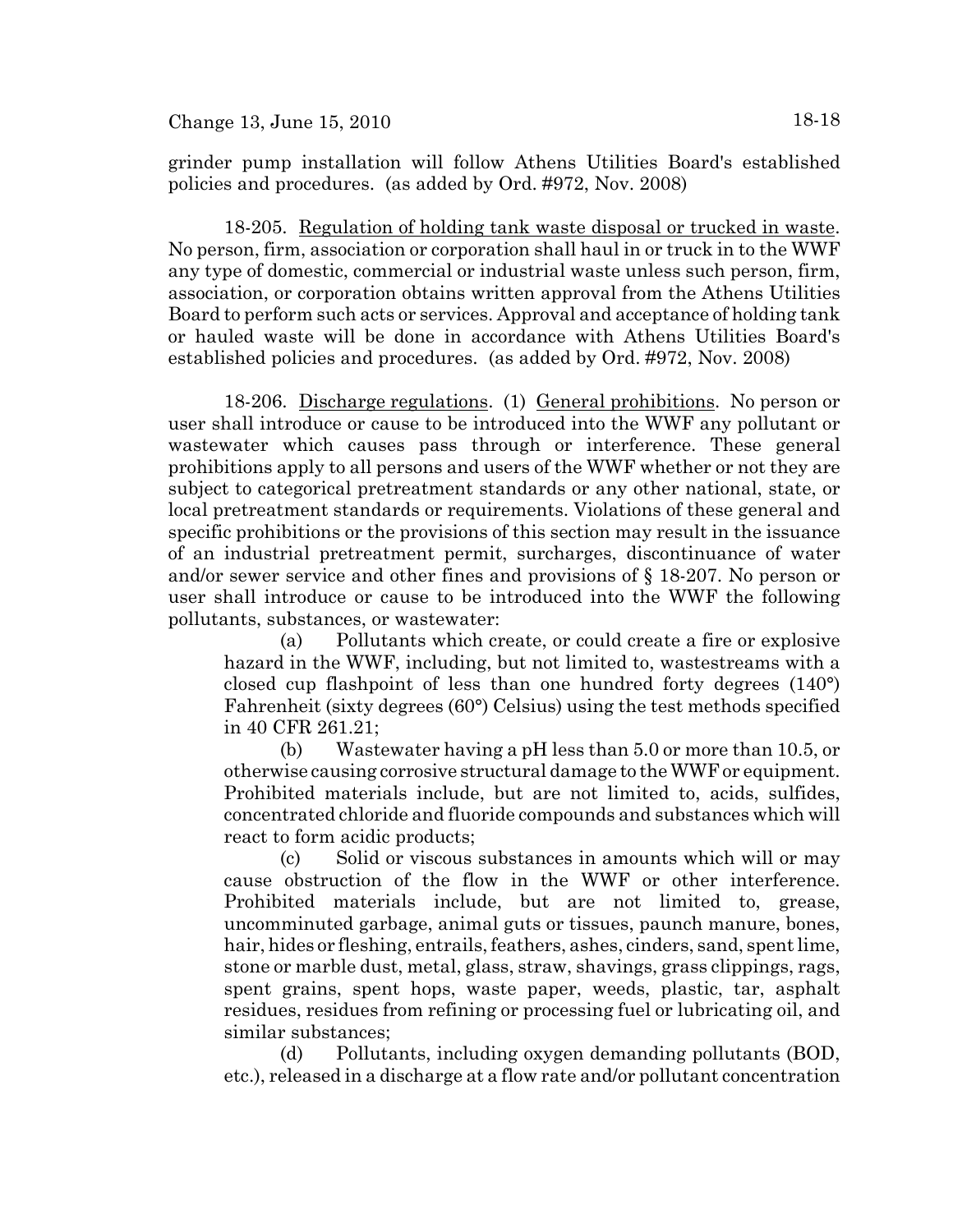which, either singly or by interaction with other pollutants, will cause interference with the WWF;

(e) Wastewater having a temperature greater than one hundred fifty degrees (150°) F (sixty-five and one-half (65.5°) degrees C), or which will inhibit biological activity in the treatment plant resulting in interference, but in no case wastewater which causes the temperature at the introduction into the treatment plant to exceed one hundred four degrees  $(104^{\circ})$  F (forty degrees  $(40^{\circ})$  C);

(f) Petroleum oil, nonbiodegradable cutting oil, or products of mineral oil origin, in amounts that will cause interference or pass through;

(g) Pollutants which result in the presence of toxic gases, vapors, or fumes within the WWF in a quantity that may cause acute worker health and safety problems;

(h) Trucked or hauled pollutants, except at discharge points designated by the control authority in accordance with § 18-205 of this chapter;

(i) Noxious or malodorous liquids, gases, solids, or other wastewater which, either singly or by interaction with other wastes, are sufficient to create a public nuisance or a hazard to life, or to prevent entry into the sewers for maintenance or repair;

(j) Wastewater which imparts color which cannot be removed by the treatment process, such as, but not limited to, dye wastes and vegetable tanning solutions, which consequently imparts color to the treatment plant's effluent;

(k) Wastewater containing any radioactive wastes or isotopes except in compliance with applicable state or federal regulations and which will or may cause damage or hazards to the sewerage facilities or personnel operating the system;

(l) Storm water, surface water, ground water, artesian well water, roof runoff, subsurface drainage, condensate, deionized water, noncontact cooling water, and unpolluted wastewater, unless specifically authorized by the superintendent;

(m) Wastewater at a flow rate which is excessive relative to the capacity of the treatment works and which could cause a treatment process upset and subsequent loss of treatment efficiency; or wastewater containing such concentrations of pollutants that their introduction into the treatment works over a relatively short time period (i.e. slug discharges) would cause a treatment process upset and subsequent loss of treatment efficiency.

(n) Wastewater causing, alone or in conjunction with other sources, the treatment plant's effluent to fail toxicity test;

(o) Detergents, surface active agents, or other substances which that might cause excessive foaming in the WWF;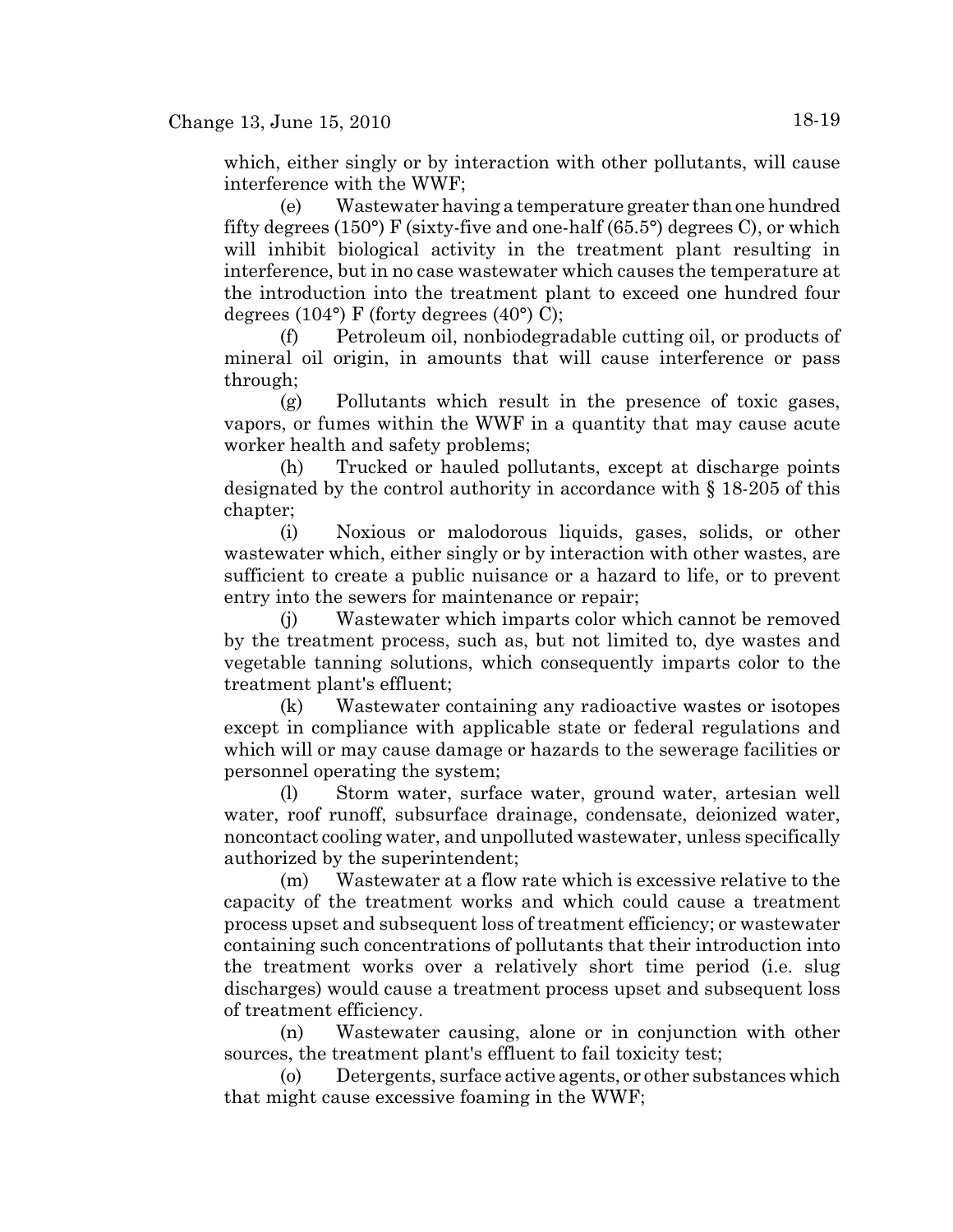(p) Wastewater causing two (2) successive readings on an explosion hazard meter at the point of discharge into the WWF, or at any point in the WWF, of more than five percent (5%) or any single reading over ten percent (10%) of the lower explosive limit of the meter. Liquids, solids, or gases which by reason of their nature or quantity are, or may be, sufficient to cause fire or explosion or be injurious in any other way to the sewage facilities or operation of the system. Prohibited materials include but are not limited to gasoline, kerosene, naptha, benzene, toluene, xylene, ethers, alcohols, ketones, aldehydes, peroxides, chlorates, perchlorates, bromates, carbides, hydrides and sulfides.

(q) Any wastewater containing toxic pollutants in sufficient quantity, either singly or by interaction with other pollutants, to injure or interfere with any wastewater treatment process, constitute a hazard to humans or animals, create a toxic effect in the receiving waters of the WWF, or to exceed the limitation set forth in a categorical pretreatment standard. A toxic pollutant shall include but not be limited to any pollutant identified pursuant to section 307(a) of the Act.

(r) Any waste containing microbiological organisms, including filamentous bacteria, in such quantity that will interfere with the normal operation of the WWF.

(s) Any waste that, if otherwise disposed of, would be a hazardous waste under 40 CFR part 261. Pollutants, substances, or wastewater prohibited by this section shall not be processed or stored in such a manner that they could be discharged to the WWF.

(t) Any substances which will cause the WWF to violate its NPDES permit or the receiving water quality standards, or cause any other product of the WWF such as residues, sludges, or scums, to be unsuitable for reclamation and reuse or to interfere with the reclamation process. In no case, shall a substance discharged to the WWF cause the WWF to be in non-compliance with sludge use or disposal criteria, 40 CFR 503, guidelines, or regulations developed under section 405 of the Act; any criteria, guidelines, or regulations affecting sludge use or disposal developed pursuant to the Solid Waste Disposal Act, the Clean Air Act, the Toxic Substances Control Act, or state criteria applicable to the sludge management method being used.

(2) Local limits. In addition to the general and specific prohibitions listed in this section, users permitted according to chapters 2 and 3 may be subject to numeric and best management practices as additional restrictions to their wastewater discharge in order to protect the WWF from interference or protect the receiving waters from pass through contamination.

(3) Restrictions on wastewater strength. No person or user shall discharge wastewater containing pollutant levels that exceed the plant protection criteria listed in the Athens Utilities Board's established policies and procedures, unless specifically allowed by their discharge permit according to chapters 2 and 3 of this title. Dilution of any wastewater discharge for the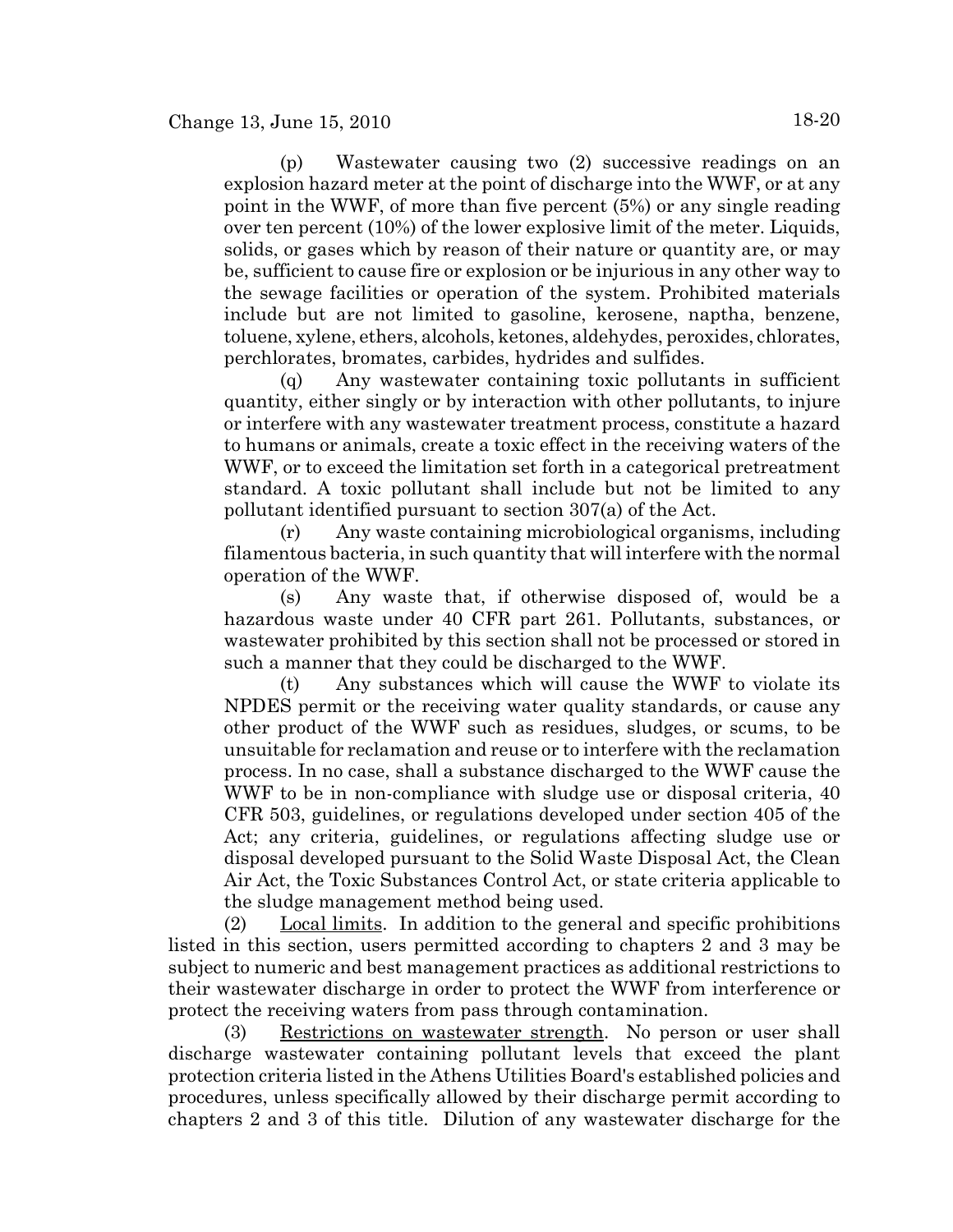purpose of satisfying these requirements shall be considered in violation of this chapter.

(4) Fats, oils and grease traps and interceptors. (a) Grease, oil, and sand interceptors, or grease traps shall be provided within ninety (90) days of notification when, in the opinion of the superintendent, they are necessary for the proper handling of wastewater containing excessive amounts of grease and oil, or sand; except that such interceptors shall not be required for residential users. All interception units or traps shall be of a type and capacity approved by AUB, shall comply with AUB's Fats, Oil, and Grease (FOG) control policy, and shall be so located to be easily accessible for cleaning and inspection. Such interceptors shall be inspected, cleaned, and repaired in accordance with AUB's FOG control policy by the user at their expense. Failure to maintain any grease control device in accordance with AUB's FOG control policy shall constitute a violation of this chapter. If AUB is required to clean out, repair, or replace a sewer line as a result of a stoppage due to, in part or in whole, a user's failure to install or properly maintain a grease control device, then the user shall be required to pay the costs of labor and materials required to clean out, replace, or repair the sewer line.

(b) Solvents prohibited. The use of degreasing or line cleaning products containing petroleum based solvents is prohibited. The use of other products for the purpose of keeping FOG dissolved or suspended until it has traveled into the WWF is prohibited.

(c) The superintendent may use industrial wastewater discharge permits under § 18-302 to regulate the discharge of fat, oil and grease. (as added by Ord. #972, Nov. 2008, and replaced by Ord. #985, March 2010)

18-207. Enforcement and abatement. Violators of these wastewater regulations may be cited to city court, general sessions court, chancery court, or other court of competent jurisdiction, face fines, have sewer service terminated or the AUB may seek further remedies as needed to protect the collection system, treatment plant, receiving stream and public health including the issuance of discharge permits according to chapter 3. Repeated or continuous violation of this chapter is declared to be a public nuisance and may result in legal action against the property owner and/or occupant and the service line disconnected from sewer main. Upon notice by the superintendent that a violation has or is occurring, the user shall immediately take steps to stop or correct the violation. AUB may take any or all the following remedies:

(1) Cite the user to city or general sessions court, where each day of violation shall constitute a separate offense.

(2) In an emergency situation where the superintendent has determined that immediate action is needed to protect the public health, safety or welfare, a public water supply or the facilities of the sewerage system, the superintendent may discontinue water service or disconnect sewer service.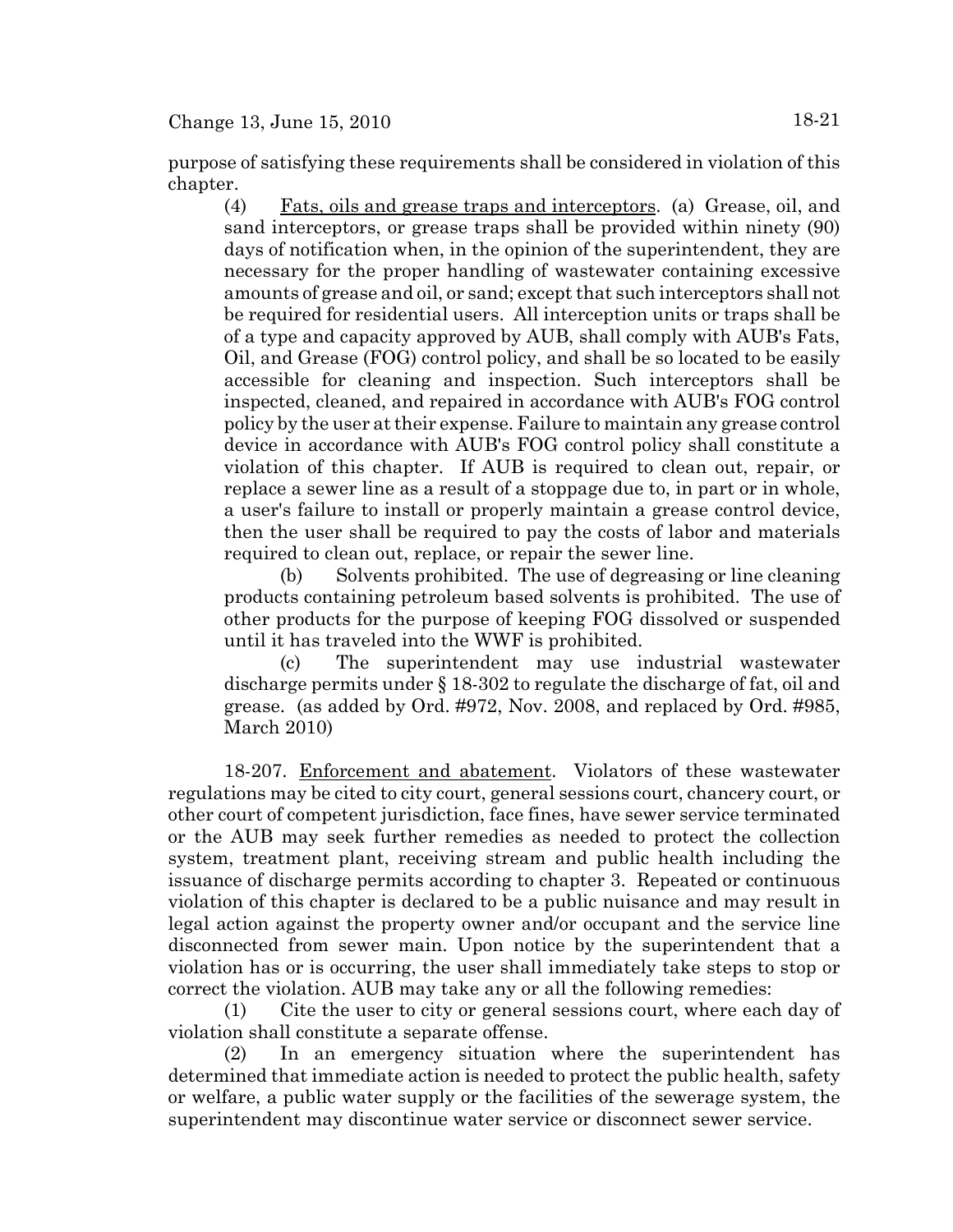(3) File a lawsuit in chancery court or any other court of competent jurisdiction seeking damages against the user, and further seeking an injunction prohibiting further violations by user.

(4) Seek further remedies as needed to protect the public health, safety or welfare, the public water supply or the facilities of the sewerage system. (as added by Ord. #972, Nov. 2008)

18-208. Fees and billing. (1) Purpose. It is the purpose of this chapter to provide for the equitable recovery of costs from users of AUB's wastewater treatment system including costs of operation, maintenance, administration, bond service costs, capital improvements, depreciation, and equitable cost recovery of EPA administered federal wastewater grants.

(2) Types of charges and fees. The charges and fees as established in AUB's schedule of rates and fees may include but are not limited to:

- (a) Inspection fee and tapping fee;
- (b) Fees for applications for discharge;
- (c) Sewer use charges;
- (d) Surcharge fees;
- (e) Waste hauler permit;
- (f) Wastewater discharge permit fees;
- (g) Fees for discharge monitoring; and
- (h) Other fees as AUB may deem necessary.

(3) Fees for application for discharge. A fee may be charged when a user or prospective user makes application for discharge as required by § 18-302.

(4) Inspection fee and tapping fee. An inspection fee and tapping fee for a sewer installation shall be paid to AUB's wastewater division at the time the application is filed.

(5) Sewer user charges. The five (5) member board of AUB shall establish monthly rates and charges for the use of the wastewater system and for the services supplied by the wastewater system.

(6) Wastewater discharge permit fees. A fee may be charged for the issuance of a wastewater discharge fee in accordance with § 18-307.

(7) Fees for discharge monitoring. Fees may be collected from users having pretreatment or other discharge requirements to compensate AUB for the necessary compliance monitoring and other administrative duties of the pretreatment program.

(8) Administrative civil penalties. Administrative civil penalties shall be issued in an amount up to ten thousand dollars (\$10,000.00). The local administrative officer may assess a penalty within the appropriate range. Penalty assessments are to be assessed per violation per day unless otherwise noted. (as added by Ord. #972, Nov. 2008)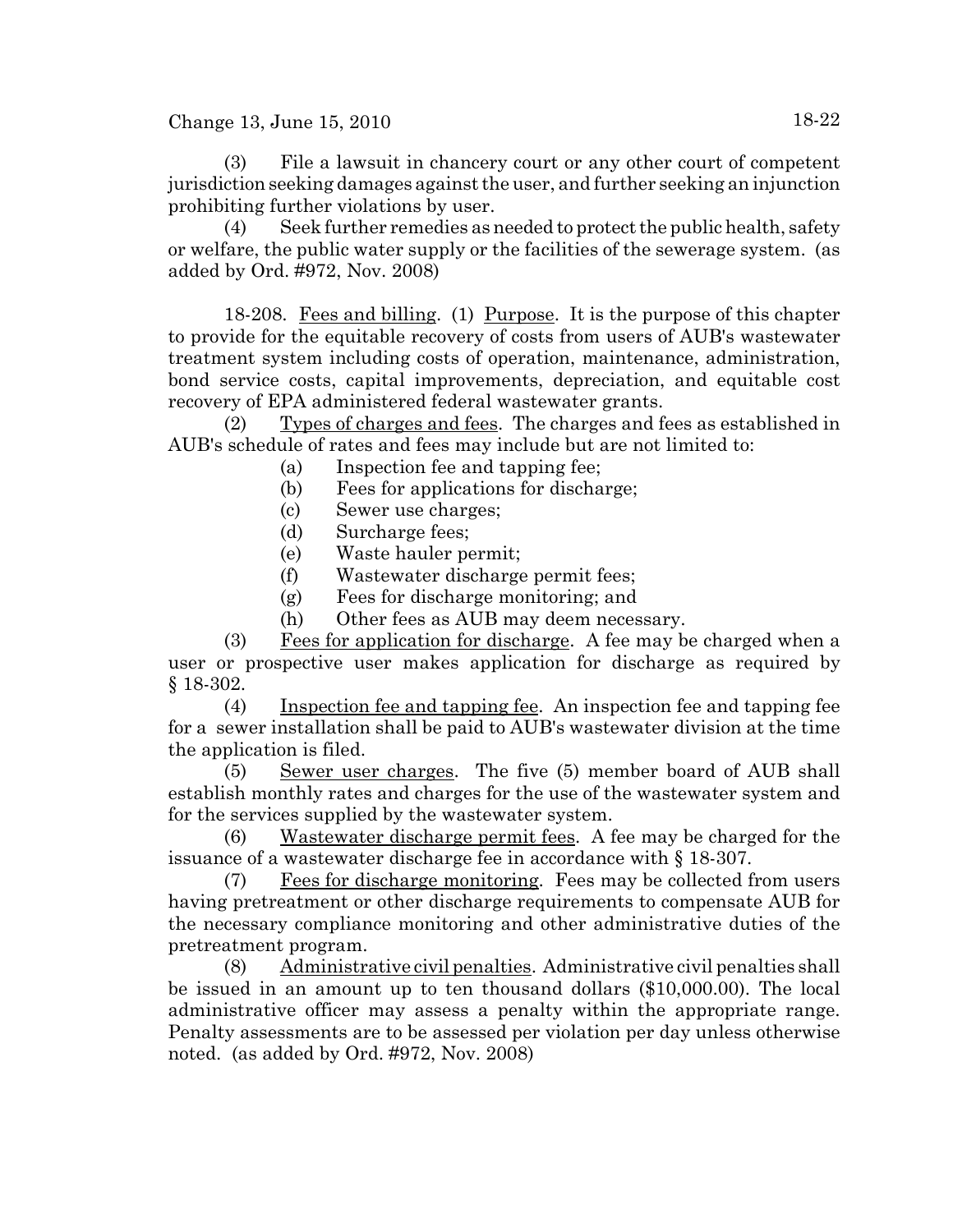## CHAPTER 3

## INDUSTRIAL/COMMERCIAL WASTEWATER REGULATIONS

#### **SECTION**

- 18-301. Industrial pretreatment.
- 18-302. Discharge permits.
- 18-303. Industrial user additional requirements.
- 18-304. Reporting requirements.
- 18-305. Enforcement response plan.
- 18-306. Enforcement response guide table.
- 18-307. Fees and billing.
- 18-308. Validity.

18-301. Industrial pretreatment. In order to comply with federal industrial pretreatment rules 40 CFR 403 and Tennessee pretreatment rules 1200-4-14 and to fulfill the purpose and policy of this chapter the following regulations are adopted.

(1) User discharge restrictions. All system users must follow the general and specific discharge regulations specified in § 18-206.

(2) Users wishing to discharge pollutants at higher concentrations than plant protection criteria contained in Athens Utilities Board's (AUB's) established policies and procedures, or those dischargers who are classified as significant industrial users will be required to meet the requirements of this chapter. Users who discharge waste which falls under the criteria specified in this chapter and who fail to or refuse to follow the provisions shall face termination of service and/or enforcement action specified in AUB's approved enforcement response plan.

(3) Discharge regulation. Discharges to the sewer system shall be regulated through use of a permitting system. The permitting system may include any or all of the following activities: completion of survey/application forms, issuance of permits, oversight of users monitoring and permit compliance, use of compliance schedules, inspections of industrial processes, wastewater processing, and chemical storage, public notice of permit system changes and public notice of users found in significant noncompliance.

(4) Discharge permits shall limit concentrations of discharge pollutants to those levels that are established as local limits or other applicable state and federal pretreatment rules which may be in effect or take effect after the passage of this ordinance. Local limits are listed in AUB's established policies and procedures.

(5) Surcharge limits and maximum concentrations. Dischargers of high strength waste may be subject to surcharges, which are outlined in AUB's established policies and procedures and/or schedule of rates and fees and/or the users applicable discharge permit. Maximum concentrations may also be established for some users.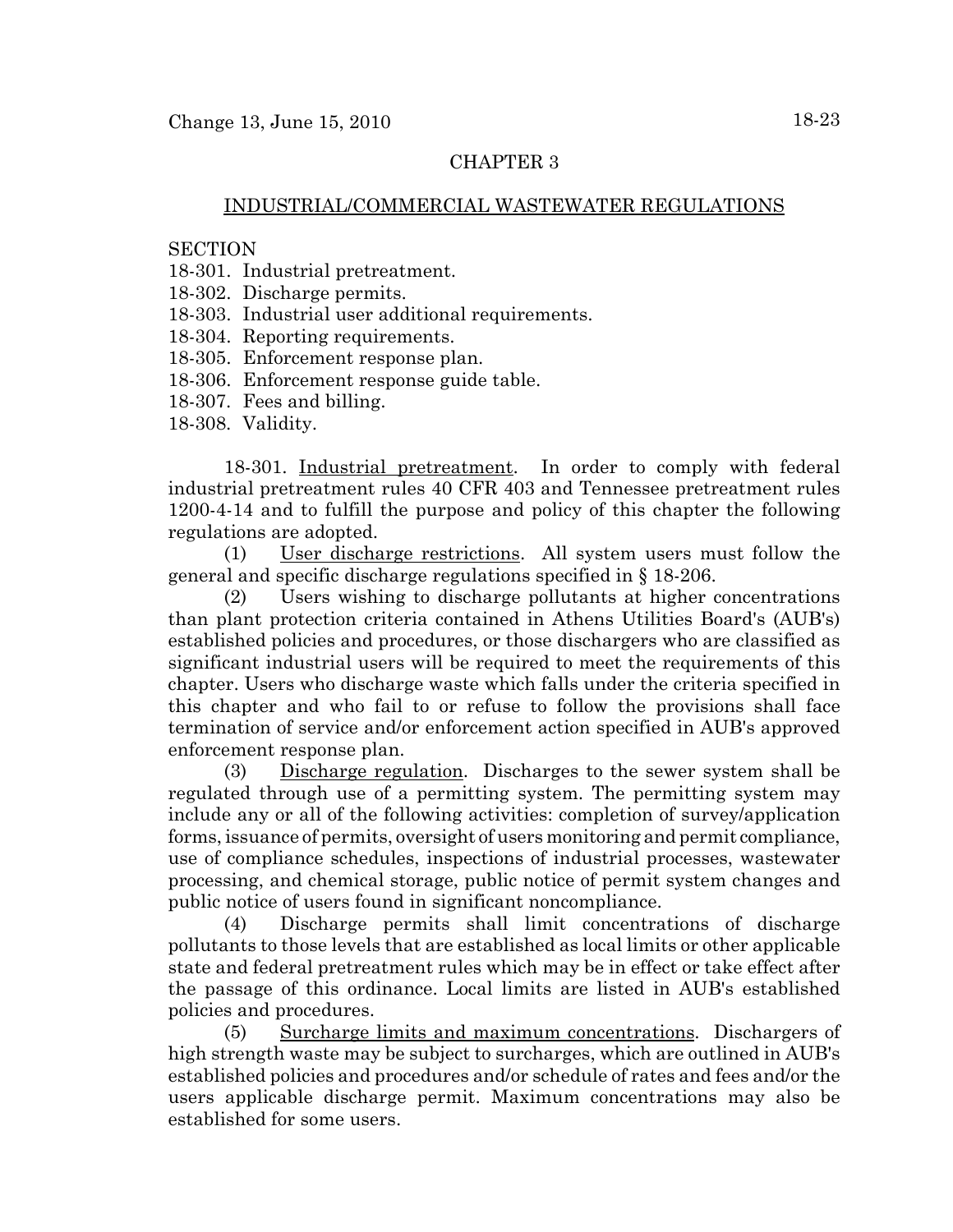(6) Protection of treatment plant influent. The pretreatment coordinator shall monitor the treatment works influent for each parameter in the plant protection criteria, which are listed in AUB's established policies and procedures. In the event that the influent at the WWF reaches or exceeds the levels established by plant protection criteria or subsequent criteria calculated as a result of changes in pass through limits issued by the Tennessee Department of Environment and Conservation, the pretreatment coordinator shall initiate technical studies to determine the cause of the influent violation and shall recommend to the superintendent the necessary remedial measures, including, but not limited to, recommending the establishment of new or revised local limits, best management practices, or other criteria used to protect the WWF. The pretreatment coordinator shall also recommend changes to any of these criteria in the event that: the WWF effluent standards are changed, there are changes in any applicable law or regulation affecting same, or changes are needed for more effective operation of the WWF.

(7) User inventory. The superintendent will maintain an up-to-date inventory of users whose waste does or may fall into the requirements of this chapter, and will notify the users of their status.

(8) Right to establish more restrictive criteria. No statement in this chapter is intended or may be construed to prohibit the pretreatment coordinator from establishing specific wastewater discharge criteria which are more restrictive when wastes are determined to be harmful or destructive to the facilities of the WWF or to create a public nuisance, or to cause the discharge of the WWF to violate effluent or stream quality standards, or to interfere with the use or handling of sludge, or to pass through the WWF resulting in a violation of the NPDES permit, or to exceed industrial pretreatment standards for discharge to municipal wastewater treatment systems as imposed or as may be imposed by the Tennessee Department of Environment and Conservation and/or the United States Environmental Protection Agency. (as added by Ord. #972, Nov. 2008)

18-302. Discharge permits. (1) Application for discharge of commercial or industrial wastewater. All users or prospective users which generate commercial or industrial wastewater shall make application to the superintendent for connection to AUB's wastewater treatment system. It may be determined through the application that a user needs a discharge permit according to the provisions of federal and state laws and regulations. Applications shall be required from all new dischargers as well as for any existing discharger desiring additional service or where there is a planned change in the industrial or wastewater treatment process. Connection to the city sewer or changes in the industrial process or wastewater treatment process shall not be made until the application is received and approved by the superintendent, and the building sewer is installed in accordance with § 18-106.

The receipt by AUB of a prospective customer's application for connection shall not obligate AUB to render the connection. If the service applied for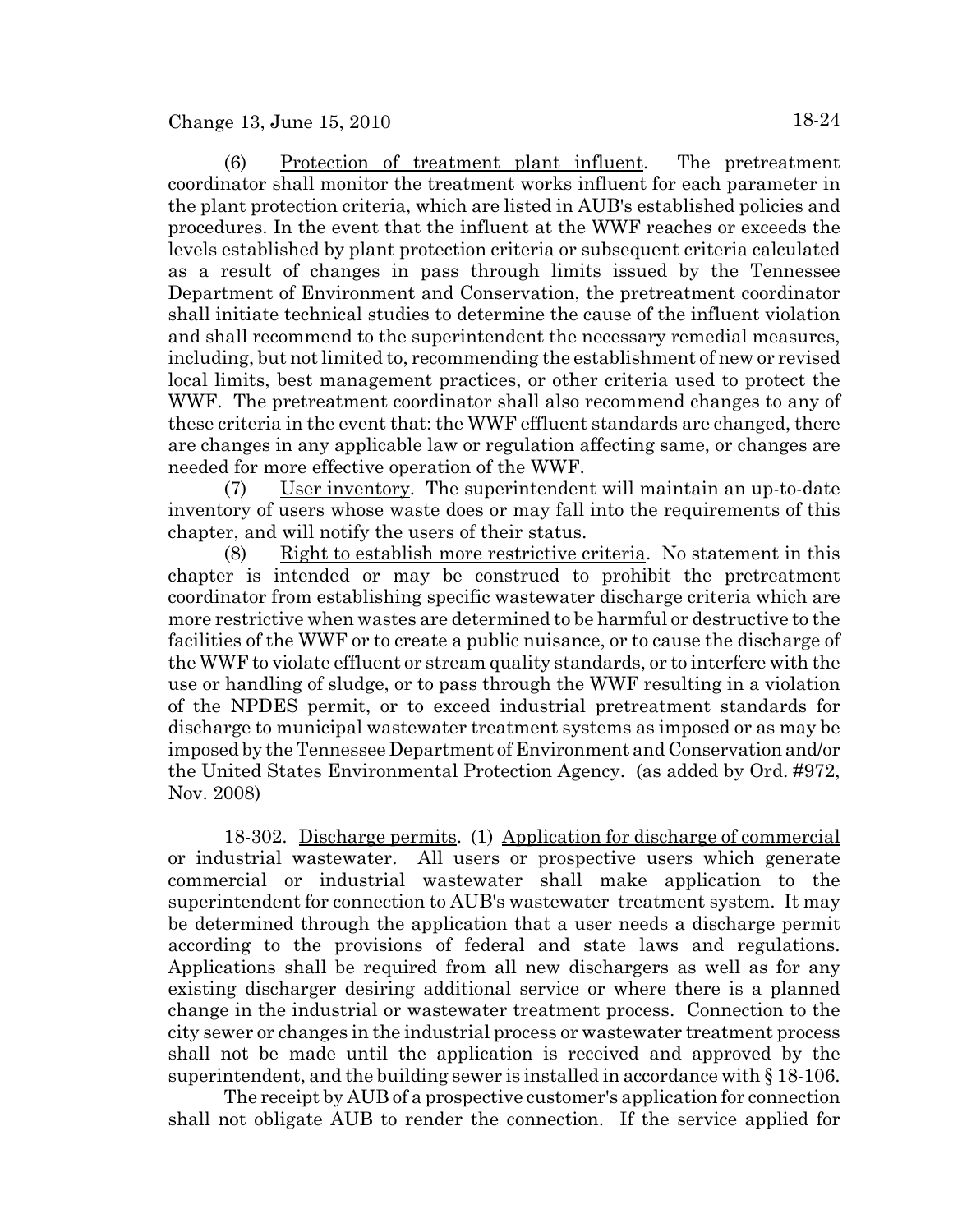cannot be supplied in accordance with this chapter and AUB's rules and regulations and general practice, the connection charge will be refunded in full, and there shall be no liability of AUB to the applicant for such service.

(2) Industrial wastewater discharge permits. (a) General requirements. All industrial users proposing to connect to or to contribute to the WWF shall apply for service and apply for a discharge permit before connecting to or contributing to the WWF. All existing industrial users connected to or contributing to the WWF may be required to apply for a permit within one hundred eighty (180) days after the effective date of this chapter.

(b) Applications. Applications for wastewater discharge permits shall be required as follows:

(i) Users required by the superintendent to obtain a wastewater discharge permit shall complete and file with the pretreatment coordinator, an application on a prescribed form accompanied by the appropriate fee.

(ii) The application shall be in the prescribed form of AUB and shall include, but not be limited to the following information: name, address, and SIC/NAICS number of applicant; wastewater volume; wastewater constituents and characteristic, including but not limited to those mentioned in §§ 18-206 and 18-301 discharge variations – daily, monthly, seasonal and thirty (30) minute peaks; a description of all chemicals handled on the premises, each product produced by type, amount, process or processes and rate of production, type and amount of raw materials, number and type of employees, hours of operation, site plans, floor plans, mechanical and plumbing plans and details showing all sewers and appurtenances by size, location and elevation; a description of existing and proposed pretreatment and/or equalization facilities and any other information deemed necessary by the pretreatment coordinator.

(iii) Any user who elects or is required to construct new or additional facilities for pretreatment shall as part of the application for wastewater discharge permit submit plans, specifications and other pertinent information relative to the proposed construction to the pretreatment coordinator for approval. A wastewater discharge permit shall not be issued until such plans and specifications are approved. Approval of such plans and specifications shall in no way relieve the user from the responsibility of modifying the facility as necessary to produce an effluent acceptable to the city under the provisions of this chapter

(iv) If additional pretreatment and/or operations and maintenance will be required to meet the pretreatment standards, the application shall include the shortest schedule by which the user will provide such additional pretreatment. The completion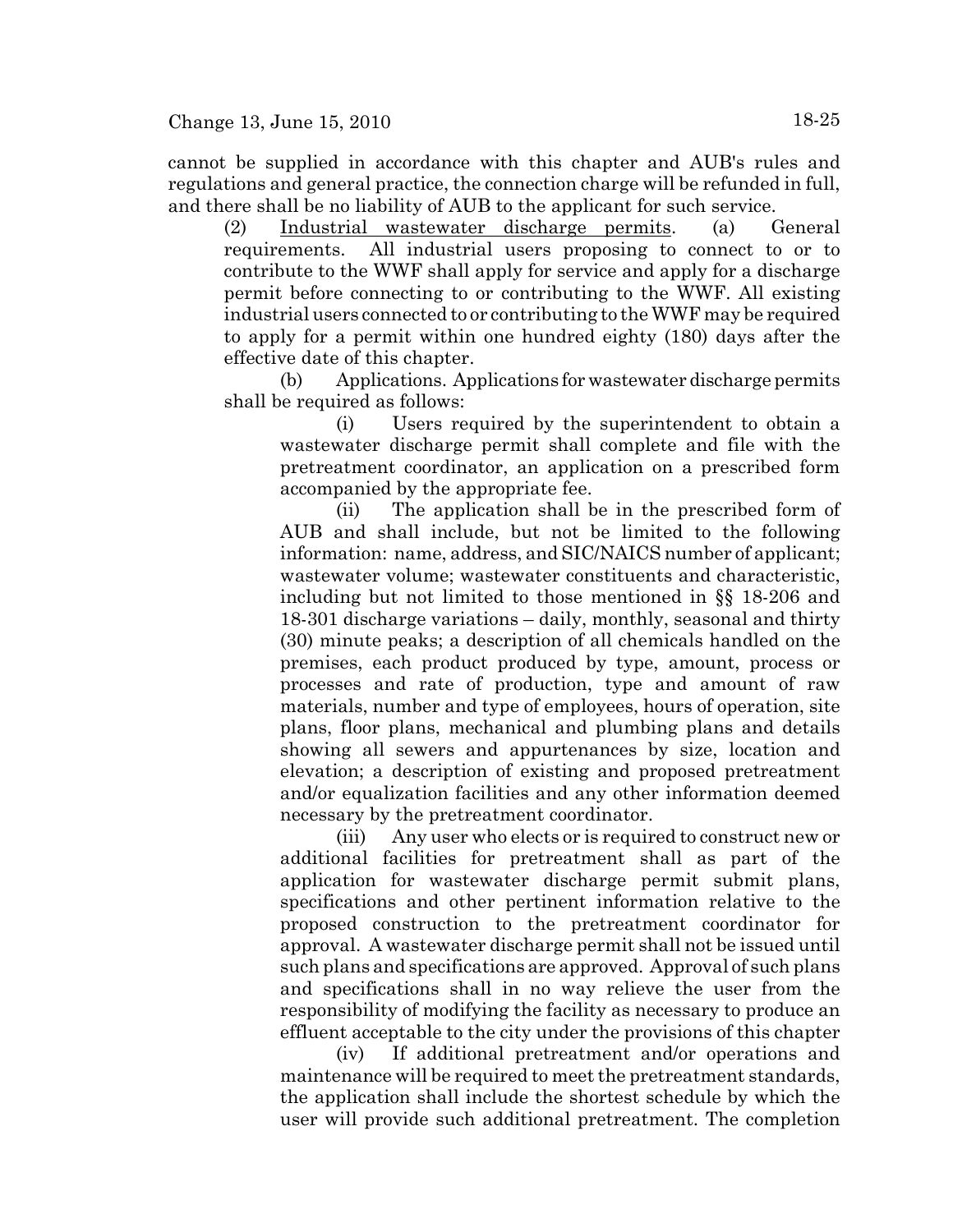date in this schedule shall not be later than the compliance date established for the applicable pretreatment standard. For the purpose of this paragraph, "pretreatment standard," shall include either a national pretreatment standard or a pretreatment standard imposed by this chapter.

(v) AUB will evaluate the data furnished by the user and may require additional information. After evaluation and acceptance of the data furnished, AUB may issue a wastewater discharge permit subject to terms and conditions provided herein.

(vi) The receipt by AUB of a prospective customer's application for wastewater discharge permit shall not obligate AUB to render the wastewater collection and treatment service. If the service applied for cannot be supplied in accordance with this chapter or AUB's policies and procedures and general practice, the application shall be rejected and there shall be no liability of AUB to the applicant of such service.

(vii) The pretreatment coordinator will act only on applications containing all the information required in this section. Persons who have filed incomplete applications will be notified by the pretreatment coordinator that the application is deficient and the nature of such deficiency and will be required to correct the deficiency. If the deficiency is not corrected within such extended period as allowed by the local administrative officer, the local administrative officer shall deny the application and notify the applicant in writing of such action.

(viii) Applications shall be signed by the duly authorized representative.

(c) Permit conditions. Wastewater discharge permits shall be expressly subject to all provisions of this chapter and all other applicable regulations, user charges and fees established by AUB.

(i) Permits shall contain the following:

(A) Statement of duration;

(B) Provisions of transfer;

(C) Effluent limits, including best management practices, based on applicable pretreatment standards in this chapter, state rules, categorical pretreatment standards, local, state, and federal laws.

(D) Self monitoring, sampling, reporting, notification, and record-keeping requirements. These requirements shall include an identification of pollutants (or best management practice) to be monitored, sampling location, sampling frequency, and sample type based on federal, state, and local law;

(E) Statement of applicable civil and criminal penalties for violations of pretreatment standards and the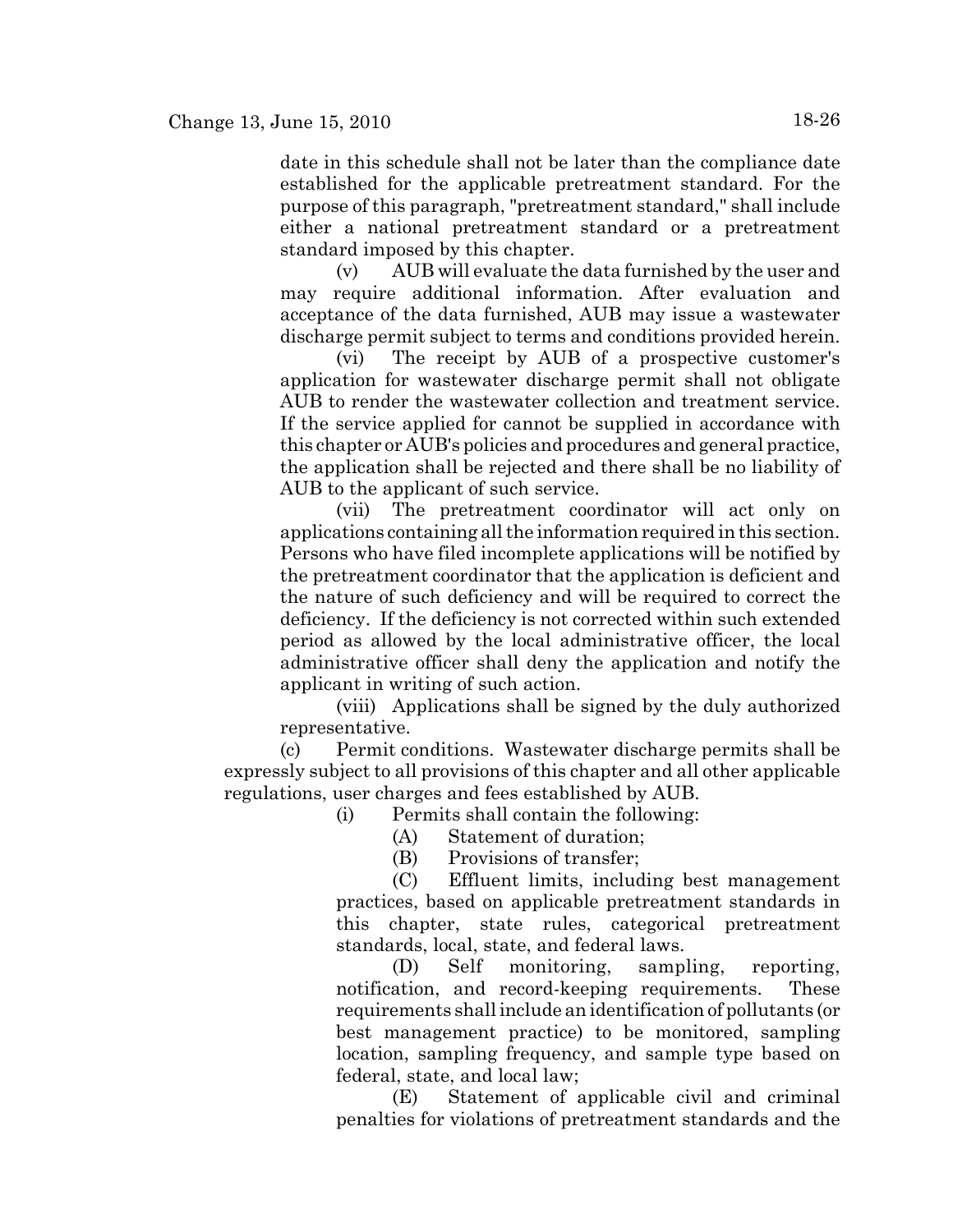requirements of any applicable compliance schedule. Such schedules shall not extend the compliance date beyond the applicable federal deadlines;

(F) Requirements to control slug discharges, if determined by the WWF to be necessary;

(G) Requirement to notify the WWF immediately if changes in the user's processes affect the potential for a slug discharge.

(ii) Additionally, permits may contain the following:

(A) The unit charge or schedule of user charges, surcharges, and fees for the wastewater to be discharged to the WWF;

(B) Requirements for installation and maintenance of inspection and sampling facilities;

(C) Compliance schedules;

(D) Requirements for submission of technical reports or discharge reports;

(E) Requirements for maintaining and retaining plant records relating to wastewater discharge as specified by AUB, and affording AUB access thereto;

 $(F)$  Requirements for notification of AUB sixty  $(60)$ days prior to implementing any substantial change in the volume or character of the wastewater constituents being introduced into the wastewater treatment system, and of any changes in industrial processes that would affect wastewater quality or quantity;

(G) Prohibition of bypassing pretreatment or pretreatment equipment;

(H) Effluent mass loading restrictions;

(I) Other conditions as deemed appropriate by AUB to ensure compliance with this chapter.

(d) Permit modification. The terms and conditions of the permit may be subject to modification by the pretreatment coordinator during the term of the permit as limitations or requirements are modified or other just cause exists. The user shall be informed of any proposed changes in this permit at least sixty (60) days prior to the effective date of change. Except in the case where federal deadlines are shorter, in which case the federal rule must be followed. Any changes or new conditions in the permit shall include a reasonable time schedule for compliance.

(e) Permit duration. Permits shall be issued for a specified time period, not to exceed five (5) years. A permit may be issued for a period less than a year or may be stated to expire on a specific date. The user shall apply for permit renewal a minimum of one hundred eighty (180) days prior to the expiration of the user's existing permit.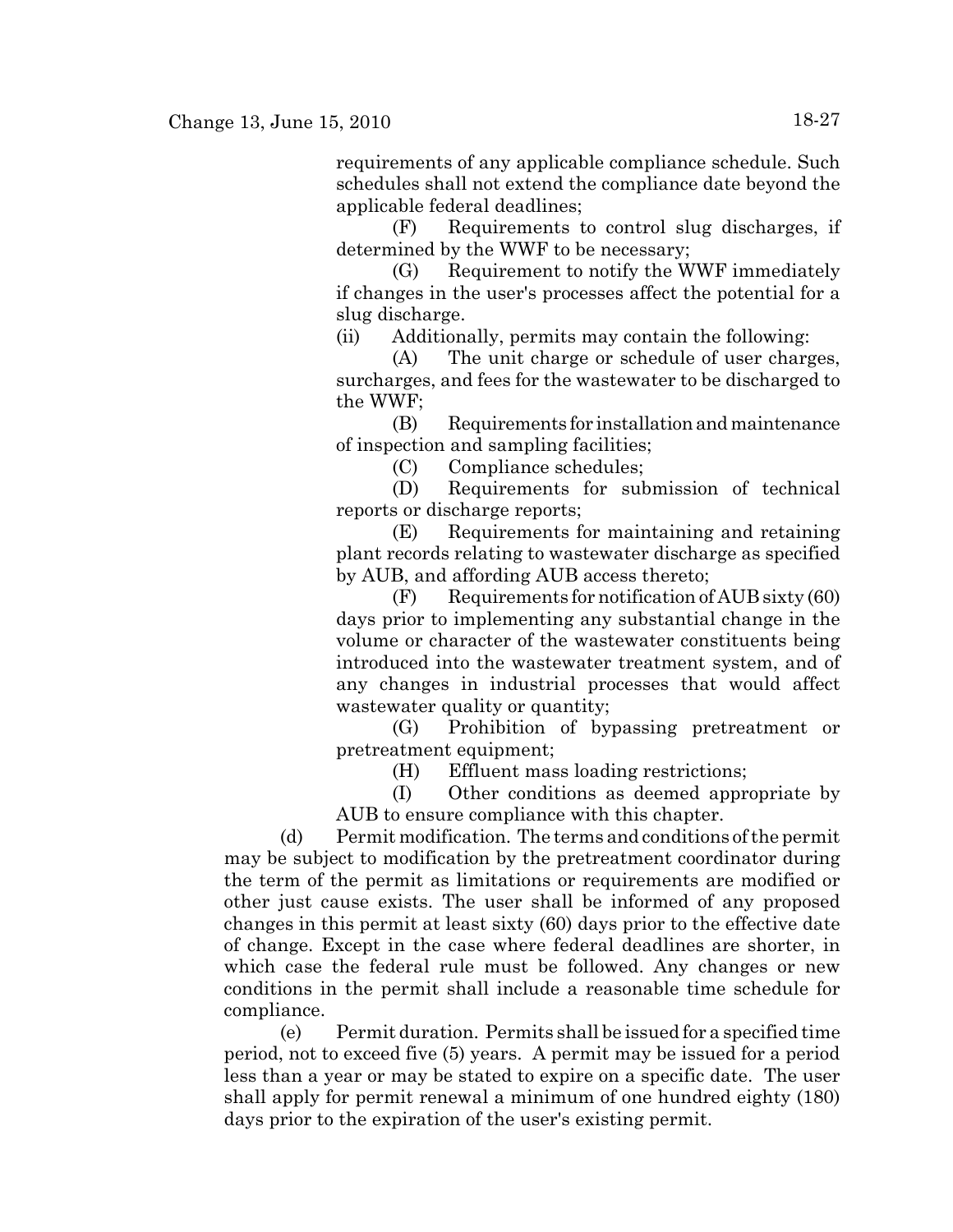(f) Permit transfer. Wastewater discharge permits are issued to a specific user for a specific operation. A wastewater discharge permit shall not be reassigned or transferred or sold to a new owner, new user, different premises, or a new or changed operation without the written approval of AUB. Any succeeding owner or user shall also comply with the terms and conditions of the existing permit. The permit holder must provide the new owner with a copy of the current permit.

(g) Revocation of permit. Any permit issued under the provisions of this chapter is subject to be modified, suspended, or revoked in whole or in part during its term for cause including, but not limited to, the following:

(i) Violation of any terms or conditions of the wastewater discharge permit or other applicable federal, state, or local law or regulation.

(ii) Obtaining a permit by misrepresentation or failure to disclose fully all relevant facts.

(iii) A change in:

(A) Any condition that requires either a temporary or permanent reduction or elimination of the permitted discharge;

(B) Strength, volume, or timing of discharges;

(C) Addition or change in process lines generating wastewater.

(iv) Intentional failure of a user to accurately report the discharge constituents and characteristics or to report significant changes in plant operations or wastewater characteristics.

(3) Confidential information. All information and data on a user obtained from reports, questionnaires, permit applications, permits and monitoring programs and from inspection shall be available to the public or any governmental agency without restriction unless the user specifically requests and is able to demonstrate to the satisfaction of the pretreatment coordinator that the release of such information would divulge information, processes, or methods of production entitled to protection as trade secrets of the users.

When requested by the person furnishing the report, the portions of a report which might disclose trade secrets or secret processes shall not be made available for inspection by the public, but shall be made available to governmental agencies for use; related to this chapter or AUB's or user's NPDES permit. Provided, however, that such portions of a report shall be available for use by the state or any state agency in judicial review or enforcement proceedings involving the person furnishing the report. Wastewater constituents and characteristics will not be recognized as confidential information.

Information accepted by the pretreatment coordinator as confidential shall not be transmitted to any governmental agency or to the general public by the pretreatment coordinator until and unless prior and adequate notification is given to the user. (as added by Ord. #972, Nov. 2008)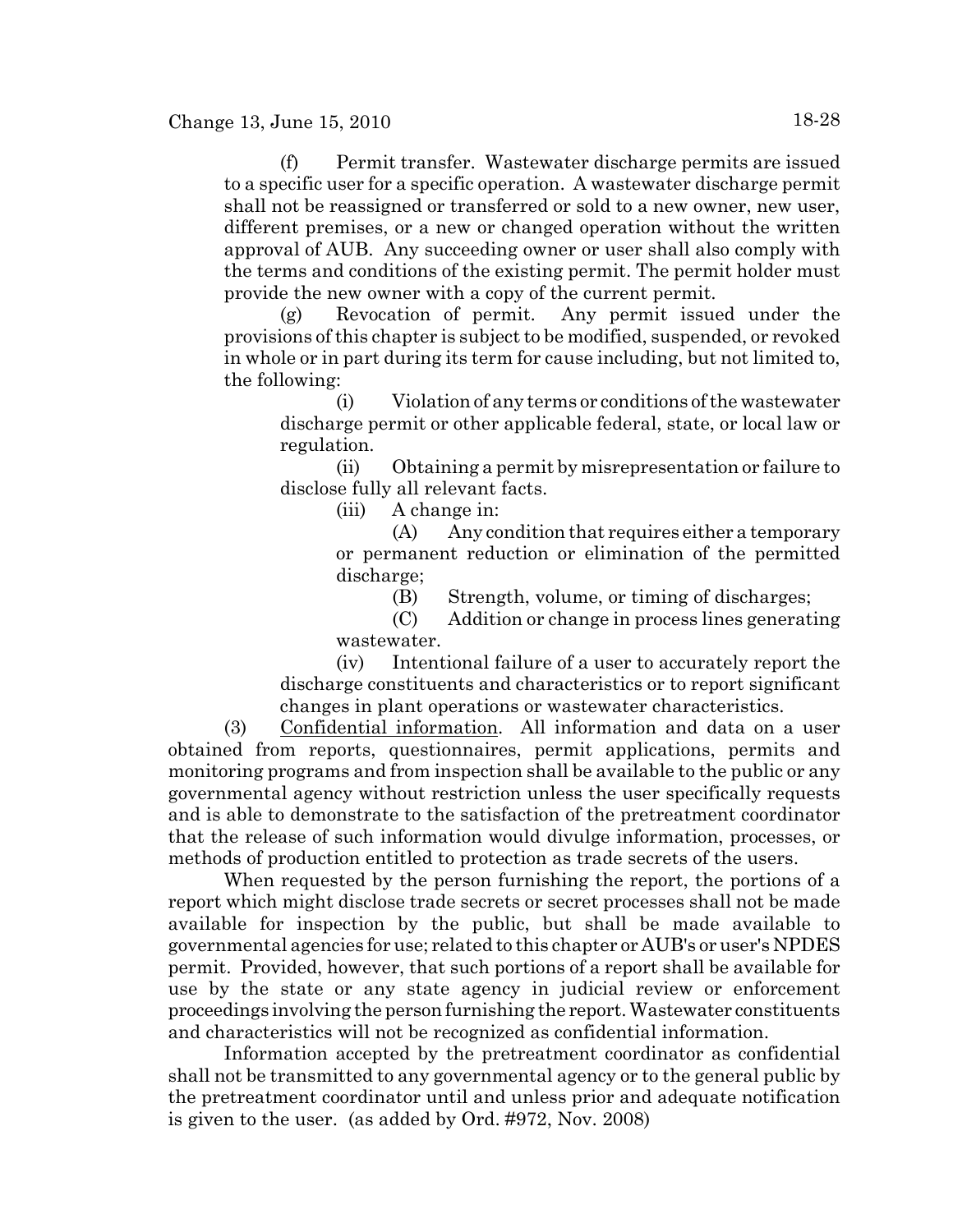18-303. Industrial user additional requirements. (1) Monitoring facilities. The installation of a monitoring facility shall be required for all industrial users. A monitoring facility shall be a manhole or other suitable facility approved by the pretreatment coordinator.

When in the judgment of the pretreatment coordinator, there is a significant difference in wastewater constituents and characteristics produced by different operations of a single user the pretreatment coordinator may require that separate monitoring facilities be installed for each separate source of discharge.

Monitoring facilities that are required to be installed shall be constructed and maintained at the user's expense. The purpose of the facility is to enable inspection, sampling and flow measurement of wastewater produced by a user. If sampling or metering equipment is also required by the pretreatment coordinator, it shall be provided and installed at the user's expense.

The monitoring facility will normally be required to be located on the user's premises outside of the building. The pretreatment coordinator may, however, when such a location would be impractical or cause undue hardship on the user, allow the facility to be constructed in the public street right of way with the approval of the public agency having jurisdiction of that right of way and located so that it will not be obstructed by landscaping or parked vehicles.

There shall be ample room in or near such sampling manhole or facility to allow accurate sampling and preparation of samples for analysis. The facility, sampling, and measuring equipment shall be maintained at all times in a safe and proper operating condition at the expenses of the user.

(2) Sample methods. All samples collected and analyzed pursuant to this regulation shall be conducted using protocols (including appropriate preservation) specified in the current edition of 40 CFR 136 and appropriate EPA guidance. Multiple grab samples collected during a twenty-four (24) hour period may be composited prior to the analysis as follows: for cyanide, total phenol, and sulfide the samples may be composited in the laboratory or in the field; for volatile organics and oil and grease the samples may be composited in the laboratory. Composite samples for other parameters unaffected by the compositing procedures as documented in approved EPA methodologies may be authorized by the control authority, as appropriate.

(3) Representative sampling and housekeeping. All wastewater samples must be representative of the user's discharge. Wastewater monitoring and flow measuring facilities shall be properly operated, kept clean, and in good working order at all times. The failure of the user to keep its monitoring facilities in good working order shall not be grounds for the user to claim that sample results are unrepresentative of its discharge.

(4) Proper operation and maintenance. The user shall at all times properly operate and maintain the equipment and facilities associated with spill control, wastewater collection, treatment, sampling and discharge. Proper operation and maintenance includes adequate process control as well as adequate testing and monitoring quality assurance.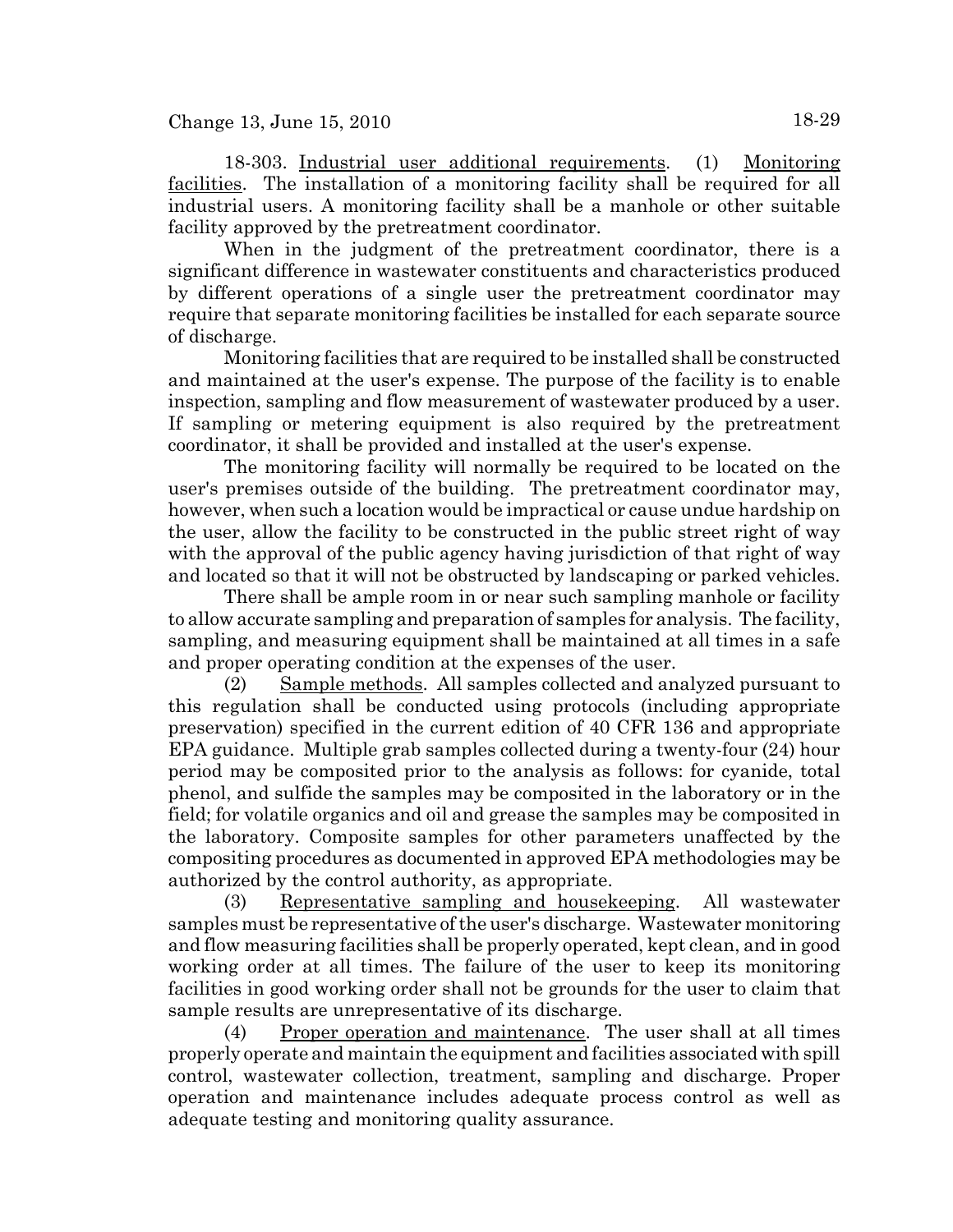(5) Inspection and sampling. AUB may inspect the facilities of any user to ascertain whether the purpose of this chapter is being met and all requirements are being complied with. Persons or occupants of premises where wastewater is created or discharged shall allow AUB or its representative ready access at all reasonable times to all parts of the premises for the purpose of inspection, sampling, records examination and copying or in the performance of any of its duties. AUB, the approval authority and EPA shall have the right to set up on the user's property such devices as are necessary to conduct sampling inspection, compliance monitoring and/or metering operations. AUB will utilize qualified personnel or a private laboratory to conduct compliance monitoring. Where a user has security measures in force which would require proper identification and clearance before entry into their premises, the user shall make necessary arrangements with their security guards so that upon presentation of suitable identification, personnel from AUB, the approval authority and EPA will be permitted to enter, without delay, for the purposes of performing their specific responsibility.

(6) Safety. While performing the necessary work on private properties, the pretreatment coordinator or duly authorized employees of AUB shall observe all safety rules applicable to the premises established by the company and the company shall be held harmless for injury or death to AUB employees and AUB shall indemnify the company against loss or damage to its property by AUB employees and against liability claims and demands for personal injury or property damage asserted against the company and growing out of the monitoring and sampling operation, except as such may be caused by negligence or failure of the company to maintain safe conditions.

(7) New sources. New sources of discharges to the WWF shall have in full operation all pollution control equipment at start up of the industrial process and be in full compliance of effluent standards within ninety (90) days of start up of the industrial process.

(8) Slug discharge evaluations. Evaluations will be conducted of each significant industrial user according to the state and federal regulations. Where it is determined that a slug discharge control plan is needed, the user shall prepare that plan according to the appropriate regulatory guidance

(9) Accidental discharges or slug discharges. (a) Protection from accidental or slug discharge. All industrial users shall provide such facilities and institute such procedures as are reasonably necessary to prevent or minimize the potential for accidental or slug discharge into the WWF of waste regulated by this chapter from liquid or raw material storage areas, from truck and rail car loading and unloading areas, from in plant transfer or processing and materials handling areas, and from diked areas or holding ponds of any waste regulated by this chapter. Detailed plans showing the facilities and operating procedures shall be submitted to the pretreatment coordinator before the facility is constructed.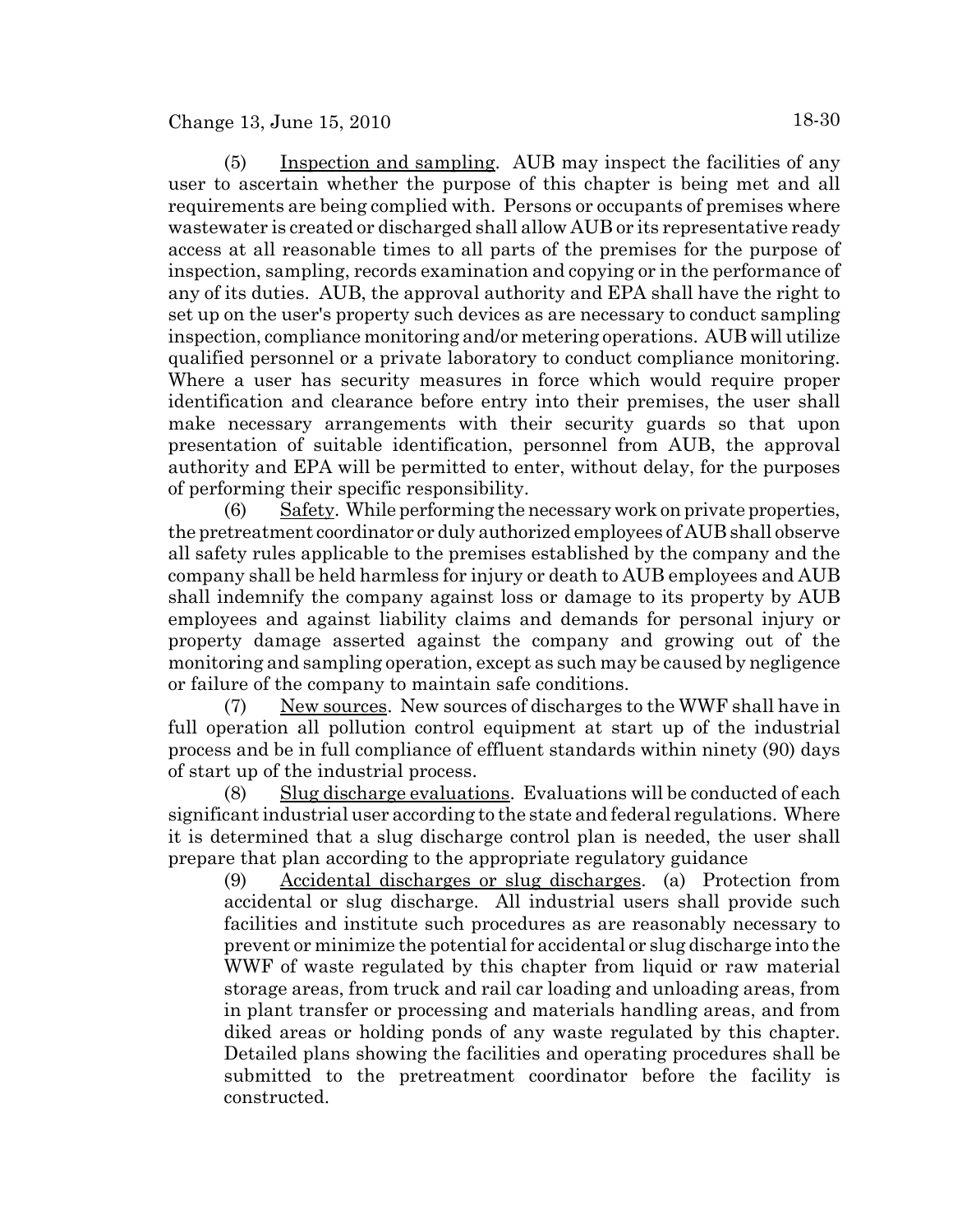The review and approval of such plans and operating procedures will in no way relieve the user from the responsibility of modifying the facility to provide the protection necessary to meet the requirements of this chapter.

(b) Notification of accidental discharge or slug discharge. Any person causing or suffering from any accidental discharge or slug discharge shall immediately notify the pretreatment coordinator or the chief operator of AUB's wastewater treatment facilities in person, or by the telephone to enable countermeasures to be taken to minimize damage to the WWF, the health and welfare of the public, and the environment.

This notification shall be followed, within five (5) days of the date of occurrence, by a detailed written statement describing the cause of the accidental discharge and the measures being taken to prevent future occurrence.

Such notification shall not relieve the user of liability for any expense, loss, or damage to the WWF, fish kills, or any other damage to person or property; nor shall such notification relieve the user of any fines, civil penalties, or other liability which may be imposed by this chapter or state or federal law.

(c) Notice to employees. A notice shall be permanently posted on the user's bulletin board or other prominent place advising employees whom to call in the event of a dangerous discharge. Employers shall ensure that all employees who may cause or suffer such a dangerous discharge to occur are advised of the emergency notification procedure. (as added by Ord. #972, Nov. 2008, and replaced by Ord. #985, March 2010)

18-304. Reporting requirements. Users, whether permitted or non-permitted may be required to submit reports detailing the nature and characteristics of their discharges according to the following subsections. Failure to make a requested report in the specified time is a violation subject to enforcement actions under § 18-306.

(1) Baseline monitoring report. (a) Within either one hundred eighty (180) days after the effective date of a categorical pretreatment standard, or the final administrative decision on a category determination under Tennessee Rule 1200-4-14-.06(1)(d), whichever is later, existing categorical industrial users currently discharging to or scheduled to discharge to the WWF shall submit to the superintendent a report which contains the information listed in paragraph (b), below. At least ninety (90) days prior to commencement of their discharge, new sources, and sources that become categorical industrial users subsequent to the promulgation of an applicable categorical standard, shall submit to the superintendent a report which contains the information listed in paragraph (b), below. A new source shall report the method of pretreatment it intends to use to meet applicable categorical standards.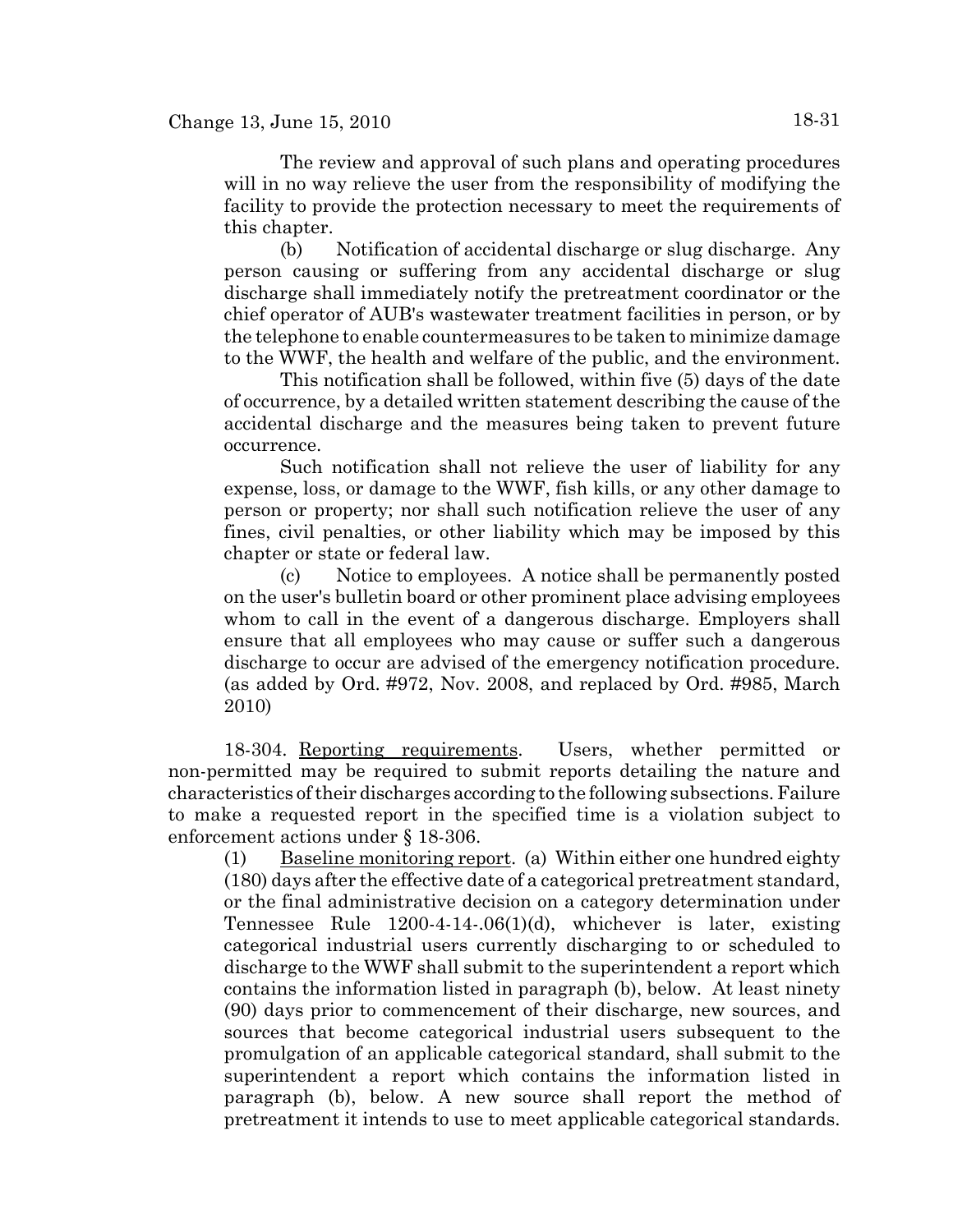A new source also shall give estimates of its anticipated flow and quantity of pollutants to be discharged.

(b) Users described above shall submit the information set forth below:

(i) Identifying information. The user name, address of the facility including the name of operators and owners.

(ii) Permit information. A listing of any environmental control permits held by or for the facility.

(iii) Description of operations. A brief description of the nature, average rate of production (including each product produced by type, amount, processes, and rate of production), and standard industrial classifications of the operation(s) carried out by such user. This description should include a schematic process diagram, which indicates points of discharge to the WWF from the regulated processes.

(iv) Flow measurement. Information showing the measured average daily and maximum daily flow, in gallons per day, to the POTW from regulated process streams and other streams, as necessary, to allow use of the combined wastestream formula.

(v) Measurement of pollutants. (A) The categorical pretreatment standards applicable to each regulated process and any new categorically regulated processes for existing sources;

(B) The results of sampling and analysis identifying the nature and concentration, and/or mass, where required by the standard or by the superintendent, of regulated pollutants in the discharge from each regulated process;

(C) Instantaneous, daily maximum and long-term average concentrations, or mass, where required, shall be reported;

(D) The sample shall be representative of daily operations and shall be analyzed in accordance with procedures set out in 40 CFR 136 and amendments, unless otherwise specified in an applicable categorical standard. Where the standard requires compliance with a BMP or pollution prevention alternative, the user shall submit documentation as required by the superintendent or the applicable standards to determine compliance with the standard;

(E) The user shall take a minimum of one (1) representative sample to compile that data necessary to comply with the requirements of this paragraph;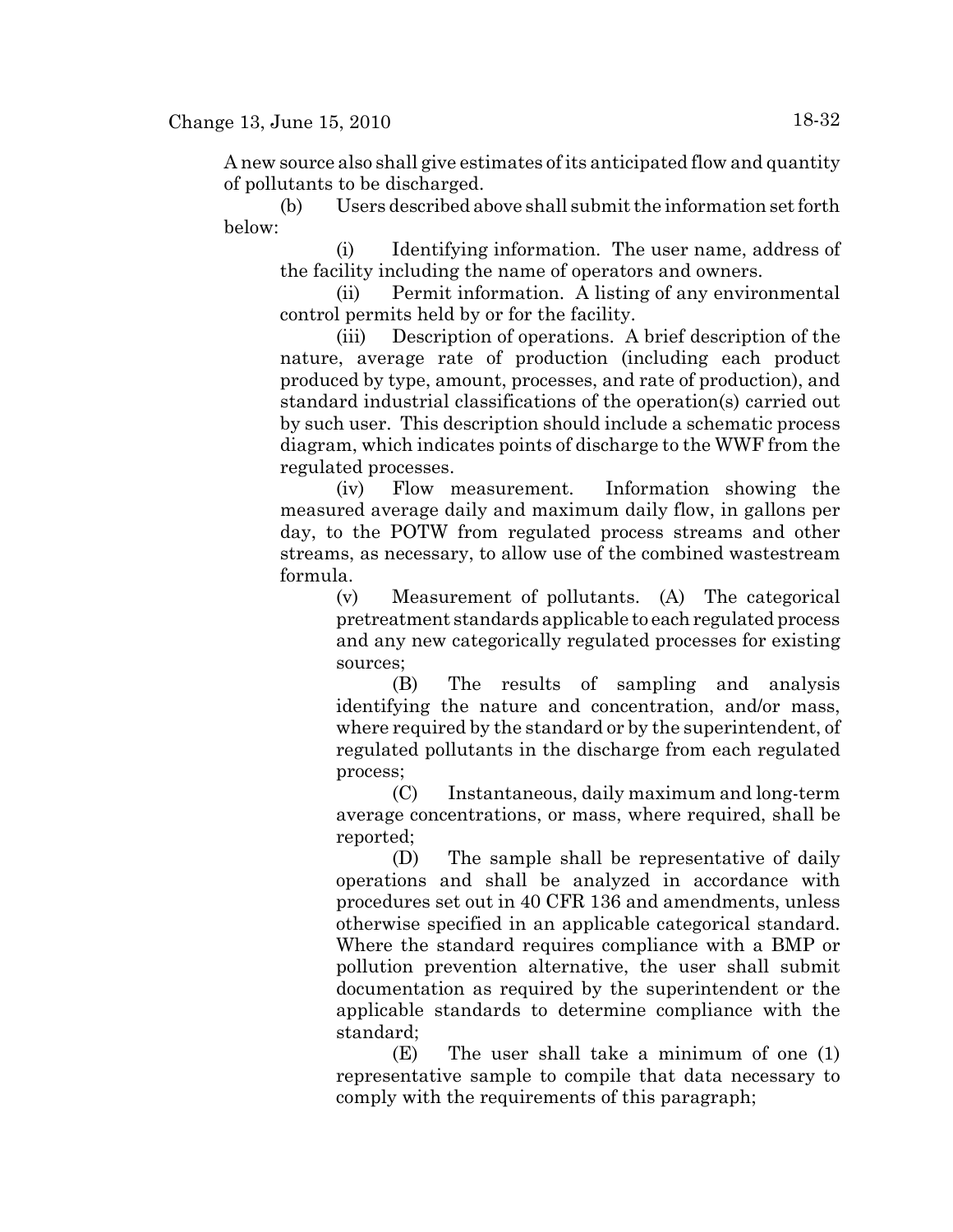(F) Samples should be taken immediately downstream from pretreatment facilities if such exist or immediately downstream from the regulated process if no pretreatment exists. If other wastewaters are mixed with the regulated wastewater prior to pretreatment the user should measure the flows and concentrations necessary to allow use of the combined wastestream formula to evaluate compliance with the pretreatment standards;

(G) Sampling and analysis shall be performed in accordance with 40 CFR 136 or other approved methods;

(H) The superintendent may allow the submission of a baseline report which utilizes only historical data so long as the data provides information sufficient to determine the need for industrial pretreatment measures;

(I) The baseline report shall indicate the time, date and place of sampling and methods of analysis, and shall certify that such sampling and analysis is representative of normal work cycles and expected pollutant discharges to the WWF.

(c) Compliance certification. A statement, reviewed by the user's duly authorized representative and certified by a qualified professional, indicating whether pretreatment standards are being met on a consistent basis, and, if not, whether additional operation and maintenance (O&M) and/or additional pretreatment is required to meet the pretreatment standards and requirements.

(d) Compliance schedule. If additional pretreatment and/or O&M will be required to meet the pretreatment standards, the shortest schedule by which the user will provide such additional pretreatment and/or O&M must be provided. The completion date in this schedule shall not be later than the compliance date established for the applicable pretreatment standard. A compliance schedule pursuant to this section must meet the requirements set out in  $\S 18-304(2)$ .

(e) Signature and report certification. All baseline monitoring reports must be certified in accordance with  $\S 18-304(14)$  and signed by the duly authorized representative.

(2) Compliance schedule progress reports. The following conditions shall apply to the compliance schedule required by  $\S$  18-304(1)(d):

(a) The schedule shall contain progress increments in the form of dates for the commencement and completion of major events leading to the construction and operation of additional pretreatment required for the user to meet the applicable pretreatment standards (such events include, but are not limited to, hiring an engineer, completing preliminary and final plans, executing contracts for major components, commencing and completing construction, and beginning and conducting routine operation);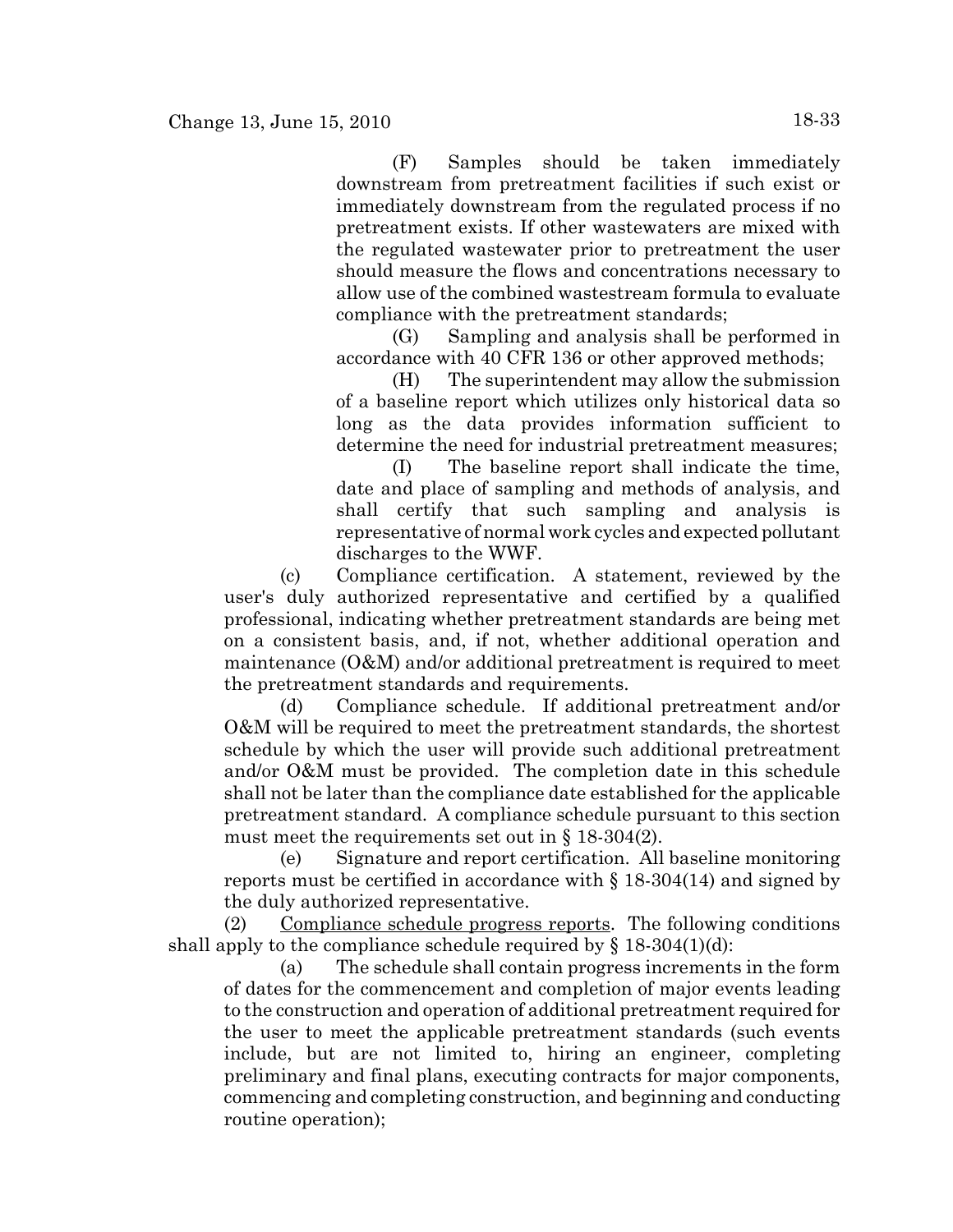(b) No increment referred to above shall exceed nine (9) months; (c) The user shall submit a progress report to the superintendent no later than fourteen (14) days following each date in the schedule and the final date of compliance including, at a minimum, whether or not it complied with the increment of progress, the reason for any delay, and, if appropriate, the steps being taken by the user to return to the established schedule;

(d) In no event shall more than nine (9) months elapse between such progress reports to the superintendent.

(3) Reports on compliance with categorical pretreatment standard deadline. Within ninety (90) days following the date for final compliance with applicable categorical pretreatment standards, or in the case of a new source following commencement of the introduction of wastewater into the WWF, any user subject to such pretreatment standards and requirements shall submit to the superintendent a report containing the information described in §§ 18-304(1)(b)(iv) and (v). For all other users subject to categorical pretreatment standards expressed in terms of allowable pollutant discharge per unit of production (or other measure of operation), this report shall include the user's actual production during the appropriate sampling period. All compliance reports must be signed and certified in accordance with subsection (14) of this section. All sampling will be done in conformance with subsection (11).

(4) Periodic compliance reports. (a) All significant industrial users must, at a frequency determined by the superintendent submit no less than twice per year (April 10 and October 10) reports indicating the nature, concentration of pollutants in the discharge which are limited by pretreatment standards and the measured or estimated average and maximum daily flows for the reporting period. In cases where the pretreatment standard requires compliance with a Best Management Practice (BMP) or pollution prevention alternative, the user must submit documentation required by the superintendent or the pretreatment standard necessary to determine the compliance status of the user.

(b) All periodic compliance reports must be signed and certified in accordance with this ordinance.

(c) All wastewater samples must be representative of the user's discharge. Wastewater monitoring and flow measurement facilities shall be properly operated, kept clean, and maintained in good working order at all times. The failure of a user to keep its monitoring facility in good working order shall not be grounds for the user to claim that sample results are unrepresentative of its discharge.

(d) If a user subject to the reporting requirement in this section monitors any regulated pollutant at the appropriate sampling location more frequently than required by the superintendent, using the procedures prescribed in subsection (11) of this section, the results of this monitoring shall be included in the report.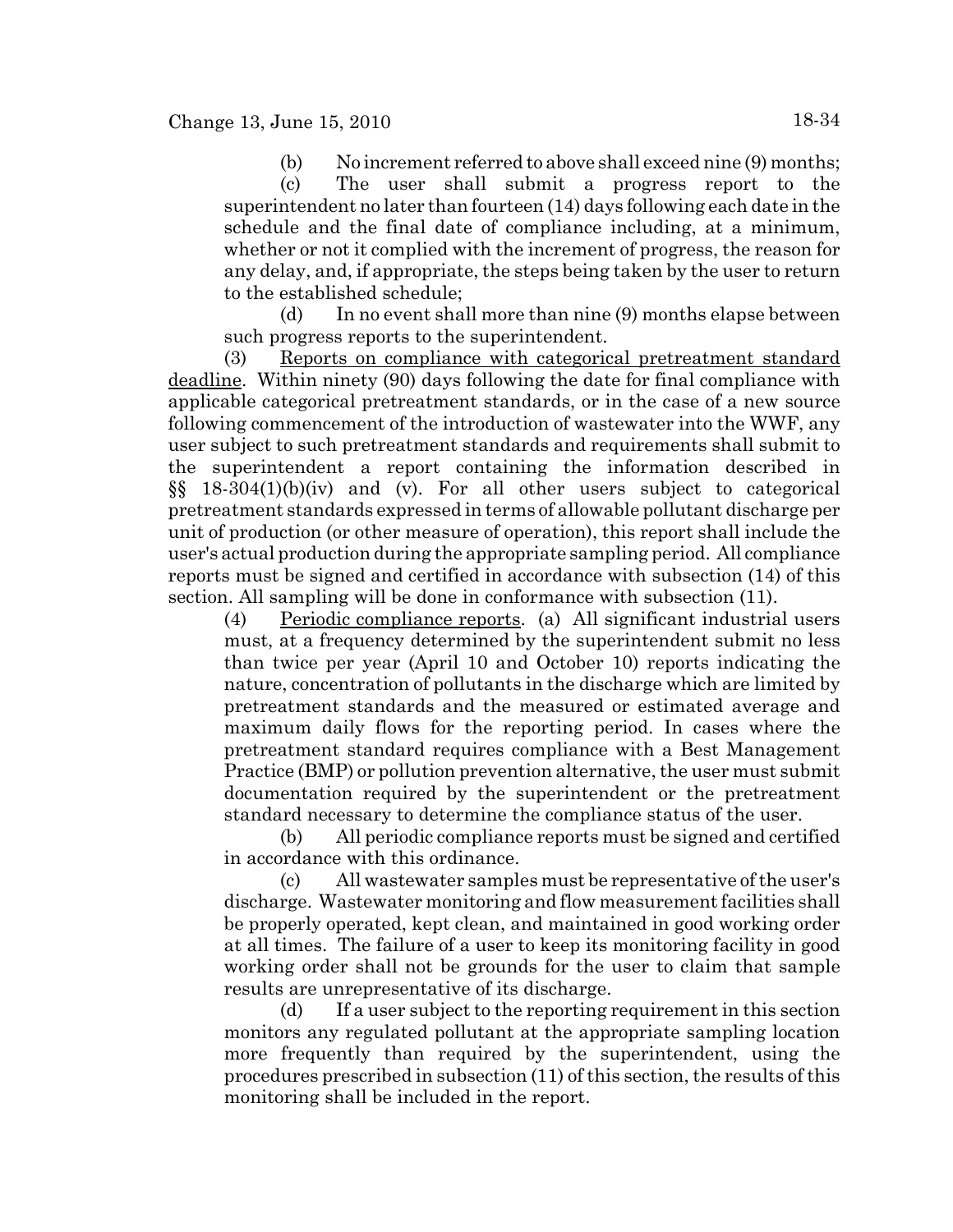(5) Reports of changed conditions. Each user must notify the superintendent of any significant changes to the user's operations or system which might alter the nature, quality, or volume of its wastewater at least sixty (60) days before the change.

(a) The superintendent may require the user to submit such information as may be deemed necessary to evaluate the changed condition, including the submission of a wastewater discharge permit application under § 18-302.

(b) The superintendent may issue an individual wastewater discharge permit under § 18-302 or modify an existing wastewater discharge permit under § 18-302 in response to changed conditions or anticipated changed conditions.

(6) Report of potential problems. (a) In the case of any discharge, including, but not limited to, accidental discharges, discharges of a nonroutine, episodic nature, a noncustomary batch discharge, a slug discharge or slug load, that might cause potential problems for the POTW, the user shall immediately telephone and notify the superintendent of the incident. This notification shall include the location of the discharge, type of waste, concentration and volume, if known, and corrective actions taken by the user.

(b) Within five (5) days following such discharge, the user shall, unless waived by the superintendent, submit a detailed written report describing the cause(s) of the discharge and the measures to be taken by the user to prevent similar future occurrences. Such notification shall not relieve the user of any expense, loss, damage, or other liability which might be incurred as a result of damage to the WWF, natural resources, or any other damage to person or property; nor shall such notification relieve the user of any fines, penalties, or other liability which may be imposed pursuant to this chapter.

(c) A notice shall be permanently posted on the user's bulletin board or other prominent place advising employees who to call in the event of a discharge described in paragraph (a), above. Employers shall ensure that all employees, who could cause such a discharge to occur, are advised of the emergency notification procedure.

(d) Significant industrial users are required to notify the superintendent immediately of any changes at its facility affecting the potential for a slug discharge.

(7) Reports from unpermitted users. All users not required to obtain an individual wastewater discharge permit shall provide appropriate reports to the superintendent as the superintendent may require to determine users status as non-permitted.

(8) Notice of violations/repeat sampling and reporting. Where a violation has occurred, another sample shall be conducted within thirty (30) days of becoming aware of the violation, either a repeat sample or a regularly scheduled sample that falls within the required time frame. If sampling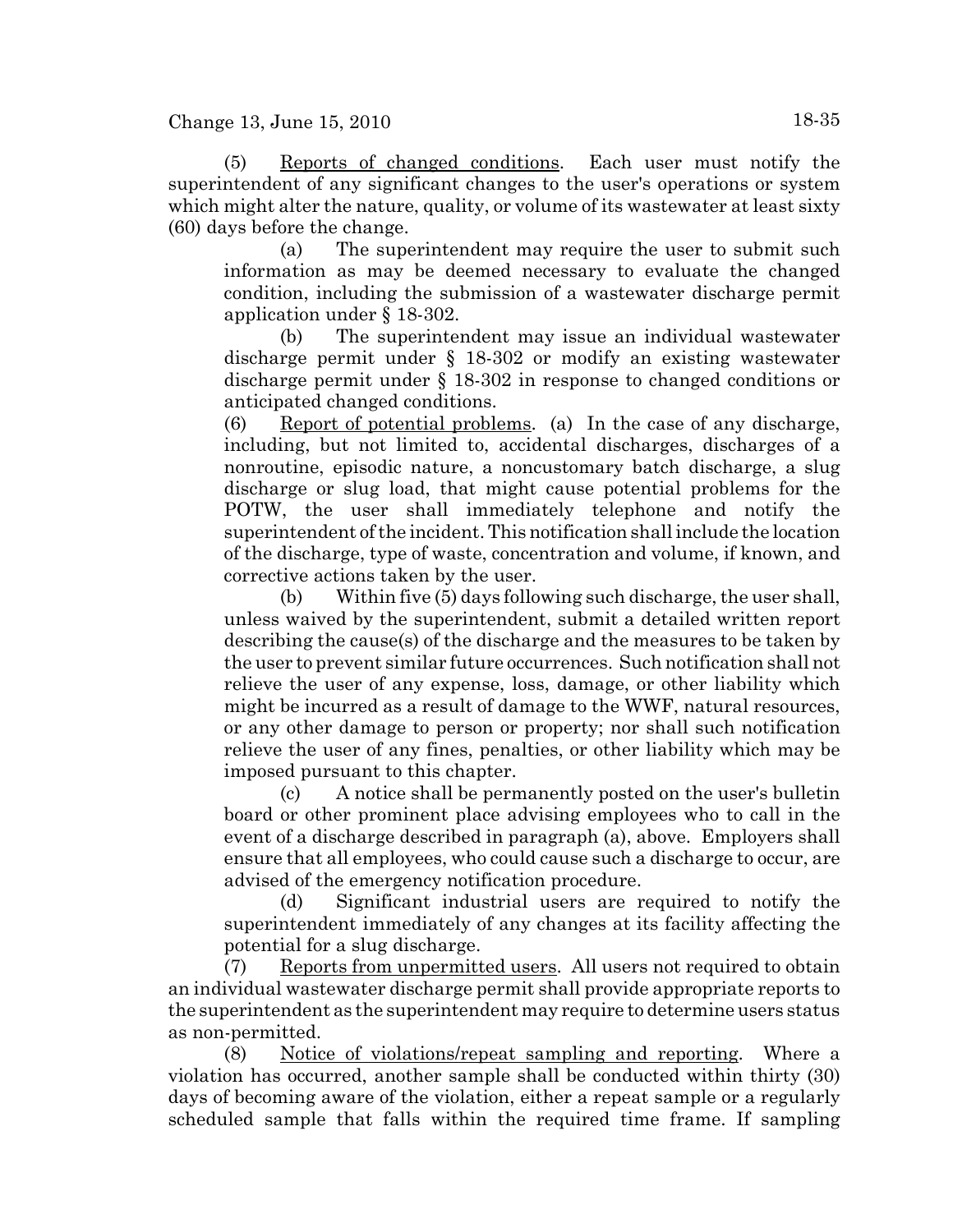performed by a user indicates a violation, the user must notify the superintendent within twenty four (24) hours of becoming aware of the violation. The user shall also repeat the sampling and analysis and submit the results of the repeat analysis to the superintendent within thirty (30) days after becoming aware of the violation. Resampling by the industrial user is not required if AUB performs sampling at the user's facility at least once a month, or if AUB performs sampling at the user's facility between the time when the initial sampling was conducted and the time when the user or the city receives the results of this sampling, or if AUB has performed the sampling and analysis in lieu of the industrial user.

(9) Notification of the discharge of hazardous waste. (a) Section 18-206(1)(s) prohibits the disposal of "any waste that, if otherwise disposed of, would be a hazardous waste under 40 CFR part 261."

(10) Analytical requirements. All pollutant analyses, including sampling techniques, to be submitted as part of a wastewater discharge permit application or report shall be performed in accordance with the techniques prescribed in 40 CFR part 136 and amendments thereto, unless otherwise specified in an applicable categorical pretreatment standard. If 40 CFR part 136 does not contain sampling or analytical techniques for the pollutant in question, or where the EPA determines that the part 136 sampling and analytical techniques are inappropriate for the pollutant in question, sampling and analyses shall be performed by using validated analytical methods or any other applicable sampling and analytical procedures, including procedures suggested by the superintendent or other parties approved by EPA.

(11) Sample collection. Samples collected to satisfy reporting requirements must be based on data obtained through appropriate sampling and analysis performed during the period covered by the report, based on data that is representative of conditions occurring during the reporting period.

(a) Except as indicated in sections (b) and (c) below, the user must collect wastewater samples using twenty-four (24) hour flow proportional composite sampling techniques, unless time proportional composite sampling or grab sampling is authorized by the superintendent. Where time proportional composite sampling or grab sampling is authorized by AUB, the samples must be representative of the discharge. Using protocols (including appropriate preservation) specified in 40 CFR part 136 and appropriate EPA guidance, multiple grab samples collected during a twenty-four (24) hour period may be composited prior to the analysis as follows: for cyanide, total phenols, and sulfides the samples may be composited in the laboratory or in the field; for volatile organics and oil and grease, the samples may be composited in the laboratory. Composite samples for other parameters unaffected by the compositing procedures as documented in approved EPA methodologies may be authorized by AUB as appropriate. In addition, grab samples may be required to show compliance with instantaneous limits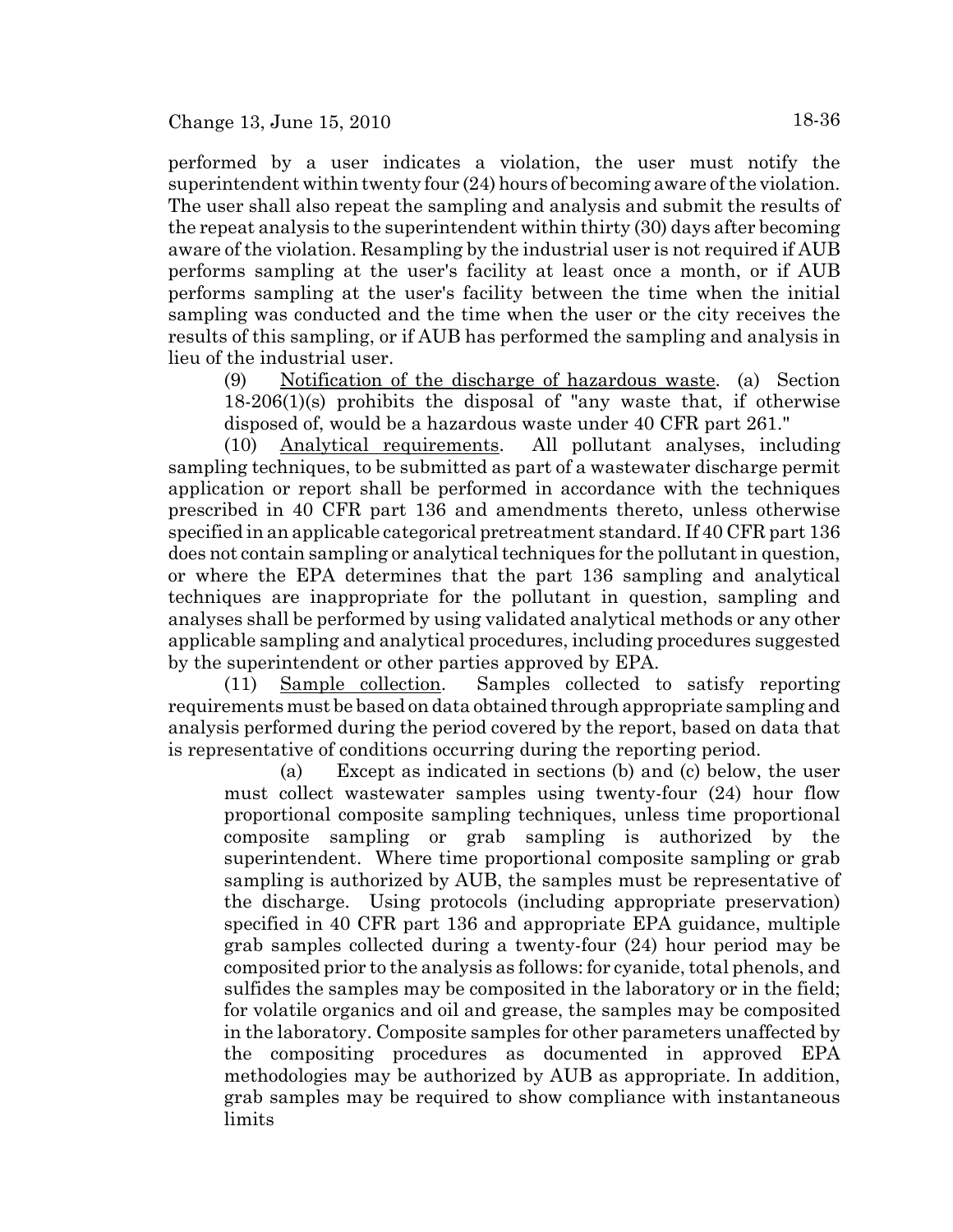(b) Samples for oil and grease, temperature, pH, cyanide, total phenols, sulfides, and volatile organic compounds must be obtained using grab collection techniques.

(c) For sampling required in support of baseline monitoring and ninety (90) day compliance reports required in subsections (1) and (3) of this section, a minimum of four (4) grab samples must be used for pH, cyanide, total phenols, oil and grease, sulfide and volatile organic compounds for facilities for which historical sampling data do not exist; for facilities for which historical sampling data are available, the superintendent may authorize a lower minimum. For the reports required by subsection (4) of this section, the industrial user is required to collect the number of grab samples necessary to assess and assure compliance with applicable pretreatment standards and requirements.

(12) Date of receipt of reports. Written reports will be deemed to have been submitted on the date postmarked. For reports, which are not mailed, the date of receipt of the report shall govern.

(13) Recordkeeping. Users subject to the reporting requirements of this chapter shall retain, and make available for inspection and copying, all records of information obtained pursuant to any monitoring activities required by this chapter, any additional records of information obtained pursuant to monitoring activities undertaken by the user independent of such requirements, and documentation associated with best management practices established under this chapter. Records shall include the date, exact place, method, and time of sampling, and the name of the person(s) taking the samples; the dates analyses were performed; who performed the analyses; the analytical techniques or methods used; and the results of such analyses. These records shall remain available for a period of at least three (3) years. This period shall be automatically extended for the duration of any litigation concerning the user or the city, or where the user has been specifically notified of a longer retention period by the superintendent.

(14) Certification statements. Signature and certification. All reports associated with compliance with the pretreatment program shall be signed by the duly authorized representative and shall have the following certification statement attached:

I certify under penalty of law that this document and all attachments were prepared under my direction or supervision in accordance with a system designed to assure that qualified personnel properly gather and evaluate the information submitted. Based on my inquiry of the person or persons who manage the system, or those persons directly responsible for gathering the information, the information submitted is, to the best of my knowledge and belief, true, accurate, and complete. I am aware that there are significant penalties for submitting false information, including the possibility of fine and imprisonment for knowing violations.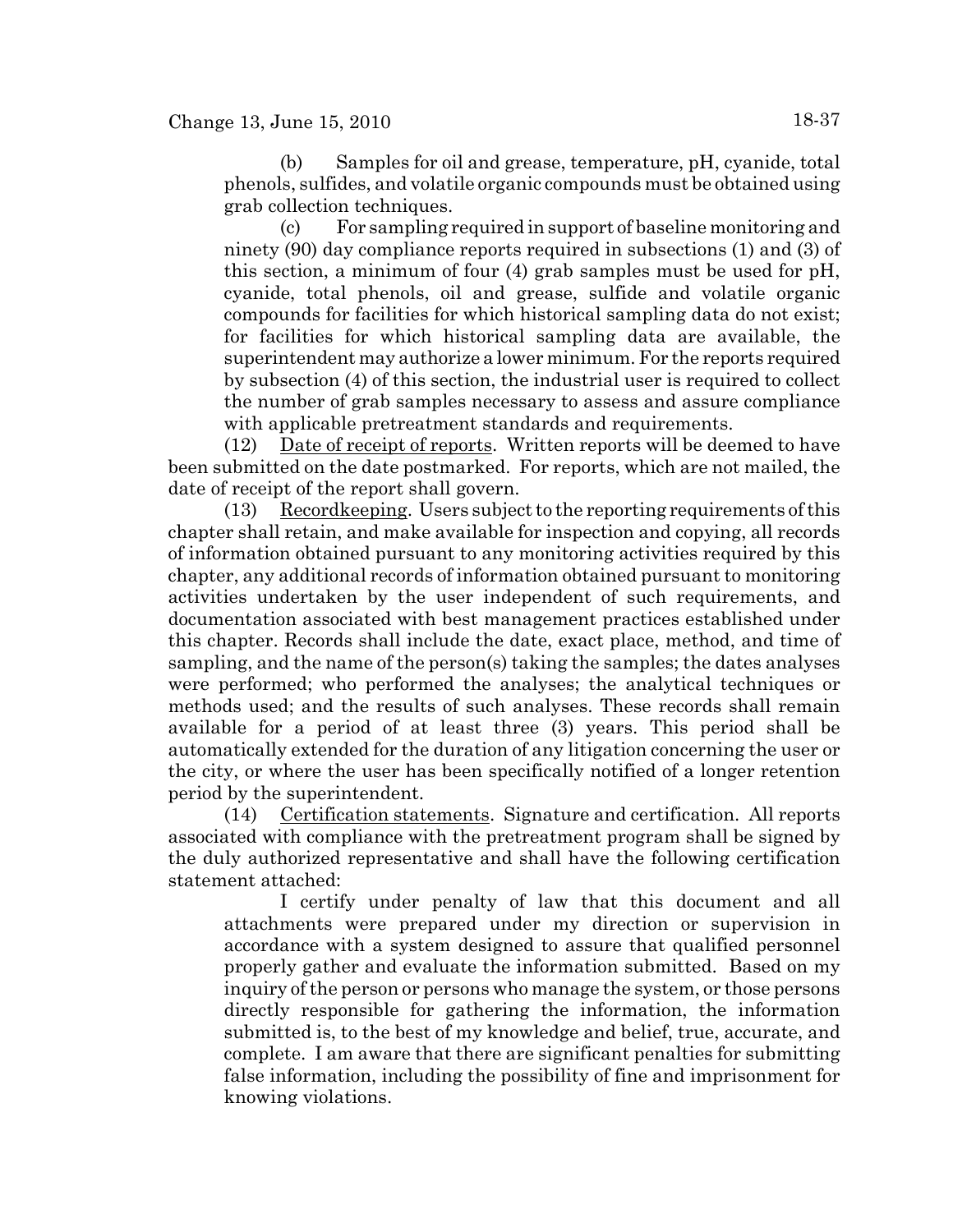Reports required to have signatures and certification statement include, permit applications, periodic reports, compliance schedules, baseline monitoring, reports of accidental or slug discharges, and any other written report that may be used to determine water quality and compliance with local, state, and federal requirements. (as added by Ord. #972, Nov. 2008, and replaced by Ord. #985, March 2010)

18-305. Enforcement response plan. Under the authority of Tennessee Code Annotated, § 69-3-123, et seq.

(1) Complaints; notification of violation; orders.

(a) (i) Whenever the local administrative officer has reason to believe that a violation of any provision of the Athens Utilities Board's Wastewater Regulations, pretreatment program, or of orders of the local hearing authority issued under it has occurred, is occurring, or is about to occur, the local administrative officer may cause a written complaint to be served upon the alleged violator or violators.

(ii) The complaint shall specify the provision or provisions of the pretreatment program or order alleged to be violated or about to be violated and the facts alleged to constitute a violation, may order that necessary corrective action be taken within a reasonable time to be prescribed in the order, and shall inform the violators of the opportunity for a hearing before the local hearing authority.

(iii) Any such order shall become final and not subject to review unless the alleged violators request by written petition a hearing before the local hearing authority as provided in § 18-305(2), no later than thirty (30) days after the date the order is served; provided, that the local hearing authority may review the final order as provided in Tennessee Code Annotated, § 69-3-123(a)(3).

(iv) Notification of violation. Notwithstanding the provisions of subsections (i) through (iii), whenever the pretreatment coordinator finds that any user has violated or is violating this chapter, a wastewater discharge permit or order issued hereunder, or any other pretreatment requirements, AUB or its agent may serve upon the user a written notice of violation. Within fifteen (15) days of the receipt of this notice, the user shall submit to the pretreatment coordinator an explanation of the violation and a plan for its satisfactory correction and prevention including specific actions. Submission of this plan in no way relieves the user of liability for any violations occurring before or after receipt of the notice of violation. Nothing in this section limits the authority of AUB to take any action, including emergency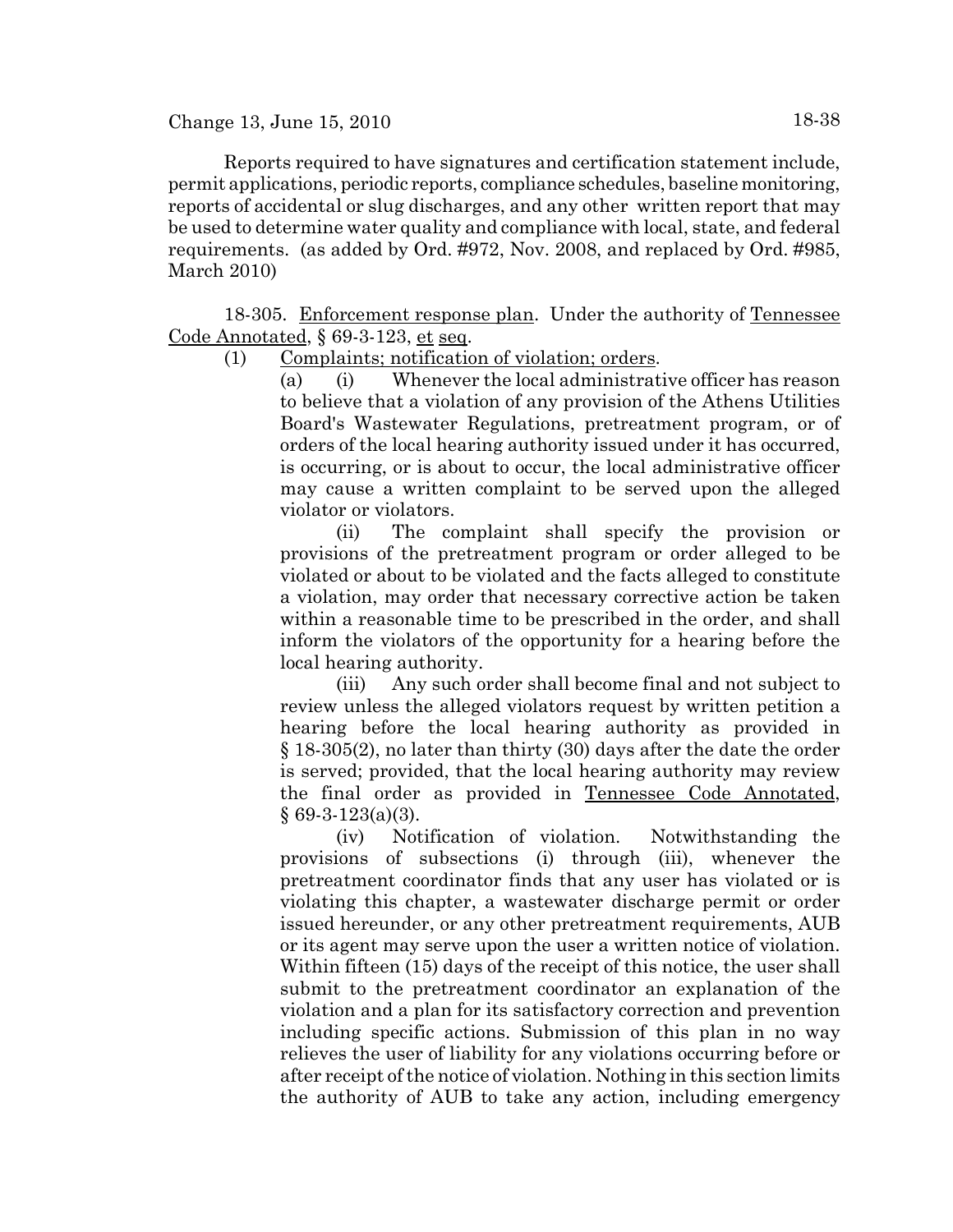actions or any other enforcement action, without first issuing a notice of violation.

(b) (i) When the local administrative officer finds that a user has violated or continues to violate this chapter, wastewater discharge permits, any order issued hereunder, or any other pretreatment standard or requirement, he may issue one of the following orders. These orders are not prerequisite to taking any other action against the user.

(A) Compliance order. An order to the user responsible for the discharge directing that the user come into compliance within a specified time. If the user does not come into compliance within the specified time, sewer service shall be discontinued unless adequate treatment facilities, devices, or other related appurtenances are installed and properly operated. Compliance orders may also contain other requirements to address the noncompliance, including additional self-monitoring, and management practices designed to minimize the amount of pollutants discharged to the sewer. A compliance order may not extend the deadline for compliance established for a federal pretreatment standard or requirement, nor does a compliance order release the user of liability for any violation, including any continuing violation.

(B) Cease and desist order. An order to the user directing it to cease all such violations and directing it to immediately comply with all requirements and take needed remedial or preventive action to properly address a continuing or threatened violation, including halting operations and/or terminating the discharge.

(C) Consent order. Assurances of voluntary compliance, or other documents establishing an agreement with the user responsible for noncompliance, including specific action to be taken by the user to correct the noncompliance within a time period specified in the order.

(D) Emergency order. (1) Whenever the local administrative officer finds that an emergency exists imperatively requiring immediate action to protect the public health, safety, or welfare, the health of animals, fish or aquatic life, a public water supply, or the facilities of the WWF, the local administrative officer may, without prior notice, issue an order reciting the existence of such an emergency and requiring that any action be taken as the local administrative officer deems necessary to meet the emergency.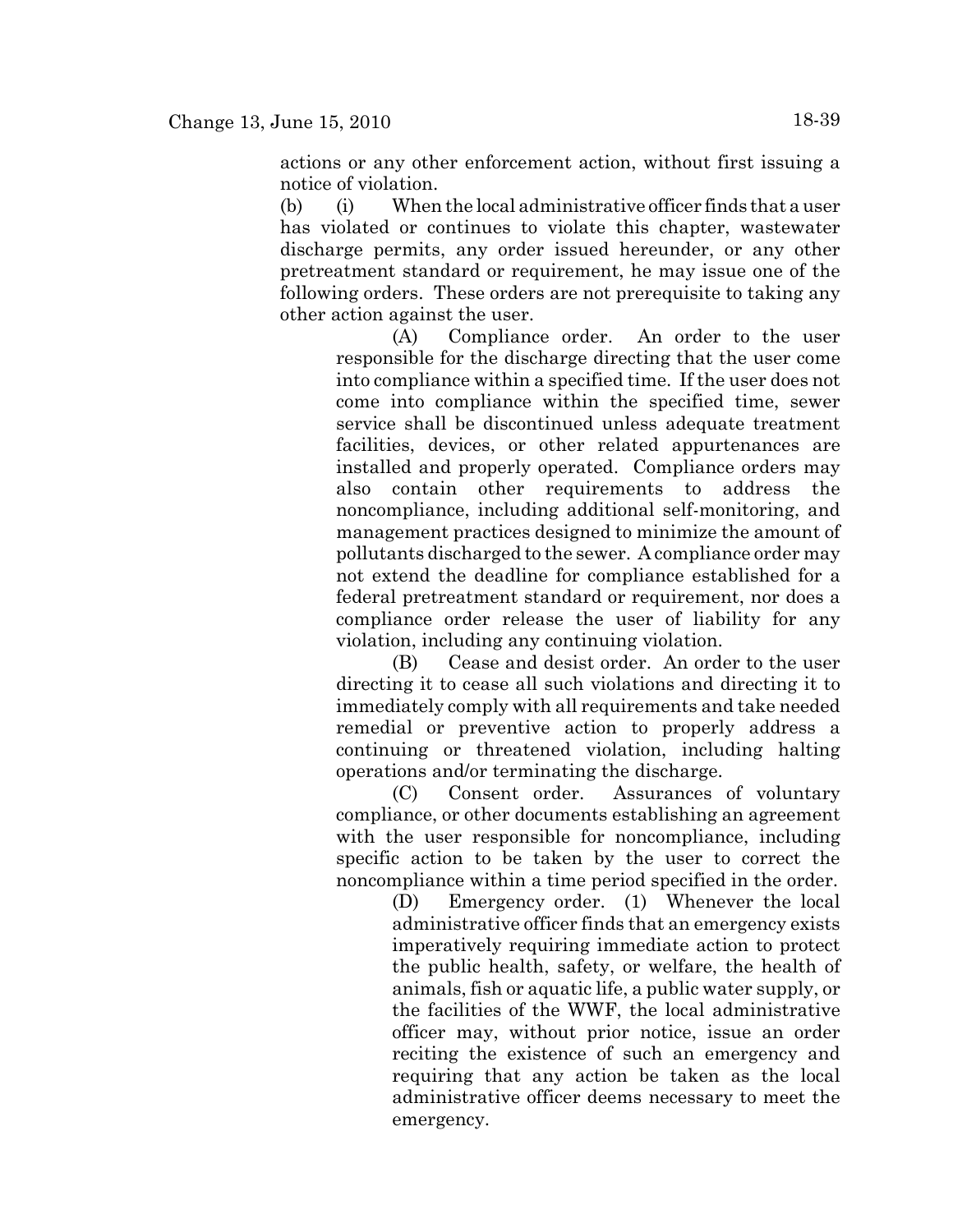(2) If the violator fails to respond or is unable to respond to the order, the local administrative officer may take any emergency action as the local administrative officer deems necessary, or contract with a qualified person or persons to carry out the emergency measures. The local administrative officer may assess the person or persons responsible for the emergency condition for actual costs incurred by AUB in meeting the emergency.

(ii) Appeals from orders of the local administrative officer.

(A) Any user affected by any order of the local administrative officer in interpreting or implementing the provisions of this chapter may file with the local administrative officer a written request for reconsideration within thirty (30) days of the order, setting forth in detail the facts supporting the user's request for reconsideration.

(B) If the ruling made by the local administrative officer is unsatisfactory to the person requesting reconsideration, he may, within thirty (30) days, file a written petition with the local hearing authority as provided in subsection (2). The local administrative officer's order shall remain in effect during the period of reconsideration.

(c) Except as otherwise expressly provided, any notice, complaint, order, or other instrument issued by or under authority of this section may be served on any named person personally, by the local administrative officer or any person designated by the local administrative officer, or service may be made in accordance with Tennessee statutes authorizing service of process in civil action. Proof of service shall be filed in the office of the local administrative officer.

(2) Hearings. (a) Any hearing or rehearing brought before the local hearing authority shall be conducted in accordance with the following:

(i) Upon receipt of a written petition from the alleged violator pursuant to this subsection, the local administrative officer shall give the petitioner thirty (30) days' written notice of the time and place of the hearing, but in no case shall the hearing be held more than sixty (60) days from the receipt of the written petition, unless the local administrative officer and the petitioner agree to a postponement;

(ii) The hearing may be conducted by the local hearing authority at a regular or special meeting. A quorum of the local hearing authority must be present at the regular or special meeting to conduct the hearing;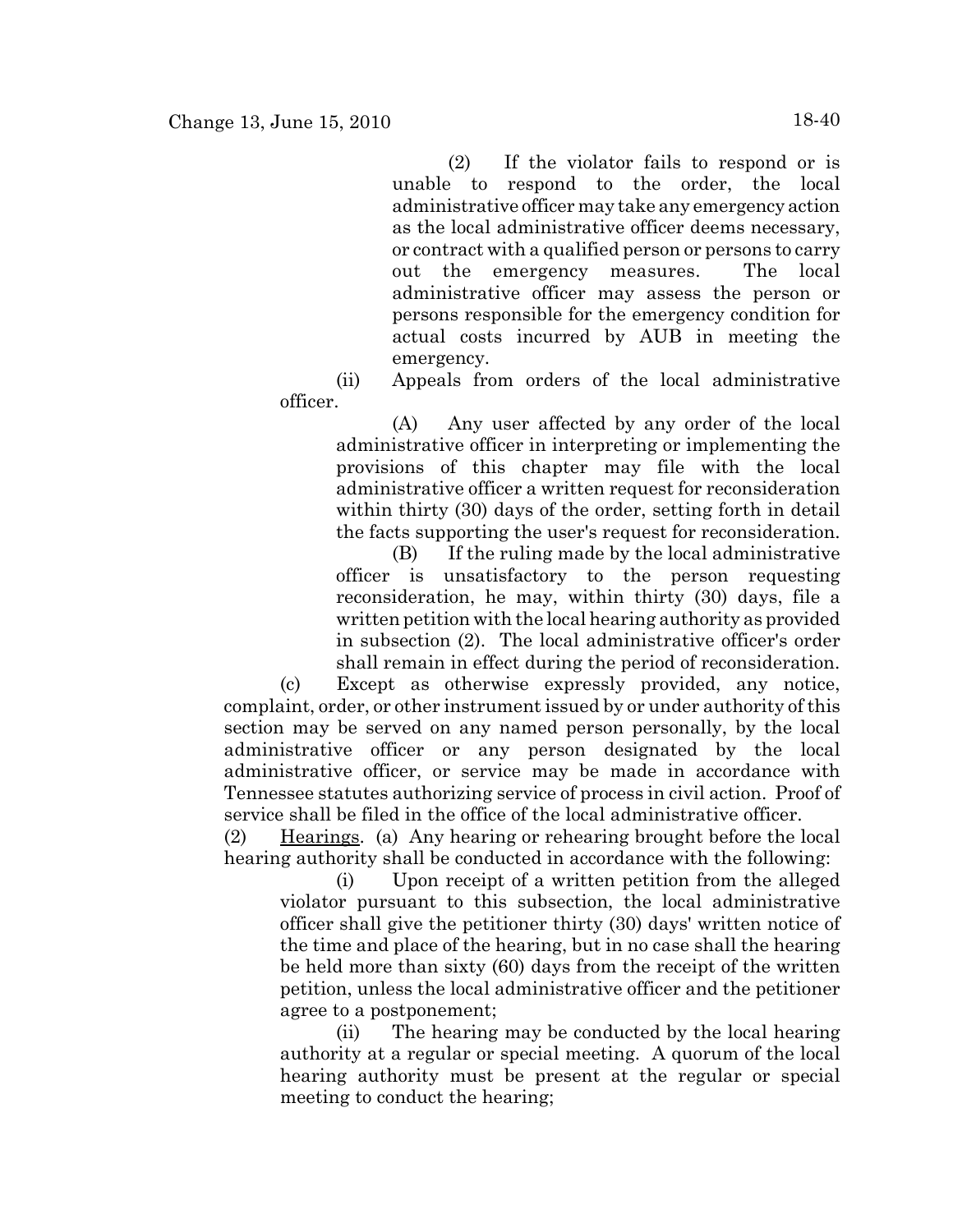(iii) A verbatim record of the proceedings of the hearings shall be taken and filed with the local hearing authority, together with the findings of fact and conclusions of law made under subdivision (a)(vi). The recorded transcript shall be made available to the petitioner or any party to a hearing upon payment of a charge set by the local administrative officer to cover the costs of preparation;

(iv) In connection with the hearing, the chair shall issue subpoenas in response to any reasonable request by any party to the hearing requiring the attendance and testimony of witnesses and the production of evidence relevant to any matter involved in the hearing. In case of contumacy or refusal to obey a notice of hearing or subpoena issued under this section, the chancery court of McMinn County has jurisdiction upon the application of the local hearing authority or the local administrative officer to issue an order requiring the person to appear and testify or produce evidence as the case may require, and any failure to obey an order of the court may be punished by such court as contempt;

(v) Any member of the local hearing authority may administer oaths and examine witnesses;

(vi) On the basis of the evidence produced at the hearing, the local hearing authority shall make findings of fact and conclusions of law and enter decisions and orders that, in its opinion, will best further the purposes of the pretreatment program. It shall provide written notice of its decisions and orders to the alleged violator. The order issued under this subsection shall be issued by the person or persons designated by the chair no later than thirty (30) days following the close of the hearing;

(vii) The decision of the local hearing authority becomes final and binding on all parties unless appealed to the courts as provided in subsection (b).

(viii) Any person to whom an emergency order is directed under  $§$  18-305(1)(b)(i)(D) shall comply immediately, but on petition to the local hearing authority will be afforded a hearing as soon as possible. In no case will the hearing be held later than three (3) days from the receipt of the petition by the local hearing authority.

(b) An appeal may be taken from any final order or other final determination of the local hearing authority by any party who is or may be adversely affected, including the pretreatment agency. Appeal must be made to the chancery court under the common law writ of certiorari set out in Tennessee Code Annotated, § 27-8-101, et seq. within sixty (60) days from the date the order or determination is made.

(c) Show cause hearing. Notwithstanding the provisions of subsections (a) or (b), the pretreatment coordinator may order any user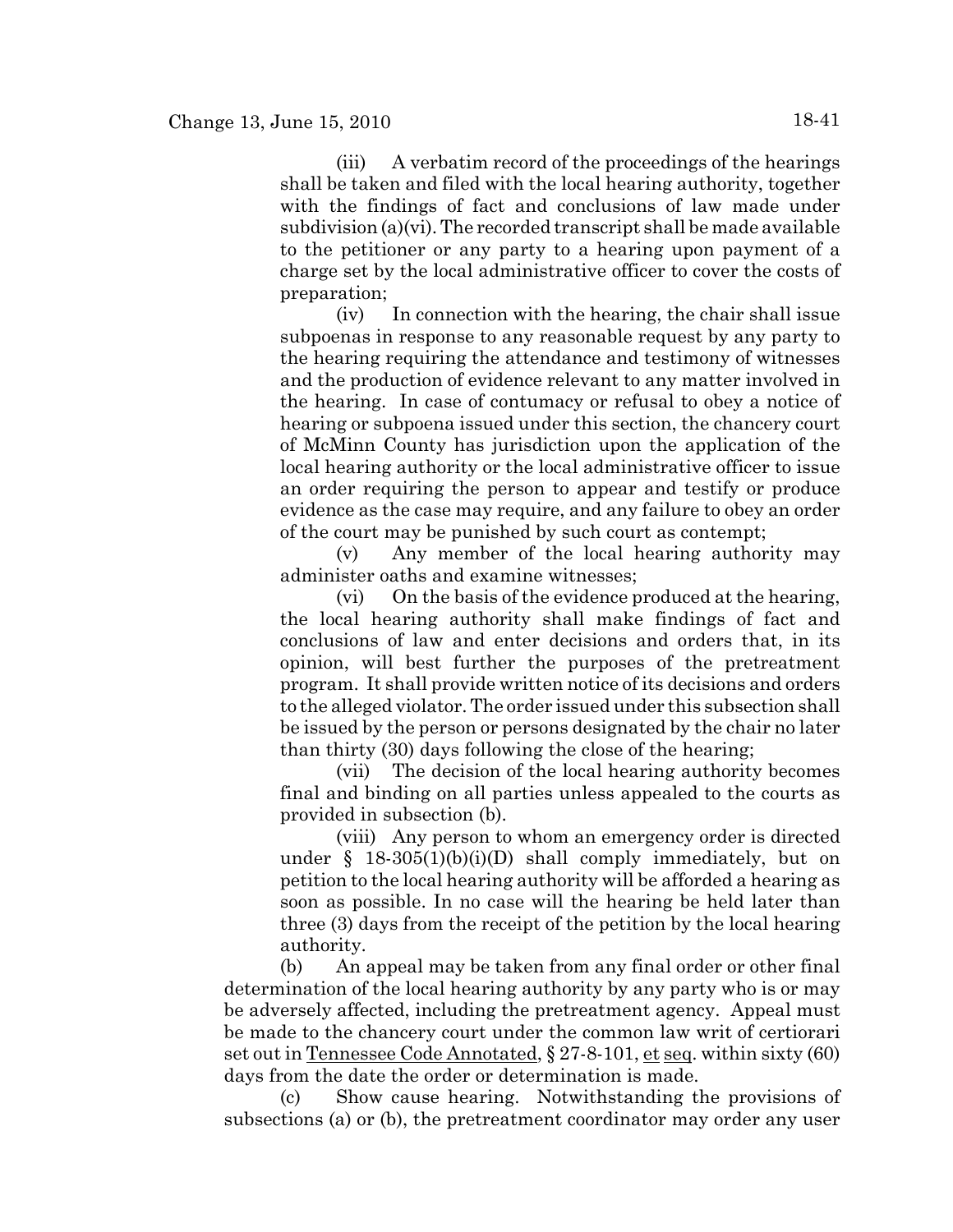that causes or contributes to violation(s) of this chapter, wastewater discharge permits, or orders issued hereunder, or any other pretreatment standard or requirements, to appear before the local administrative officer and show cause why a proposed enforcement action should not be taken. Notice shall be served on the user specifying the time and place for the meeting, the proposed enforcement action, the reasons for the action, and a request that the user show cause why the proposed enforcement action should be taken. The notice of the meeting shall be served personally or by registered or certified mail (return receipt requested) at least ten (10) days prior to the hearing. The notice may be served on any authorized representative of the user. Whether or not the user appears as ordered, immediate enforcement action may be pursued following the hearing date. A show cause hearing shall not be prerequisite for taking any other action against the user. A show cause hearing may be requested by the discharger prior to revocation of a discharge permit or termination of service.

(3) Violations, administrative civil penalty. Under the authority of Tennessee Code Annotated, § 69-3-125.

> (a) (i) Any person including, but not limited to, industrial users, who does any of the following acts or omissions is subject to a civil penalty of up to ten thousand dollars (\$10,000.00) per day for each day during which the act or omission continues or occurs:

(A) Unauthorized discharge, discharging without a permit;

> (B) Violates an effluent standard or limitation;

(C) Violates the terms or conditions of a permit;

(D) Fails to complete a filing requirement;

(E) Fails to allow or perform an entry, inspection, monitoring or reporting requirement;

(F) Fails to pay user or cost recovery charges; or

(G) Violates a final determination or order of the local hearing authority or the local administrative officer.

(ii) Any administrative civil penalty must be assessed in the following manner:

(A) The local administrative officer may issue an assessment against any person or industrial user responsible for the violation;

(B) Any person or industrial user against whom an assessment has been issued may secure a review of the assessment by filing with the local administrative officer a written petition setting forth the grounds and reasons for the violator's objections and asking for a hearing in the matter involved before the local hearing authority and, if a petition for review of the assessment is not filed within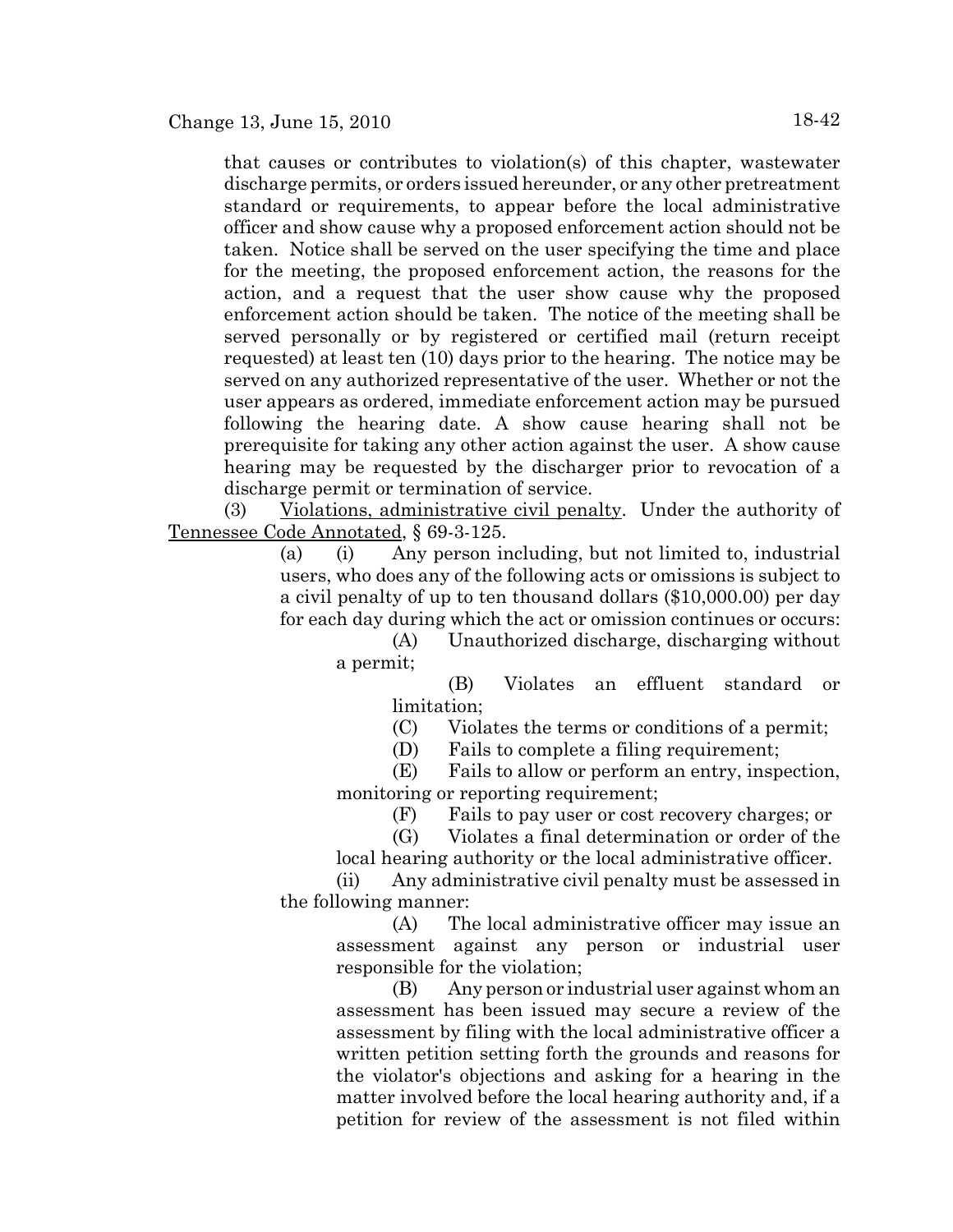thirty (30) days after the date the assessment is served, the violator is deemed to have consented to the assessment and it becomes final;

(C) Whenever any assessment has become final because of a person's failure to appeal the assessment, the local administrative officer may apply to the appropriate court for a judgment and seek execution of the judgment, and the court, in such proceedings, shall treat a failure to appeal the assessment as a confession of judgment in the amount of the assessment;

(D) In assessing the civil penalty the local administrative officer may consider the following factors:

> (1) Whether the civil penalty imposed will be a substantial economic deterrent to the illegal activity;

> (2) Damages to the pretreatment agency, including compensation for the damage or destruction of the facilities of the publicly owned treatment works, and also including any penalties, costs and attorneys' fees incurred by the pretreatment agency as the result of the illegal activity, as well as the expenses involved in enforcing this section and the costs involved in rectifying any damages;

> > (3) Cause of the discharge or violation;

(4) The severity of the discharge and its effect upon the facilities of the publicly owned treatment works and upon the quality and quantity of the receiving waters;

(5) Effectiveness of action taken by the violator to cease the violation;

(6) The technical and economic reasonableness of reducing or eliminating the discharge; and

(7) The economic benefit gained by the violator.

(E) The local administrative officer may institute proceedings for assessment in the chancery court of the county in which all or part of the pollution or violation occurred, in the name of the pretreatment agency.

(iii) The local hearing authority may establish by regulation a schedule of the amount of civil penalty which can be assessed by the local administrative officer for certain specific violations or categories of violations.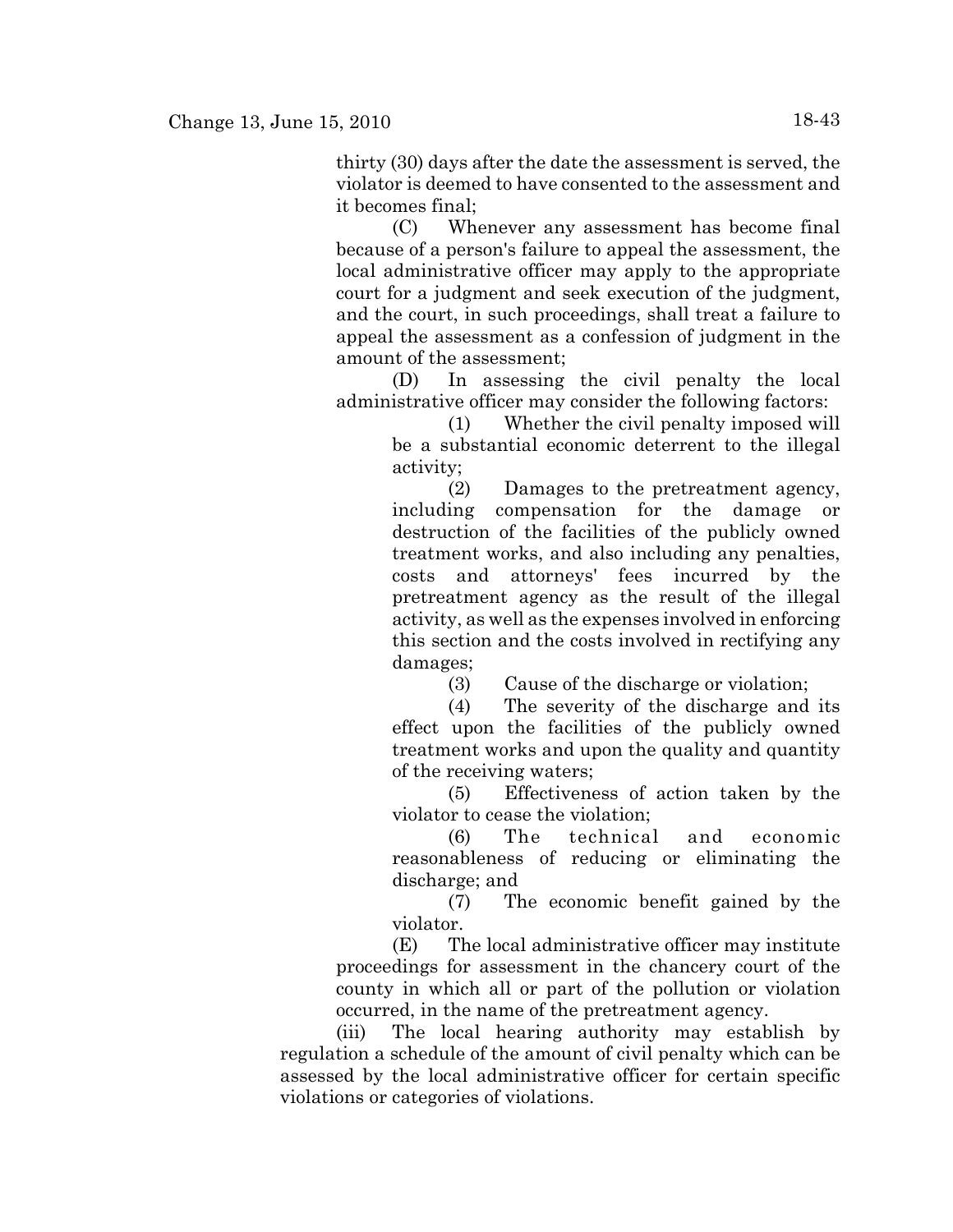(iv) Assessments may be added to the user's next scheduled sewer service charge and the local administrative officer shall have such other collection remedies as may be available for other service charges and fees.

(b) Any civil penalty assessed to a violator pursuant to this section may be in addition to any civil penalty assessed by the commissioner for violations of Tennessee Code Annotated,  $\S 69-3-115(a)(1)(F)$ . However, the sum of penalties imposed by this section and by Tennessee Code Annotated, § 69-3-115(a) shall not exceed ten thousand dollars (\$10,000.00) per day for each day during which the act or omission continues or occurs.

(4) Assessment for noncompliance with program permits or orders.

(a) The local administrative officer may assess the liability of any polluter or violator for damages to AUB resulting from any person's or industrial user's pollution or violation, failure, or neglect in complying with any permits or orders issued pursuant to the provisions of the pretreatment program or this section.

(b) If an appeal from such assessment is not made to the local hearing authority by the polluter or violator within thirty (30) days of notification of such assessment, the polluter or violator shall be deemed to have consented to the assessment, and it shall become final.

(c) Damages may include any expenses incurred in investigating and enforcing the pretreatment program of this section, in removing, correcting, and terminating any pollution, and also compensation for any actual damages caused by the pollution or violation.

(d) Whenever any assessment has become final because of a person's failure to appeal within the time provided, the local administrative officer may apply to the appropriate court for a judgment, and seek execution on the judgment. The court, in its proceedings, shall treat the failure to appeal the assessment as a confession of judgment in the amount of the assessment.

(5) Judicial proceedings and relief. The local administrative officer may initiate proceedings in the chancery court of the county in which the activities occurred against any person or industrial user who is alleged to have violated or is about to violate the pretreatment program, this section, or orders of the local hearing authority or local administrative officer. In the action, the local administrative officer may seek, and the court may grant, injunctive relief and any other relief available in law or equity.

(6) Termination of discharge. In addition to the revocation of permit provisions in  $\S 18-302(2)(g)$ , users are subject to termination of their wastewater discharge for violations of wastewater discharge permits, or orders issued hereunder, or for any of the following conditions:

(a) Violation of wastewater discharge permit conditions.

(b) Failure to accurately report the wastewater constituents and characteristics of its discharge.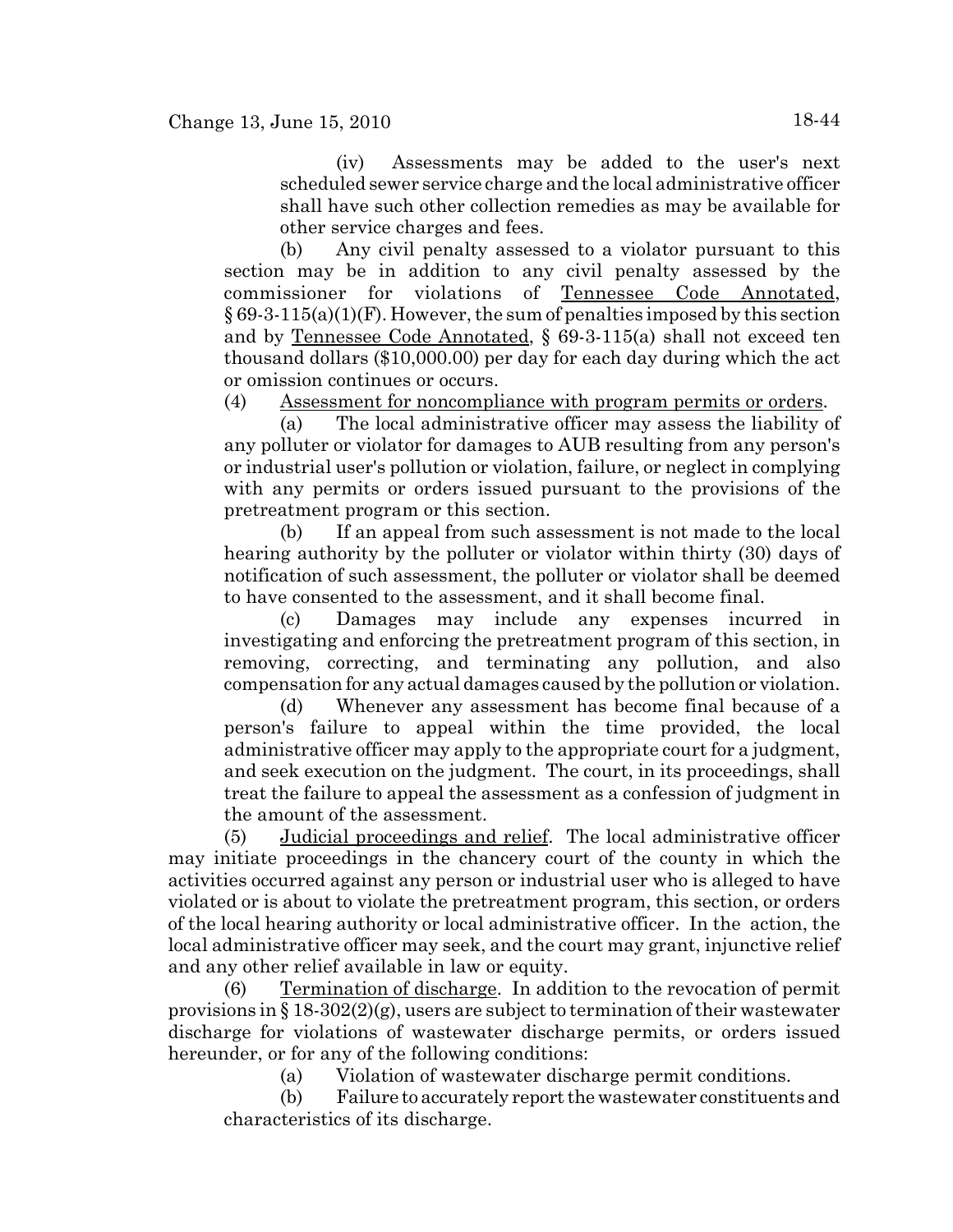(c) Failure to report significant changes in operations or wastewater volume, constituents and characteristics prior to discharge.

(d) Refusal of reasonable access to the user's premises for the purpose of inspection, monitoring or sampling.

(e) Violation of the pretreatment standards in the general discharge prohibitions in § 18-206.

(f) Failure to properly submit an industrial waste survey when requested by the pretreatment coordination superintendent.

The user will be notified of the proposed termination of its discharge and be offered an opportunity to show cause, as provided in subsection (2)(c) above, why the proposed action should not be taken.

(7) Disposition of damage payments and penalties--special fund. All damages and/or penalties assessed and collected under the provisions of this section shall be placed in a special fund by the pretreatment agency and allocated and appropriated for the administration of its wastewater fund or combined water and wastewater fund.

(8) Levels of non-compliance. (a) Insignificant non-compliance: For the purpose of this guide, insignificant non-compliance is considered a relatively minor infrequent violation of pretreatment standards or requirements. These will usually be responded to informally with a phone call or site visit but may include a Notice of Violation (NOV).

(b) "Significant noncompliance." Per 1200-4-14-.08(6)(b)8.

(i) Chronic violations of wastewater discharge limits, defined here as those in which sixty-six percent (66%) or more of all of the measurements taken for each parameter taken during a six (6) month period exceed (by any magnitude) a numeric pretreatment standard or requirement, including instantaneous limit.

(ii) Technical Review Criteria (TRC) violations, defined here as those in which thirty-three percent (33%) or more of all of the measurements for each pollutant parameter taken during a six (6) month period equal or exceed the product of the numeric pretreatment standard or requirement, including instantaneous limits multiplied by the applicable TRC (TRC=1.4 for BOD, TSS fats, oils and grease, and 1.2 for all other pollutants except pH). TRC calculations for pH are not required.

(iii) Any other violation of a pretreatment standard or requirement (daily maximum of longer-term average, instantaneous limit, or narrative standard) that the WWF determines has caused, alone or in combination with other discharges, interference or pass through (including endangering the health of POTW personnel or the general public).

(iv) Any discharge of a pollutant that has caused imminent endangerment to human health, welfare or to the environment or has resulted in the WWF's exercise of its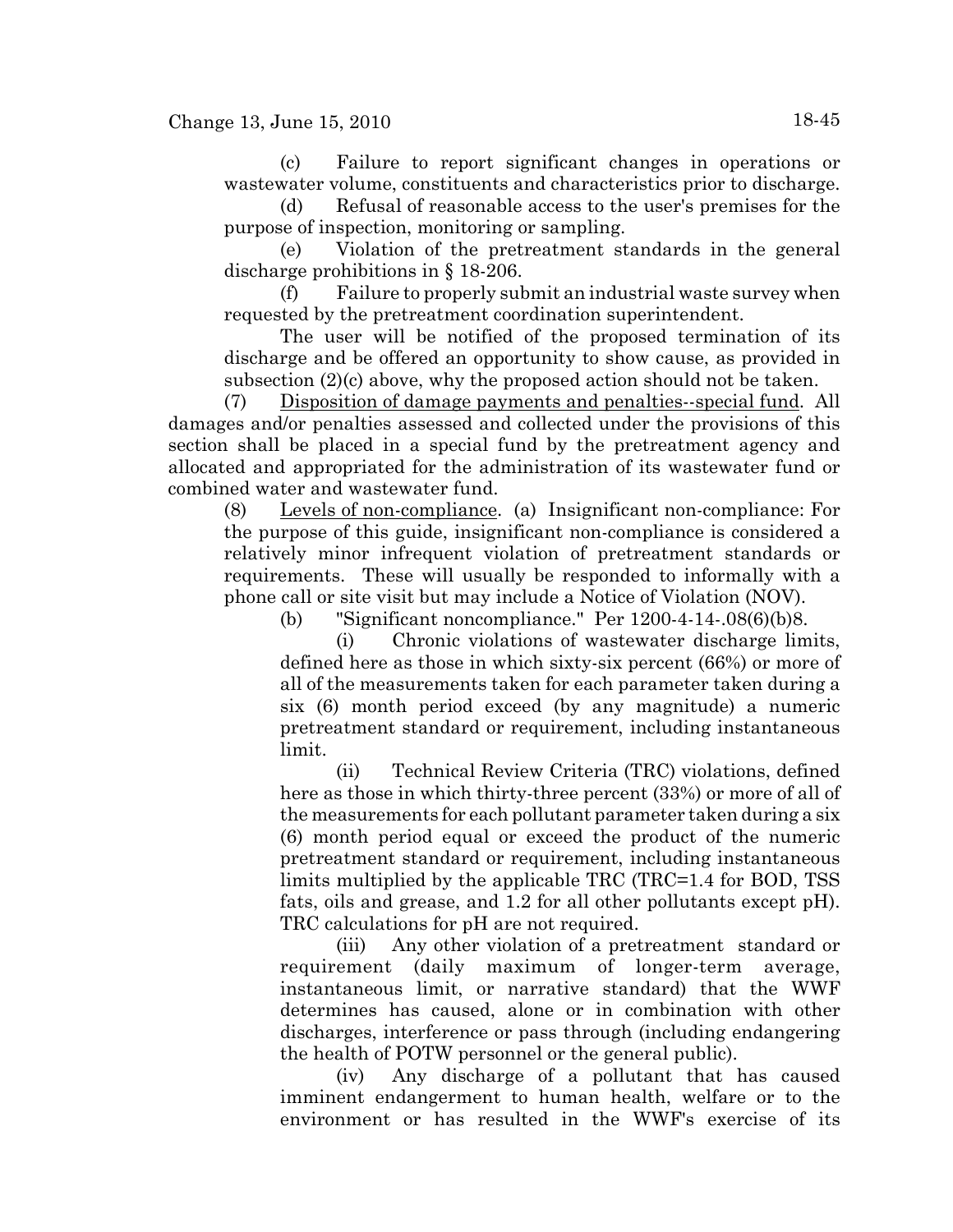emergency authority under § 18-305(1)(b)(i)(D), emergency order, to halt or prevent such a discharge.

(v) Failure to meet, within ninety (90) days after the schedule date, a compliance schedule milestone contained in a local control mechanism or enforcement order for starting construction, completing construction, or attaining final compliance.

(vi) Failure to provide, within forty-five (45) days after their due date, required reports such as baseline monitoring reports, ninety (90) day compliance reports, periodic self-monitoring reports, and reports on compliance with compliance schedules.

(vii) Failure to accurately report noncompliance.

(viii) Any other violation or group of violations, which may include a violation of best management practices, which the WWF determines will adversely affect the operation of implementation of the local pretreatment program.

Any significant non-compliance violations will be responded to according to AUB's enforcement response plan.

(9) Public notice of significant violations. The superintendent shall publish annually, in a newspaper of general circulation that provides meaningful public notice within the jurisdictions served by the WWF, a list of the users which, at any time during the previous twelve (12) months, were in significant noncompliance with applicable pretreatment standards and requirements. The term significant noncompliance shall be applicable to all significant industrial users (or any other industrial user that violates paragraphs (c), (d) or (g) of this section) and shall mean:

(a) Chronic violations of wastewater discharge limits, defined here as those in which sixty-six percent (66%) or more of all the measurements taken for the same pollutant parameter taken during a six (6) month period exceed (by any magnitude) a numeric pretreatment standard or requirement, including instantaneous limits;

(b) Technical Review Criteria (TRC) violations, defined here as those in which thirty-three percent (33%) or more of wastewater measurements taken for each pollutant parameter during a six (6) month period equals or exceeds the product of the numeric pretreatment standard or requirement including instantaneous limits, multiplied by the applicable criteria (1.4 for BOD, TSS, fats, oils and grease, and 1.2 for all other pollutants except pH), TRC calculations for pH are not required;

(c) Any other violation of a pretreatment standard or requirement that the superintendent determines has caused, alone or in combination with other discharges, interference or pass through, including endangering the health of WWF personnel or the general public;

(d) Any discharge of a pollutant that has caused imminent endangerment to the public or to the environment, or has resulted in the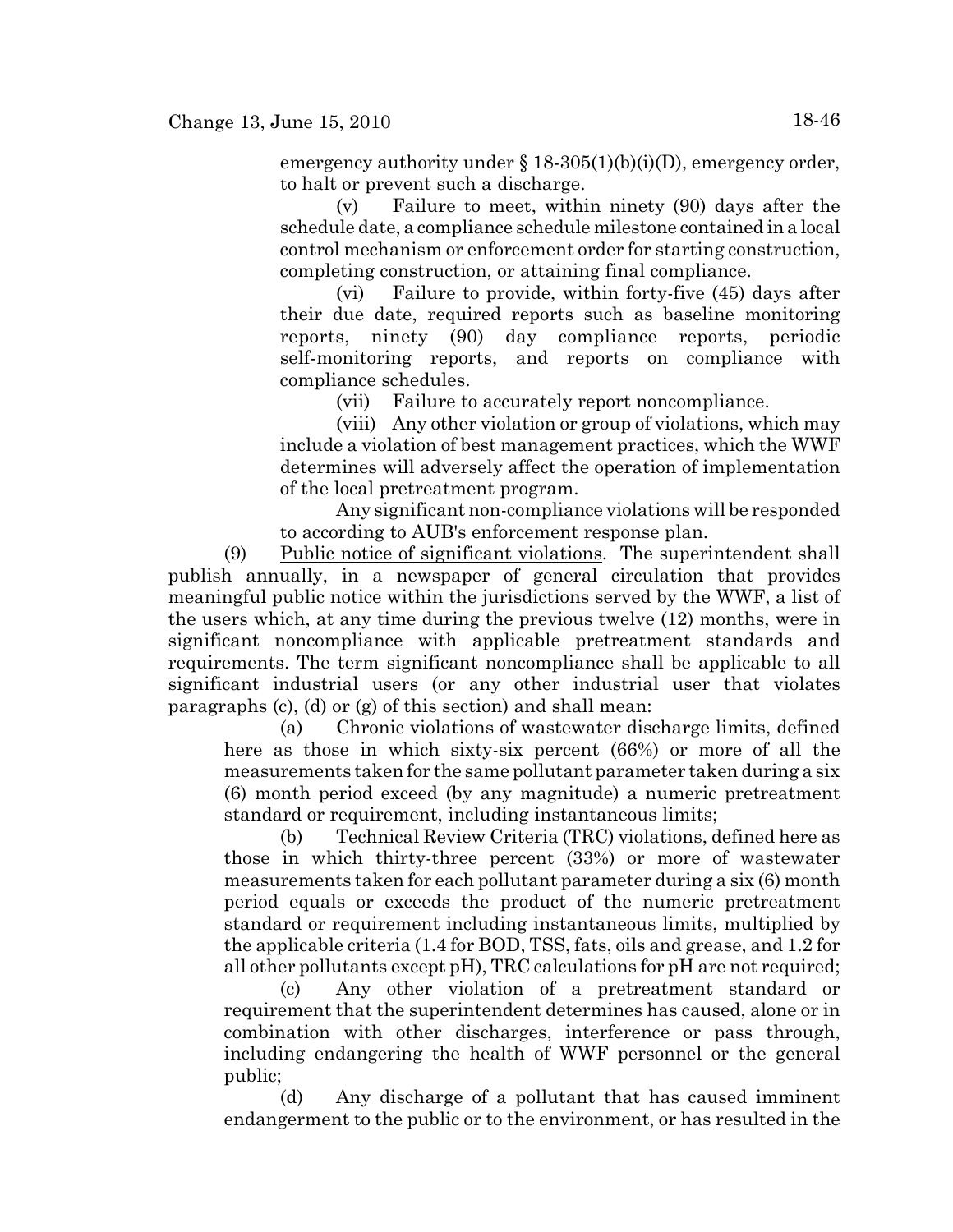superintendent's exercise of its emergency authority to halt or prevent such a discharge;

(e) Failure to meet, within ninety (90) days of the scheduled date, a compliance schedule milestone contained in an individual wastewater discharge permit or enforcement order for starting construction, completing construction, or attaining final compliance;

(f) Failure to accurately report noncompliance; or

(g) Any other violation(s), which may include a violation of best management practices, which the superintendent determines will adversely affect the operation or implementation of the local pretreatment program.

(10) Criminal penalties. In addition to civil penalties imposed by the local administrative officer and the State of Tennessee, any person who willfully and negligently violates permit conditions is subject to criminal penalties imposed by the State of Tennessee and the United States. (as added by Ord. #972, Nov. 2008)

18-306. Enforcement response guide table. (1) Purpose. AUB's enforcement response plan is to provide for the consistent and equitable enforcement of the provisions of this chapter. The plan includes a table to guide AUB when imposing sanctions or penalties for the violation of this chapter. (as added by Ord. #972, Nov. 2008)

18-307. Fees and billing. (1) Purpose. It is the purpose of this chapter to provide for the equitable recovery of costs from users of AUB's wastewater treatment system including costs of operation, maintenance, administration, bond service costs, capital improvements, depreciation, and equitable cost recovery of EPA administered federal wastewater grants.

(2) Types of charges and fees. The charges and fees as established in AUB's schedule of rates and fees may include but are not limited to:

- (a) Inspection fee and tapping fee;
- (b) Fees for applications for discharge;
- (c) Sewer use charges;
- (d) Surcharge fees;
- (e) Waste hauler permit;
- (f) Wastewater discharge permit fees;
- (g) Fees for discharge monitoring; and
- (h) Other fees as AUB may deem necessary.

(3) Fees for application for discharge. A fee may be charged when a user or prospective user makes application for discharge as required by § 18-302.

(4) Inspection fee and tapping fee. An inspection fee and tapping fee for a sewer installation shall be paid to AUB's wastewater division at the time the application is filed.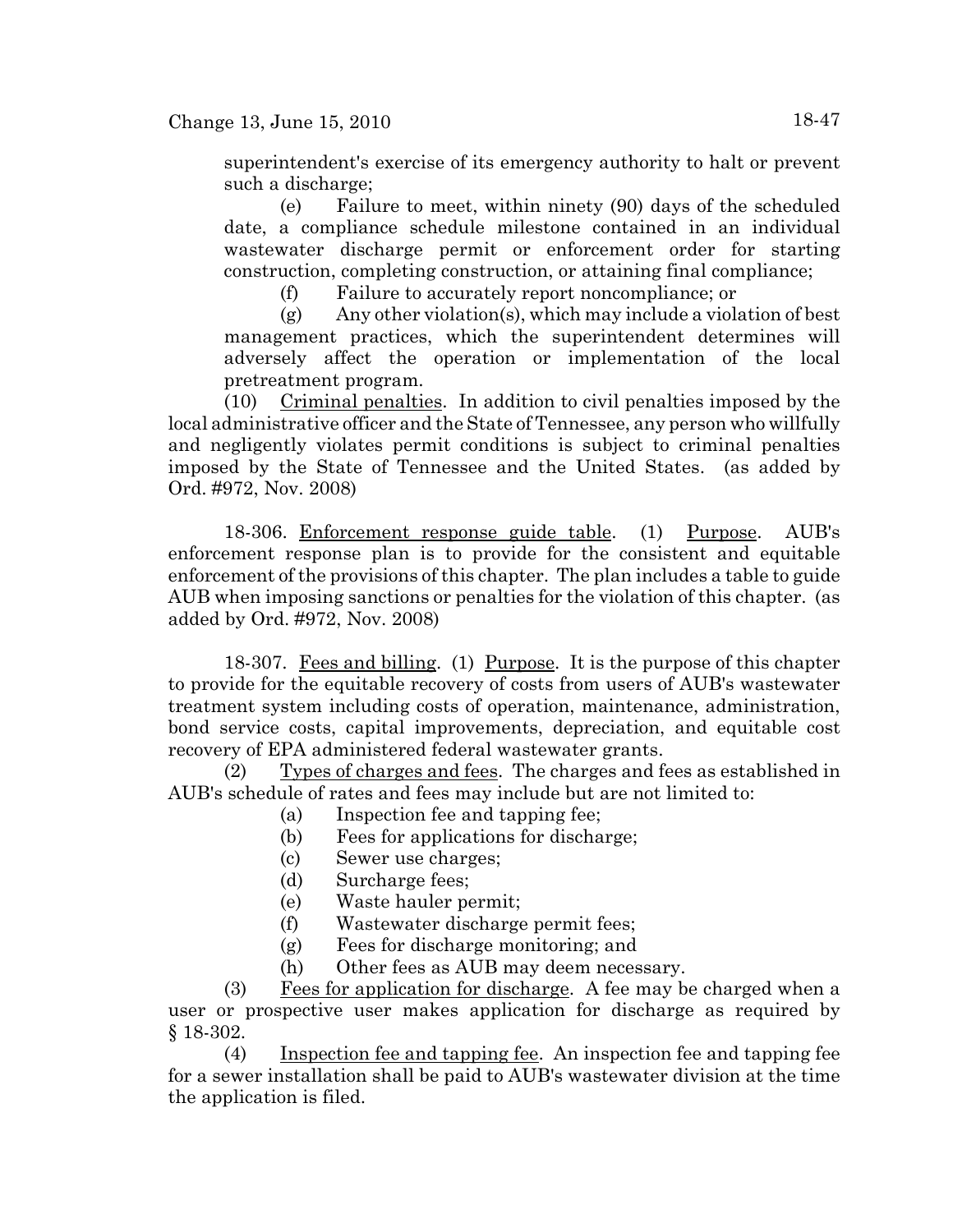(5) Sewer user charges. The five (5) member board of AUB shall establish monthly rates and charges for the use of the wastewater system and for the services supplied by the wastewater system.

(6) Wastewater discharge permit fees. A fee may be charged for the issuance of a wastewater discharge fee in accordance with § 18-307.

(7) Fees for discharge monitoring. Fees may be collected from users having pretreatment or other discharge requirements to compensate AUB for the necessary compliance monitoring and other administrative duties of the pretreatment program.

(8) Administrative civil penalties. Administrative civil penalties shall be issued in an amount up to ten thousand dollars (\$10,000.00). The local administrative officer may assess a penalty within the appropriate range. Penalty assessments are to be assessed per violation per day unless otherwise noted. (as added by Ord. #972, Nov. 2008)

18-308. Validity. This chapter and its provisions shall be valid for all service areas, regions, and sewage works under the jurisdiction of AUB. (as added by Ord. #972, Nov. 2008)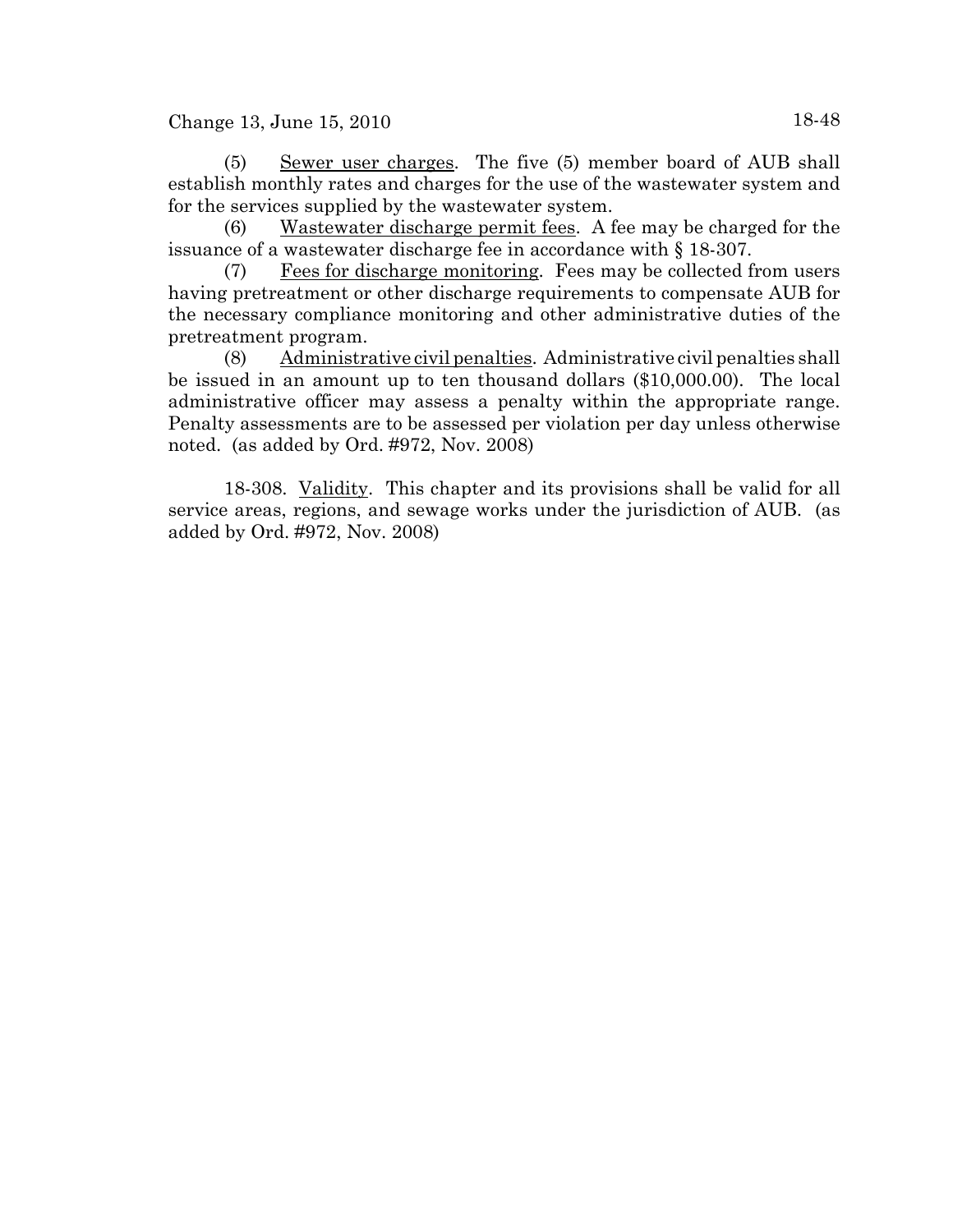## CHAPTER 4

# $WATER<sup>1</sup>$

**SECTION** 18-401. Under control of Athens Utilities Board.

18-401. Under control of Athens Utilities Board. Municipal water service shall be furnished to applicants therefor in accordance with such rules and regulations as the Athens Utilities Board<sup>2</sup> shall prescribe.  $(1972 \text{ Code}, \S 13\text{-}201,$ as renumbered by Ord. #972, Nov. 2008)

<sup>&</sup>lt;sup>1</sup>Municipal code reference Plumbing code: title 12.

<sup>2</sup> Charter reference Athens Utilities Board: art. XXI.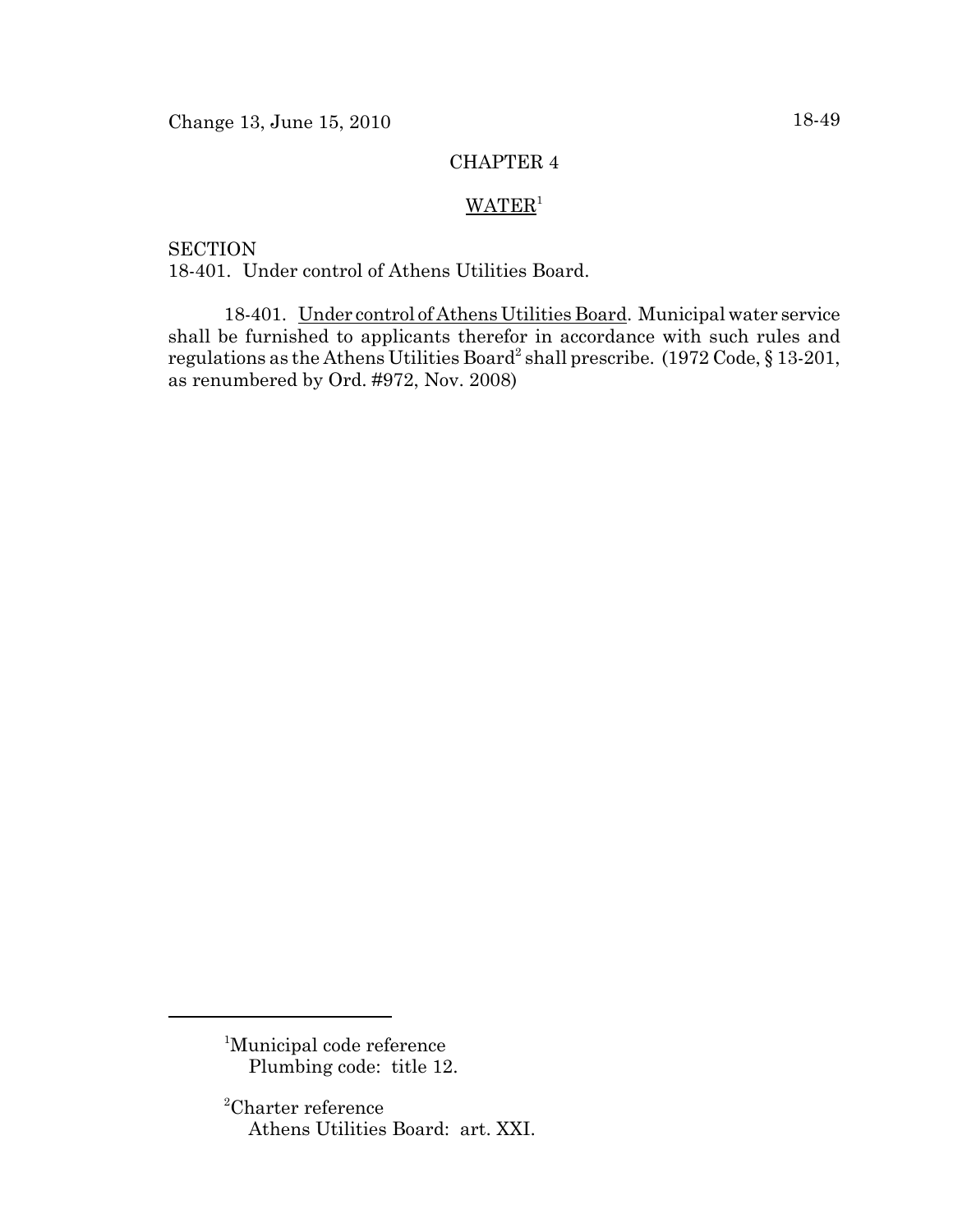## CHAPTER 5

### CROSS CONNECTIONS, AUXILIARY INTAKES, ETC.1

#### **SECTION**

- 18-501. Definitions.
- 18-502. Construction, operation, and supervision.

18-503. Statement required.

18-504. Violations.

18-501. Definitions. The following definitions and terms shall apply in the interpretation and enforcement of this chapter:

(1) "Auxiliary intake." Any piping connection or other device whereby water may be secured from a source other than that normally used.

(2) "By-pass." Any system of piping or other arrangement whereby the water may be diverted around any part or portion of a water purification plant.

(3) "Cross-connection." Any physical arrangement whereby the public water supply is connected with any other water supply system, whether public or private, either inside or outside of any building or buildings, in such manner that a flow of water into the public water supply is possible either through the manipulation of valves or because of ineffective check or back pressure valves, or because of any other arrangement.

(4) "Interconnection." Any system of piping or other arrangement whereby the public water supply is connected directly with a sewer, drain, conduit, pool, storage reservoir, or other device which normally contains sewage or other waste or liquid which would be capable of imparting contamination to the public water supply.

(5) "Person." Any and all persons, natural or artificial, including any individual firm or association, and any municipal or private corporation organized or existing under the laws of this or any other state or country.

"Public water supply." The waterworks system furnishing water to the municipality for general use and which supply is recognized as the public water supply by the Tennessee Department of Health. (1972 Code, § 8-301, as renumbered by Ord. #972, Nov. 2008)

18-502. Construction, operation, and supervision. It shall be unlawful for any person to cause a cross-connection, auxiliary intake, by-pass or interconnection to be made, or allow one to exist for any purpose whatsoever unless the construction and operation of same have been approved by the

<sup>&</sup>lt;sup>1</sup>Municipal code references

Plumbing code: title 12.

Water and sewer system administration: title 18.

Wastewater treatment: title 18.